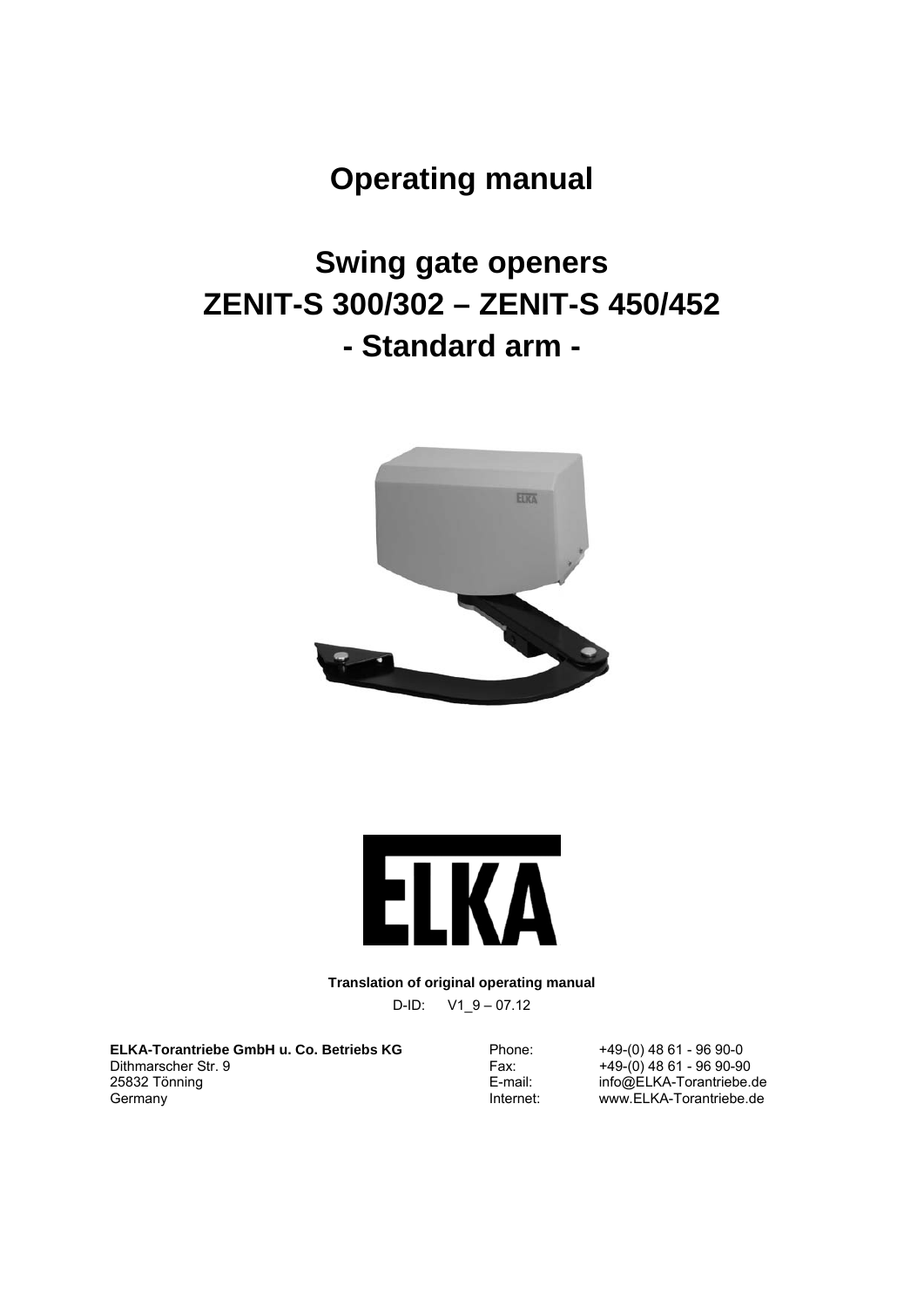

| $\mathbf{1}$   |        |  |
|----------------|--------|--|
|                | 1.1    |  |
|                | 1.2    |  |
|                | 1.3    |  |
| $\overline{2}$ |        |  |
|                | 2.1    |  |
|                | 2.2    |  |
|                | 2.3    |  |
|                | 2.4    |  |
|                | 2.5    |  |
| 3              |        |  |
|                | 3.1    |  |
|                | 3.2    |  |
| 4              |        |  |
|                | 4.1    |  |
|                | 4.2    |  |
| 5              |        |  |
| 6              |        |  |
| 7              |        |  |
| 8              |        |  |
|                | 8.1    |  |
|                | 8.2    |  |
|                | 8.3    |  |
|                | 8.4    |  |
|                | 8.5    |  |
|                | 8.6    |  |
|                | 8.7    |  |
|                | 8.8    |  |
|                | 8.9    |  |
| 9              |        |  |
|                | 9.1    |  |
|                | 9.2    |  |
|                | 9.3    |  |
|                | 9.4    |  |
| 10             |        |  |
|                |        |  |
|                | 10.1   |  |
|                | 10.1.1 |  |
|                | 10.1.2 |  |
|                | 10.2   |  |
|                | 10.3   |  |
|                | 10.4   |  |
|                | 10.5   |  |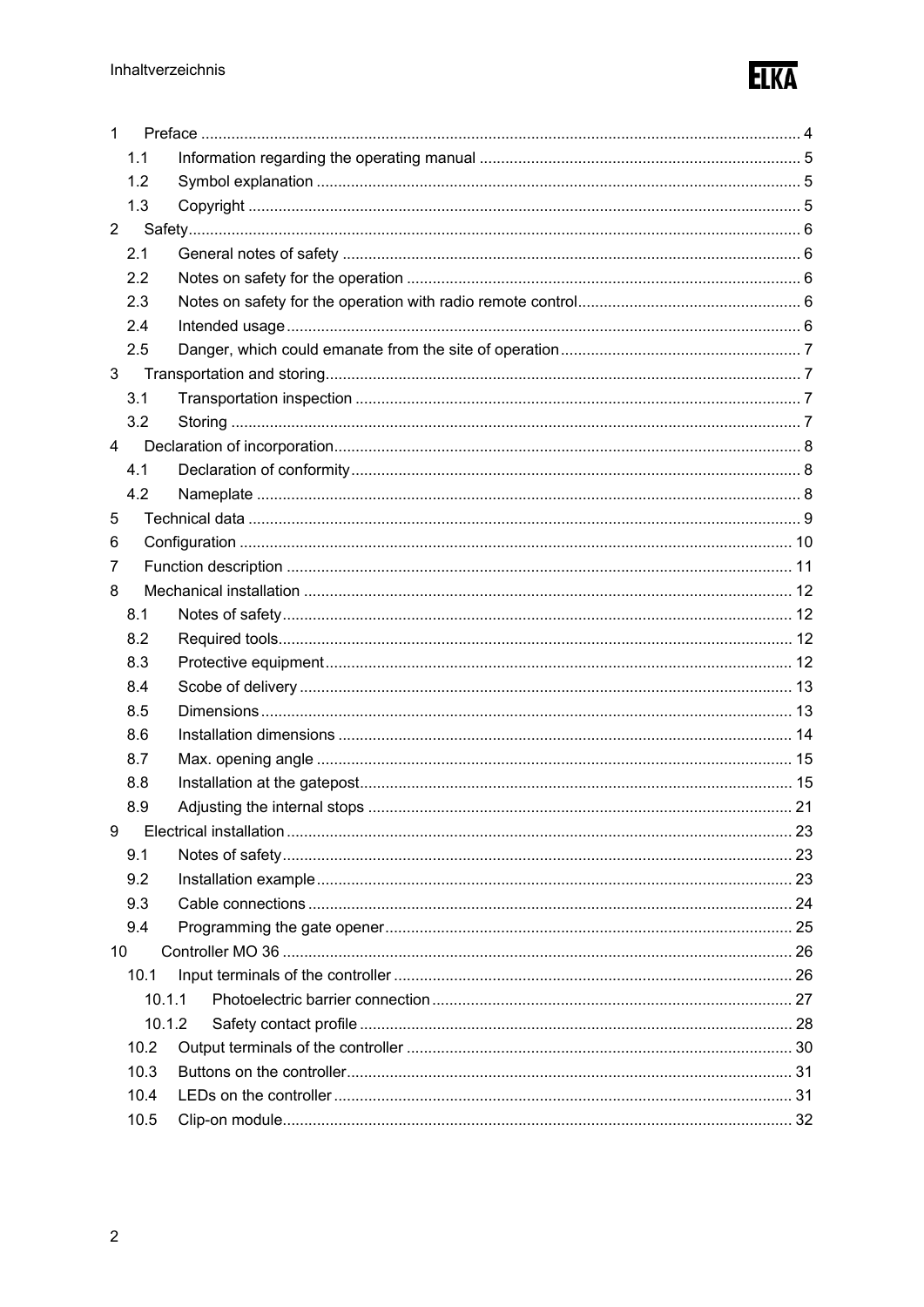Elka

|      | 10.5.1  |                                                                              |  |
|------|---------|------------------------------------------------------------------------------|--|
|      | 10.5.2  |                                                                              |  |
| 10.6 |         |                                                                              |  |
|      | 10.6.1  |                                                                              |  |
|      | 10.6.2  |                                                                              |  |
|      | 10.6.3  |                                                                              |  |
|      | 10.6.4  |                                                                              |  |
|      | 10.6.5  |                                                                              |  |
|      | 10.6.6  |                                                                              |  |
|      | 10.6.7  |                                                                              |  |
|      | 10.6.8  |                                                                              |  |
|      | 10.6.9  |                                                                              |  |
|      | 10.6.10 |                                                                              |  |
|      | 10.6.11 |                                                                              |  |
|      | 10.6.12 |                                                                              |  |
|      | 10.6.13 |                                                                              |  |
|      | 10.6.14 |                                                                              |  |
|      | 10.6.15 |                                                                              |  |
|      | 10.6.16 |                                                                              |  |
| 11   |         |                                                                              |  |
| 11.1 |         |                                                                              |  |
| 11.2 |         |                                                                              |  |
| 11.3 |         | Operation with push button and automatic closure fort he pedestrian wing  49 |  |
| 11.4 |         |                                                                              |  |
|      | 11.4.1  |                                                                              |  |
|      | 11.4.2  |                                                                              |  |
| 11.5 |         |                                                                              |  |
| 11.6 |         |                                                                              |  |
| 12   |         |                                                                              |  |
| 13   |         |                                                                              |  |
| 13.1 |         |                                                                              |  |
| 13.2 |         |                                                                              |  |
| 13.3 |         |                                                                              |  |
| 14   |         |                                                                              |  |
| 14.1 |         |                                                                              |  |
| 14.2 |         |                                                                              |  |
| 15   |         |                                                                              |  |
| 15.1 |         |                                                                              |  |
| 15.2 |         |                                                                              |  |
| 16   |         |                                                                              |  |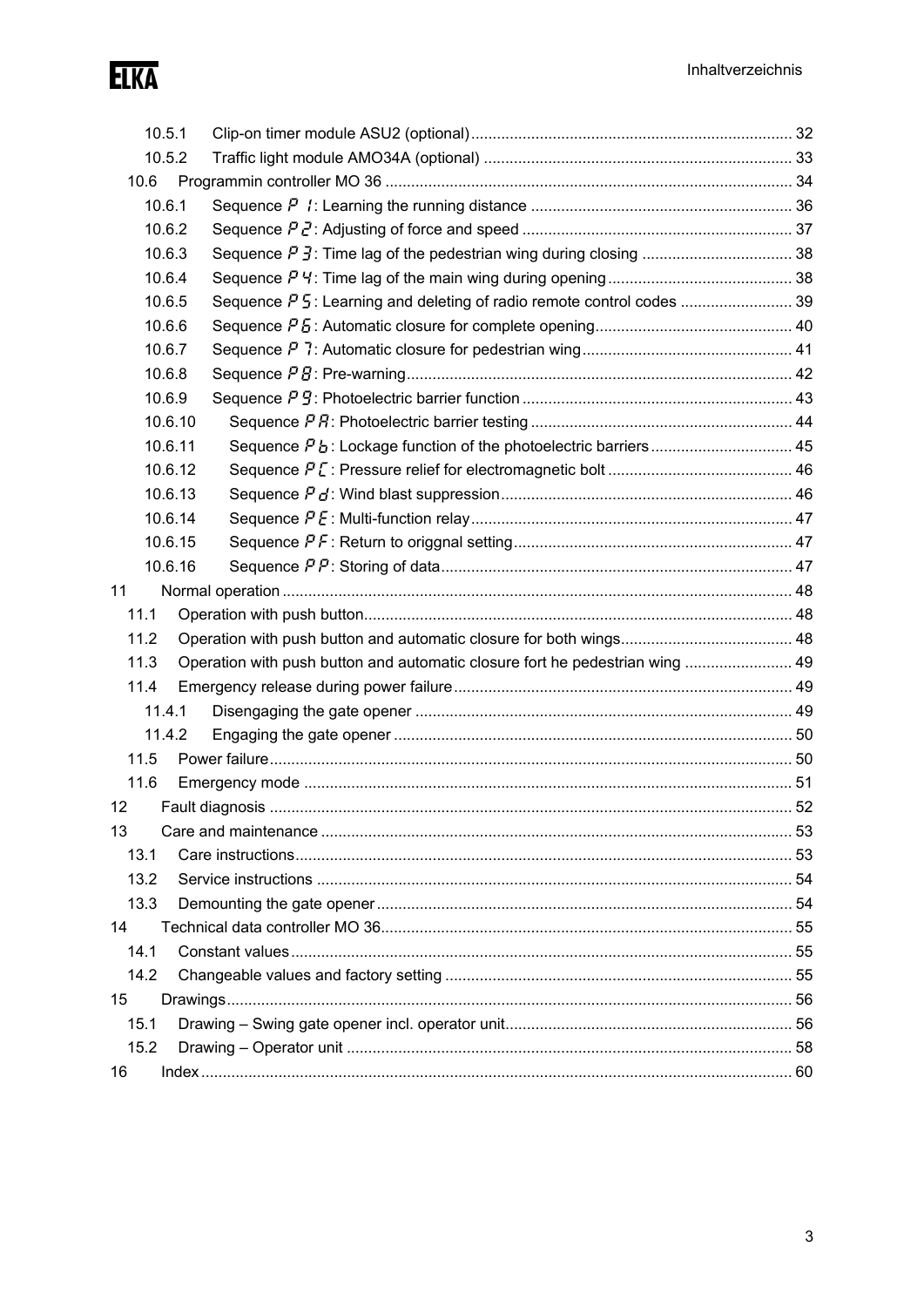### **1 Preface**

These operating instructions must be available on site at all times. It should be read thoroughly by all persons who use, or service the appliances. Improper usage or servicing or ignoring the operating instructions can be a source of danger for persons, or result in material damage. If the meaning of any part of these instructions isn't clear, then please contact ELKA-Torantriebe GmbH u. Co. Betriebs KG before you use the appliance.

This applies to all setup procedures, fault finding, disposal of material, care and servicing of the appliance.

The accident prevention regulations and applicable technical regulations (e.g. safety or electrical) and environment protection regulations of the country in which the appliance is used also apply.

All repairs on the appliances must be carried out by qualified persons. ELKA-Torantriebe GmbH u. Co. Betriebs KG accepts no liability for damage which is caused by using the appliance for purposes other than those for which it is built.

ELKA-Torantriebe GmbH u. Co. Betriebs KG cannot recognise every possible source of danger in advance. If the appliance is used other than in the recommended manner, the user must ascertain that no danger for himself or others will result from this use. He should also ascertain that the planned use will have no detrimental effect on the appliance itself. The appliance should only be used when all safety equipment is available and in working order. All faults which could be a source of danger to the user or to third persons must be eliminated immediately. All warning and safety notices on the appliances must be kept legible.

All electrical periphery equipment which is connected to the appliance must have a CE Mark, which ensures that it conforms to the relevant EEC regulations. Neither mechanical nor electrical alterations to the appliance, without explicit agreement of the manufacturer, are allowed. All alterations or extensions to the appliance must be carried out with parts which ELKA-Torantriebe GmbH u. Co. Betriebs KG have defined as suitable for such alterations, and be carried out by qualified personnel.

Please note that with any alteration of the product, no matter whether mechanical or electrical, the warranty expires and the conformity is revoked. Only the use of ELKA accessories and original ELKA spare parts is allowed. In case of any contravention ELKA disclaims liability of any kind.



#### **REMARK!**

The operation of the system within CEN countries must also be conformant with the European safety-relevant directives and standards.

**We reserve the right to make technical improvements without prior notice.**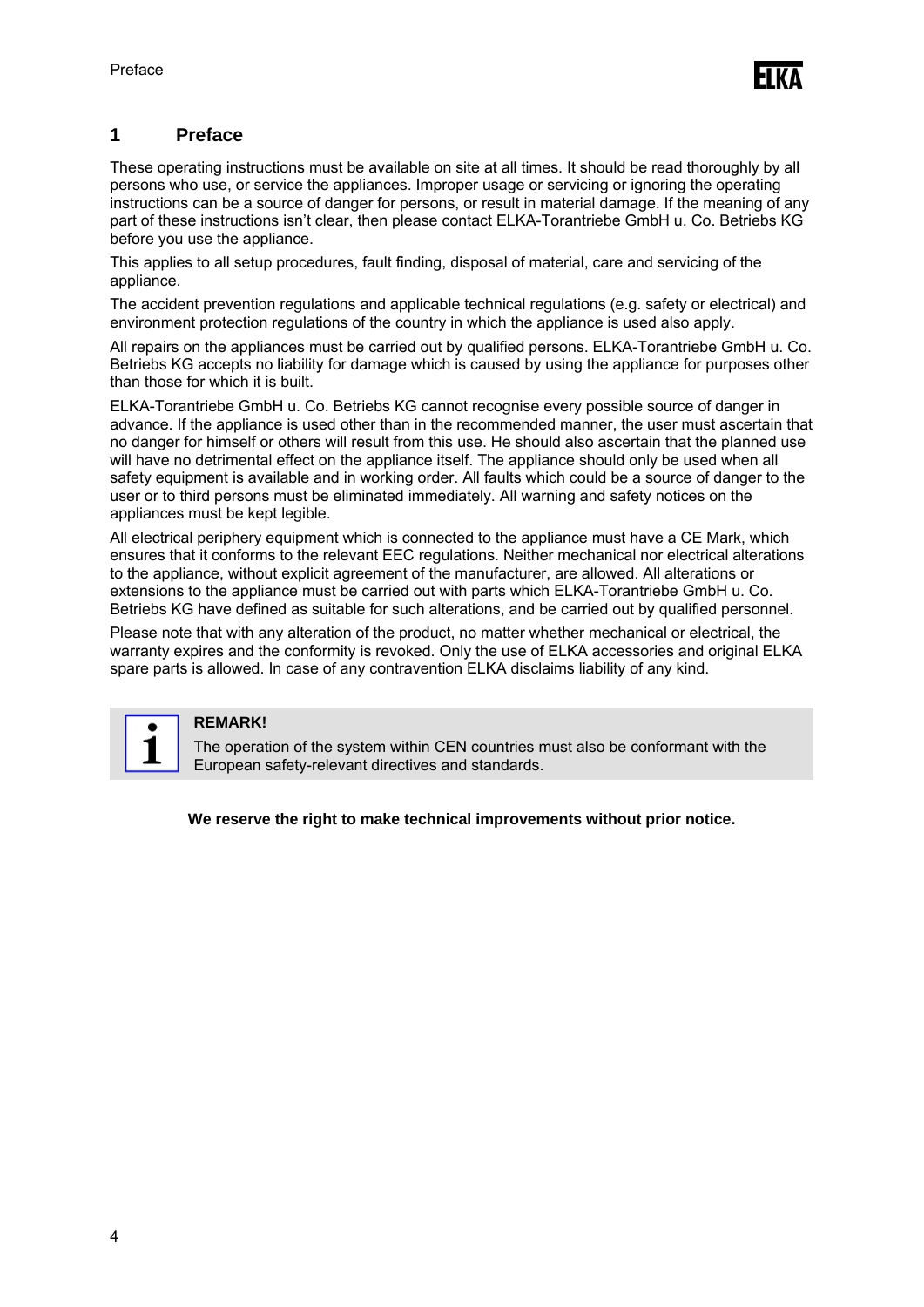**FIKA** 

#### **1.1 Information regarding the operating manual**

This operating manual serves the purpose to enable the user to install, start-up, and operate the gate opener appropriately.

The operating manual, especially the chapter safety, must be read and understood completely before beginning any work with the gate opener. The instructions of the operating manual, especially the notes on safety, as well as the accident prevention regulations adequate for the type of application must absolutely be kept.

The operating manual describes gate openers with one wing but also applies to systems with 2 wings. Variations will be pointed out explicitly.

#### **1.2 Symbol explanation**

Remarks regarding the safety of persons and the gate opener itself are marked by special symbols. These remarks have to be absolutely observed in order to avoid accidents and material damage.



#### **DANGER!**

…points to an imminent dangerous situation, which can cause death or serious injuries if it is not avoided.

#### **WARNING!**

…points to a potentially dangerous situation, which can cause death or serious injuries if it is not avoided.



#### **ATTENTION!**

…points to a potentially dangerous situation, which can cause minor or slight injuries if it is not avoided.



#### **ATTENTION!**

…points to a potentially dangerous situation, which can cause property damage if it is not avoided.



#### **REMARK!**

Important notice for installation or functioning.

#### **1.3 Copyright**

The operating manual and the contained text, drawings, pictures, and other depictions are protected by copyright. Reproduction of any kind – even in extracts – as well as the utilization and/or communication of the content without written release certificate are prohibited. Violators will be held liable for damages. We reserve the right to make further claims.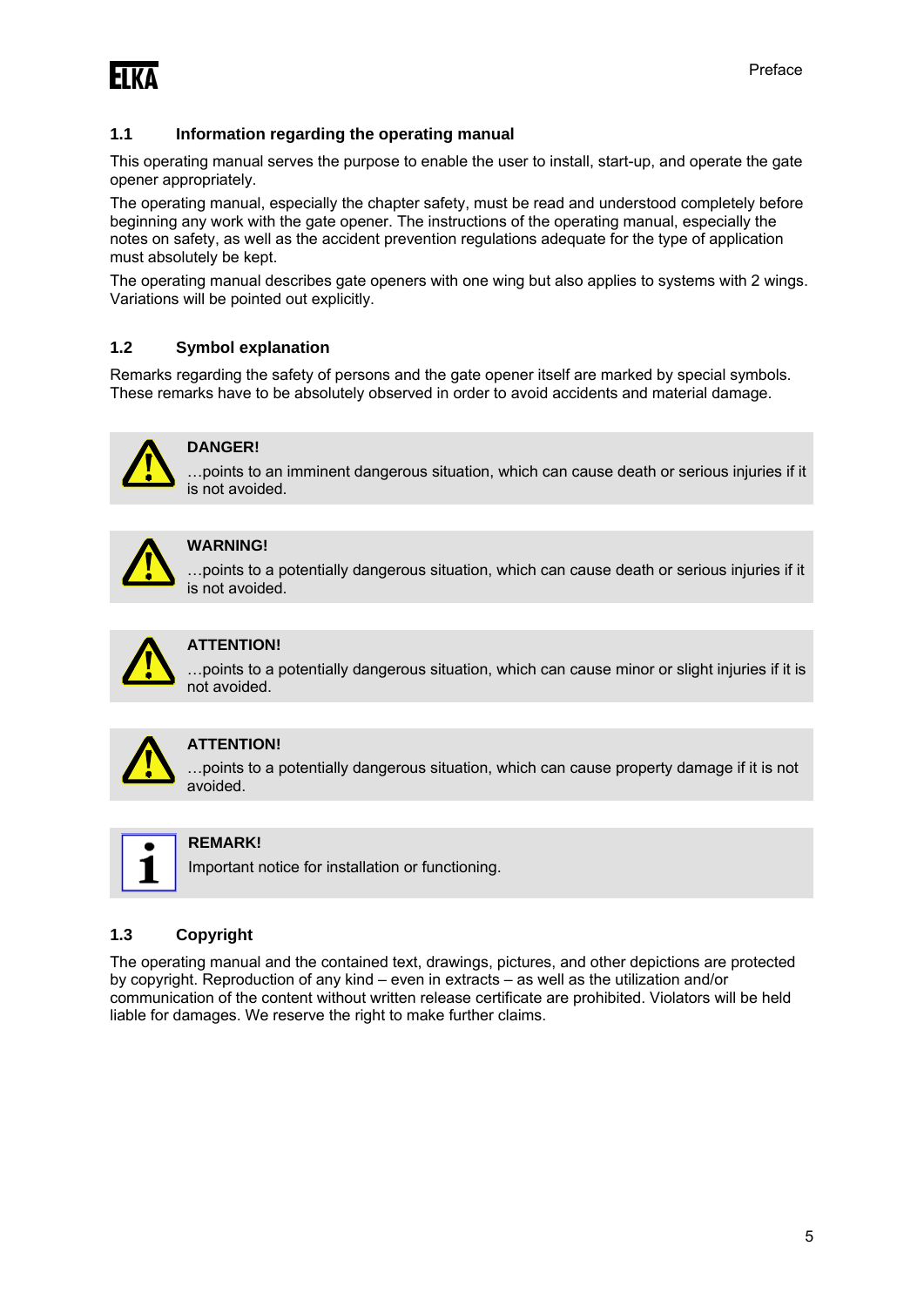

### **2 Safety**

#### **2.1 General notes of safety**

The valid regulations and srandards, like DIN EN 13241-1, DIN EN 12445, DIN EN 12453 etc., have to be observed during installation.

Do not put a damaged gate opener into operation.

After set-up (installation) every user of the equipment has to be instructed about the operation and function of the swing gate opener. Only the use of spare parts made by the original manufacturer is allowed.

#### **2.2 Notes on safety for the operation**

Children and not instructed persons are not allowed to operate the gate system.

No persons, objects, or animals are allowed within the range of the gate movement during opening or closing. Never reach into moving parts of the gate opener or the gate itself. Drive or walk through the gate system only after complete opening.

The gate system has to be secured depending on the type of usage, corresponding to the valid standards and regulations (e.g. safety at the main and secondary closing edges).

The safety devices have to be checked regularly for functioning according to the standards and regulations, at least once a year.

#### **2.3 Notes on safety for the operation with radio remote control**

The radio remote control should only be used, if the area of movement of the gate is always completely visible by the operator and thus it is assured, that no person, object, or animal is present within this range of movement.

The radio remote control transmitters have to be carefully kept, so that an unintentional use is impossible.

Radio remote controls should not be operated at radio-technical sensitive locations, like airports or hospitals. Interferences by other (properly operated) radio installations, which are used within the same frequency range, cannot be ruled out.

#### **2.4 Intended usage**

The operating safety is only guaranteed with the intended use of the gate opener.

The swing gate openers of the series ZENIT-S 300 / ZENIT-S 450 after installation serve the opening and closing of not wind-resisting, horizontally moving gates with a max. weight of 300kg or 450kg per wing and a max. wing length of 3,000mm or 4,500mm respectively.

The controller MO 36 is a component part and controls the swing gate opener ZENIT.

**Any usage beyond this and/or any different application of the equipment is prohibited and is considered as not according to regulations.**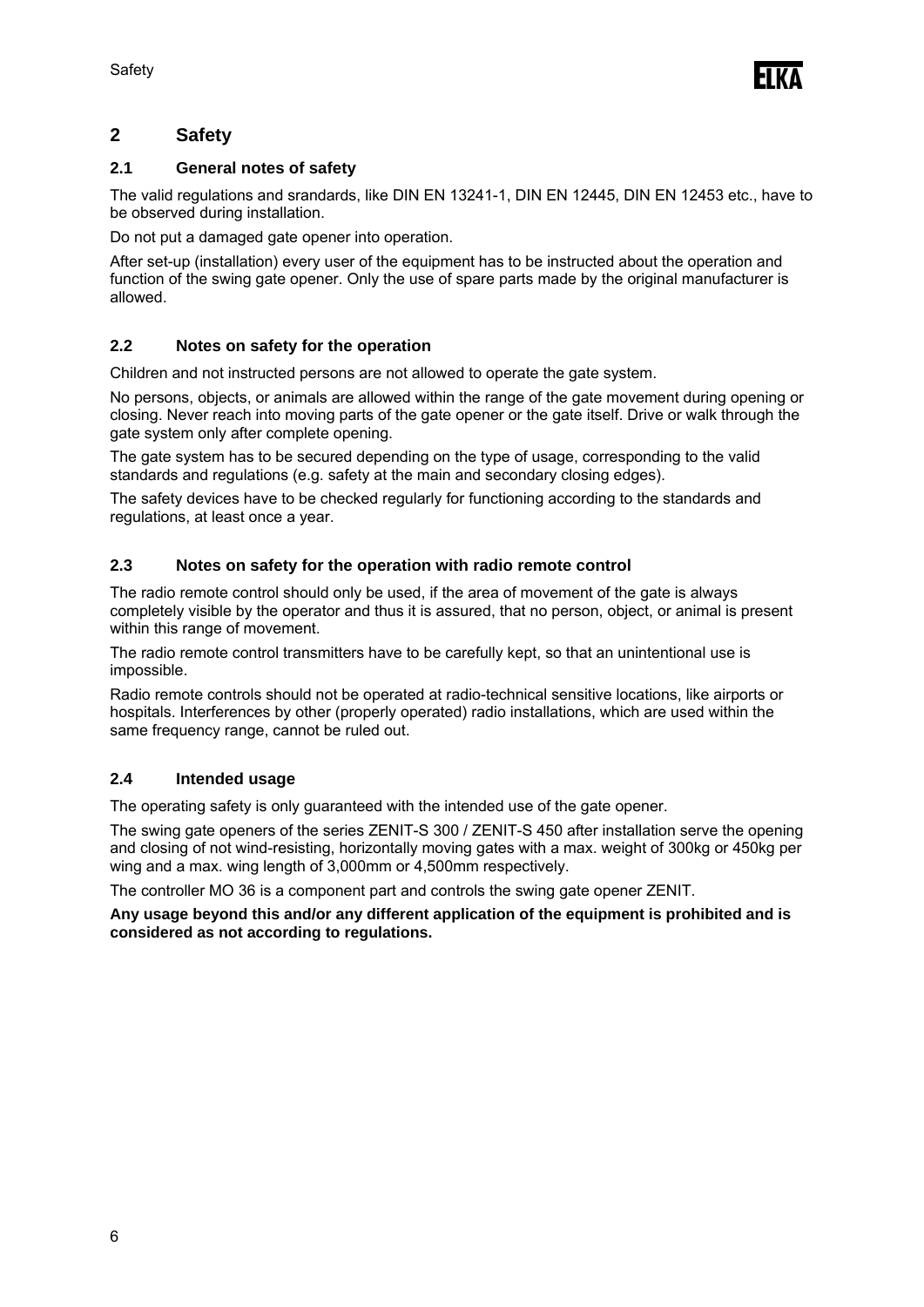#### **2.5 Danger, which could emanate from the site of operation**

The swing gate opener ZENIT operates with movable parts.



## **WARNING!**

#### **Risk of injury!**

Rotating and/or linear movable components can cause serious injuries. Während des Betriebs nicht in laufende Teile eingreifen oder an sich bewegenden Bauteilen hantieren.

Turn the appliance off before beginning repair work, maintenance work, or other work and secure against restarting.

#### **3 Transportation and storing**

#### **3.1 Transportation inspection**

The shipment has to be inspected for transportation damage immediately after receipt. In case of any damage record the type and extent on the delivery receipt or refuse acceptance.

Inform ELKA-Torantriebe immediately in the event of damage.

In case the above points are not observed claims will be denied due to insurance regulations.

#### **3.2 Storing**

The swing gate opener has to be stored as follows:

- 1. Do not expose the gate opener to aggressive substances
- 2. Do not expose the gate opener to heat sources.
- 3. Storage temperature -20°C to +70°C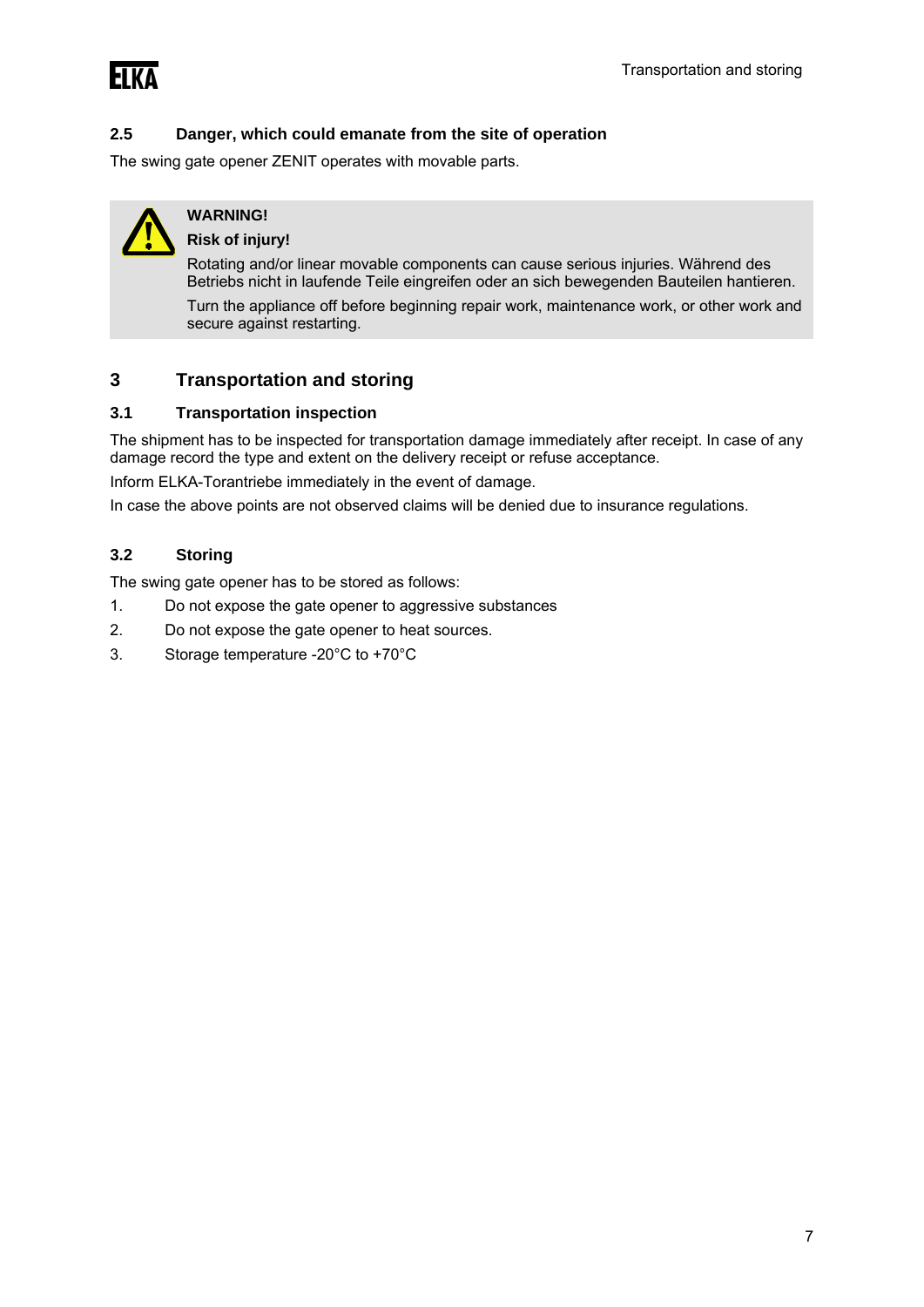### **4 Declaration of incorporation**



**FIKY** 

#### **Declaration of incorporation**

according to EC - Machinery Directive 2006/42/EG

| The manufacturer: | ELKA-Torantriebe GmbH u. Co. Betriebs KG |
|-------------------|------------------------------------------|
|                   | Dithmarscher Str. 9                      |
|                   | 25832 Tönning, Germany                   |

herewith declares, that for the following product

| <b>Product description:</b> | Swing gate opener                                |
|-----------------------------|--------------------------------------------------|
| Function:                   | Swing gate opener to open and close swing gates  |
| Type designation:           | ZENIT-S 300/302, ZENIT-S 450/452                 |
| Serial number:              | 80002881001001 to 80002881052999 for ZENIT-S 300 |
|                             | 80002891001001 to 80002891052999 for ZENIT-S 302 |
|                             | 80002901001001 to 80002901052999 for ZENIT-S 450 |
|                             | 80002911001001 to 80002911052999 for ZENIT-S 452 |
|                             |                                                  |

Year of manufacture: 2010

- the essential safety and health protection requirements in accordance with Annex I of the a. above directive are applied and fulfilled.<br>the special technical documentation is compiled in accordance with Annex VII.
- $\overline{a}$
- the regulations of the following other directives are applied:

| 2006/95/EG  | Low voltage directive    |
|-------------|--------------------------|
| 2004/108/EG | <b>EMC</b> directive     |
| 2001/95/EG  | Product safety directive |

The following harmonised standards are applied:

| EN 12453: 2005   | Industrial, commercial and garage doors and gates -                                                                 |
|------------------|---------------------------------------------------------------------------------------------------------------------|
|                  | Safety in use of power operated doors - Requirements                                                                |
| EN 12445: 2005   | Industrial, commercial and garage doors and gates -                                                                 |
|                  | Safety in use of power operated doors - Test methods                                                                |
| EN 60335-1: 2002 | Household and similar electrical appliances - Safety -                                                              |
|                  | Part 1: General requirements                                                                                        |
| EN 61508: 2001   | Functional safety of electrical/electronic/programmable electronic<br>safety-related systems - Requirements to SIL2 |

The partly completed machinery must not be put into service until the final machinery into which it is to be incorporated has been declared in conformity with the provisions of this Directive.

Empowered to draw up the declaration:<br>ELKA-Torantriebe GmbH u. Co. Betriebs KG, Dithmarscher Str. 9, 25832 Tönning, Germany

Tönning, 01.01.2010 i.V. Gardo Clinotausan A. V. *COARD CUMBRIQUABLA*<br>i.V. Guido Christiansen, Dipl.-Ing. (FH)<br>Chief Engineer

*Drawing 1* 

#### **4.1 Declaration of conformity**

After installation of the gate opener, the person responsible for the installation (in accordance with DIN EN 13241-1) has to issue - according to the directive 2006/42/EEC- a declaration of conformity for the gate system (gate plus swing gate opener).

#### **4.2 Nameplate**

The nameplate of the swing gate opener is fitted on the fixing bracket under the hood.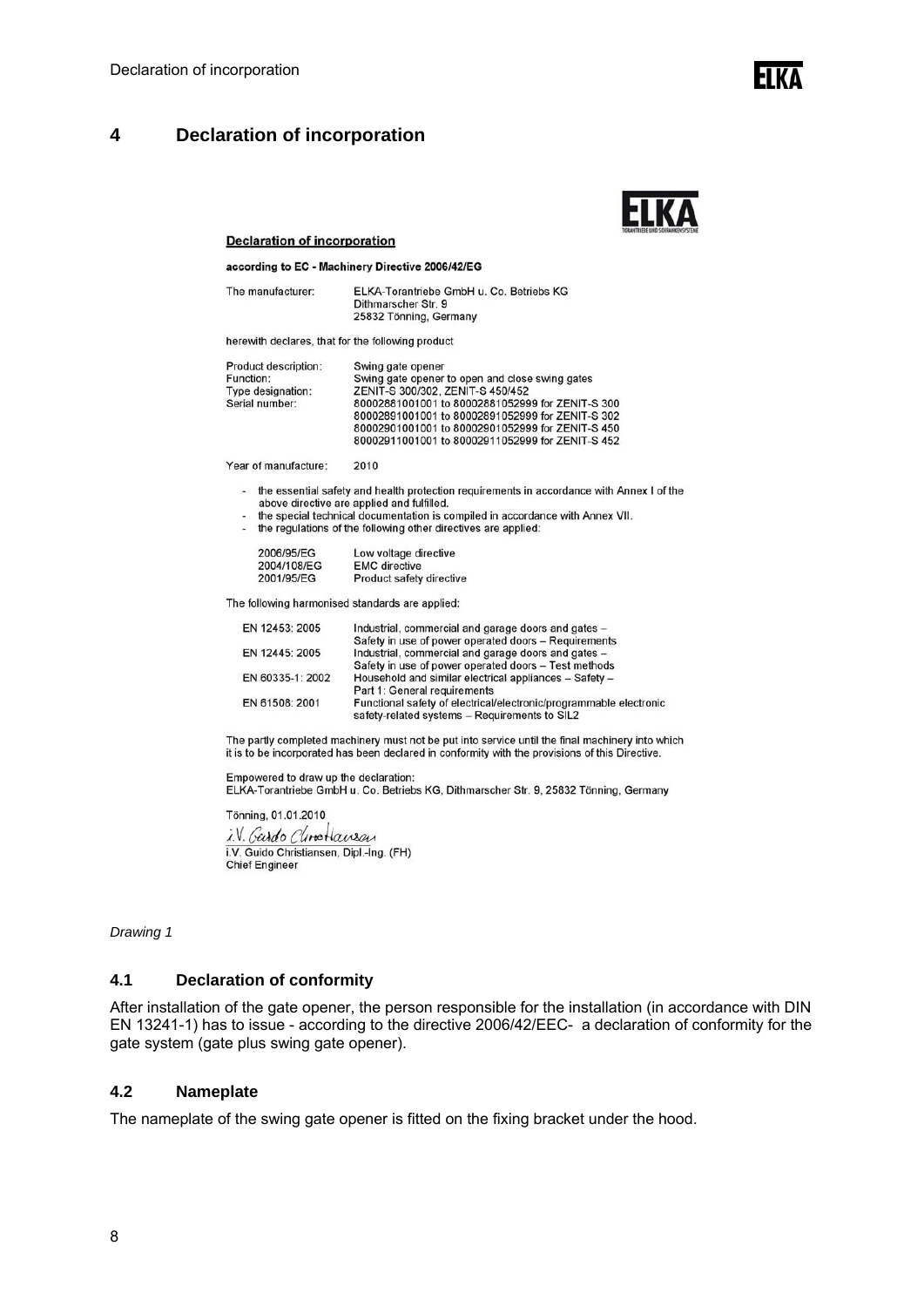

### **5 Technical data**

|                                                            | <b>ZENIT-S 300/302</b>                                                              | <b>ZENIT-S 450/452</b>               |
|------------------------------------------------------------|-------------------------------------------------------------------------------------|--------------------------------------|
|                                                            | Gates with 1 wing / 2 wings                                                         | Gates with 1 wing / 2 wings          |
| Max. length of wing with max. 50%<br>wind resistance       | 3.000mm / wing                                                                      | 4.500mm / wing                       |
| Max. surface area of wing with max.<br>50% wind resistance | 7,50m <sup>2</sup>                                                                  | $10,00m^2$                           |
| Max. weigth of wing                                        | 300kg                                                                               | 450kg                                |
| Requires electromagnetic bolt /<br>motor lock *            | no                                                                                  | yes                                  |
| <b>Emergency release</b>                                   | yes                                                                                 | yes                                  |
| Running time for 90° (per wing) **                         | approx. 12s                                                                         | approx. 12s                          |
| Max. opening angle **                                      | $120^\circ$                                                                         | $120^\circ$                          |
| <b>Internal stops</b>                                      | yes                                                                                 | yes                                  |
| <b>External stops required for gate</b><br>OPEN ***        | no                                                                                  | no                                   |
| <b>External stops required for gate</b><br>CLOSED ***      | recommended                                                                         | yes                                  |
| <b>Power supply</b>                                        | 230V / 50Hz                                                                         | 230V / 50Hz                          |
| <b>Motor voltage</b>                                       | 24Vdc                                                                               | 24Vdc                                |
| Duty cycle                                                 | 50%                                                                                 | 50%                                  |
| Controller, separate (Ixhxw)                               | <b>MO 36</b><br>(175x260x100mm)                                                     | <b>MO 36</b><br>(175x260x100mm)      |
| Weigth incl. MO 36                                         | approx. 17,0kg / 32,0kg                                                             | approx. 17,5kg / 33,0kg              |
| Degree of protection - gate opener                         | <b>IP 44</b>                                                                        | <b>IP 44</b>                         |
| Degree of protection - controller                          | <b>IP 44</b>                                                                        | <b>IP 44</b>                         |
| <b>Temperature range</b>                                   | -20 $^{\circ}$ C to +70 $^{\circ}$ C                                                | -20 $^{\circ}$ C to +70 $^{\circ}$ C |
| <b>Maintenance intervals</b>                               | According to the applicable regulations and standards<br>(but at least once a year) |                                      |

*Table 1* 

\* mandatory for 3,000mm and longer

\*\* depending on the mounting dimensions

\*\*\* A perfect fixation of the gate in position OPEN and CLOSED is only possible with external stops.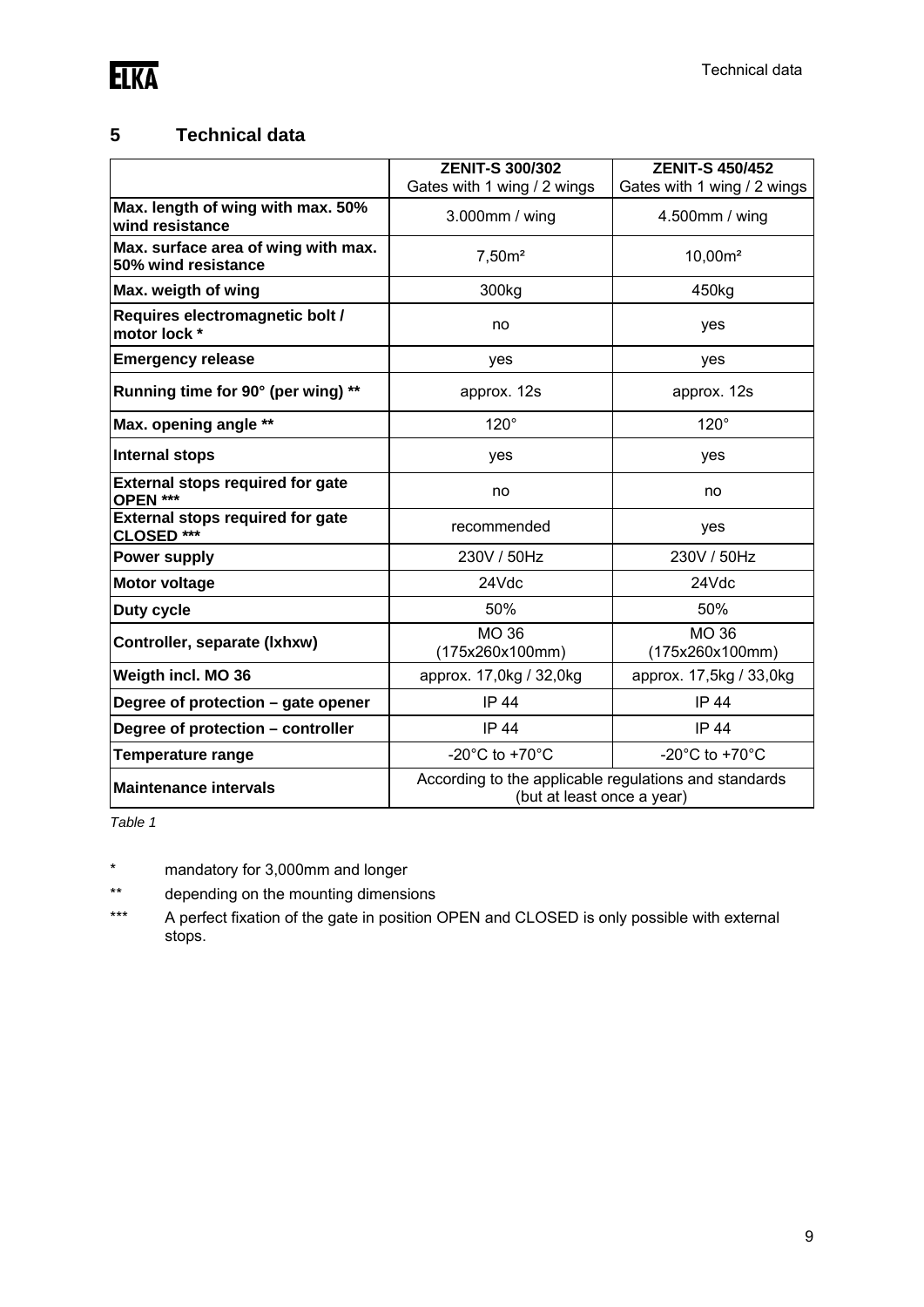**ELKA** 



*Drawing 2*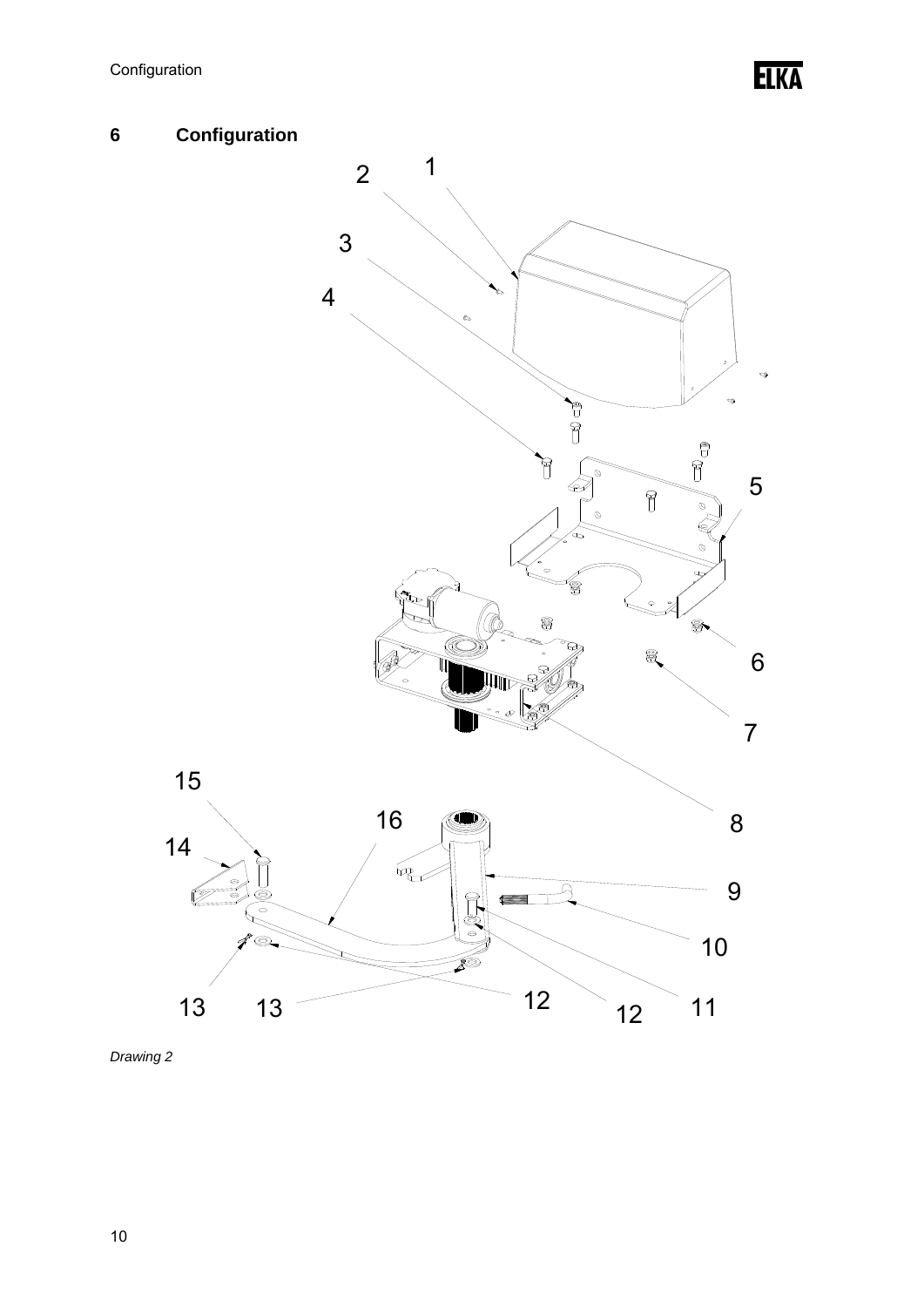| No | Quantity | Name or Part                         |
|----|----------|--------------------------------------|
| 1  | 1        | Hood                                 |
| 2  | 4        | Sheet metal screw ST3,5 x 9,5        |
| 3  | 2        | Cylinder head bolt DIN 912 - M8 x 12 |
| 4  | 4        | Hexagon head screw DIN 933 - M8 x 25 |
| 5  | 1        | Fixing bracket                       |
| 6  | 4        | Washer DIN 125 - A 8,4               |
| 7  | 4        | Hexagon nut DIN 985 - M8             |
| 8  | 1        | Operator unit                        |
| 9  | 1        | Driving lever                        |
| 10 | 1        | Emergency release lever              |
| 11 | 1        | Bolt 12 x 32                         |
| 12 | 4        | Washer DIN 125 - A 13                |
| 13 | 2        | Eyebolt DIN $94 - 3,2 \times 18$     |
| 14 | 1        | Gate support                         |
| 15 | 1        | Bolt 12 x 40                         |
| 16 | 1        | Push rod                             |
|    |          |                                      |

*Table 2* 

### **7 Function description**

The bending and straightening of the articulated arm effects the opening and closing of the gate. The end positions are programmed in the learning sequence. During operation the gate opener shuts down at these end positions and the mandatory mechanical end stops.

For gate wings of 3,000mm length and longer we stipulate the use of an electromagnetic bolt / motor lock for additional blocking.

The controller MO 36 offers the possibility to activate the gate wings by radio remote control.

The controller is able to observe the max. permitted force which was set before in the learning sequence. If during the gate movement more force is needed, the gate openers reverse. Additionally several different safety features, e.g. photoelectric barriers and safety contact profiles, can be connected. The safety contact profile detection (8,2kOhm) for both directions of motion is integrated in the controller.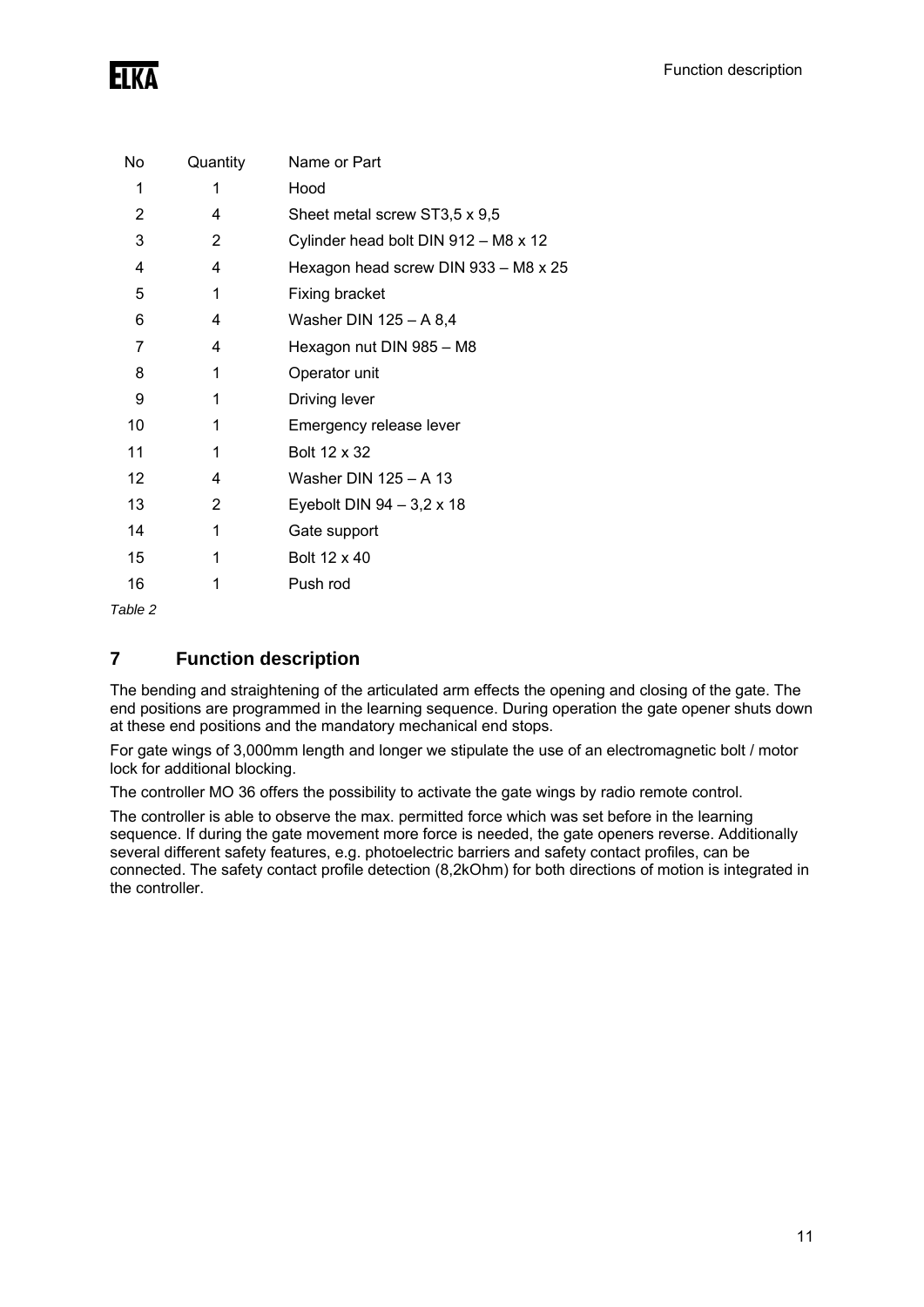**FIKA** 

### **8 Mechanical installation**

#### **8.1 Notes of safety**



#### **ATTENTION!**

**The controller and/or motor need to be disconnected from the gate while electric welding is performed!**

Welding can damage the controller and the motor.

Remove the controller and the gate opener from the gate/gatepost when welding work is planned there.



#### **REMARK!**

Make sure the gate wing / wings are smooth-running and that the rotation axes are vertical. Check if enough room for the gate opener remains, when the gate is in the end positions.



#### **REMARK!**

Remove any interlocking system (plunger blocks etc.) or make it inoperable before the installation of the gate.



#### **REMARK!**

All cables of the gate opener have to be laid in (protective) empty conduit according to the application.

#### **8.2 Required tools**

| Drill machine                  |                                  |
|--------------------------------|----------------------------------|
| Drill bit (stone)              | 12mm                             |
| Drill bit (metal)              | 6.8mm (8.5mm for clearance hole) |
| Die                            | M8                               |
| Water level                    |                                  |
| Allen key                      | 6 <sub>mm</sub>                  |
| Flat-headed screwdriver        | 3 <sub>mm</sub>                  |
| Crosstip screwdriver           | PH <sub>1</sub>                  |
| Combination wrench             | SW 10, SW 13, SW 17, SW 19       |
| Measuring tape / Folding meter |                                  |

#### **8.3 Protective equipment**

Safety goggles Welding goggles Work gloves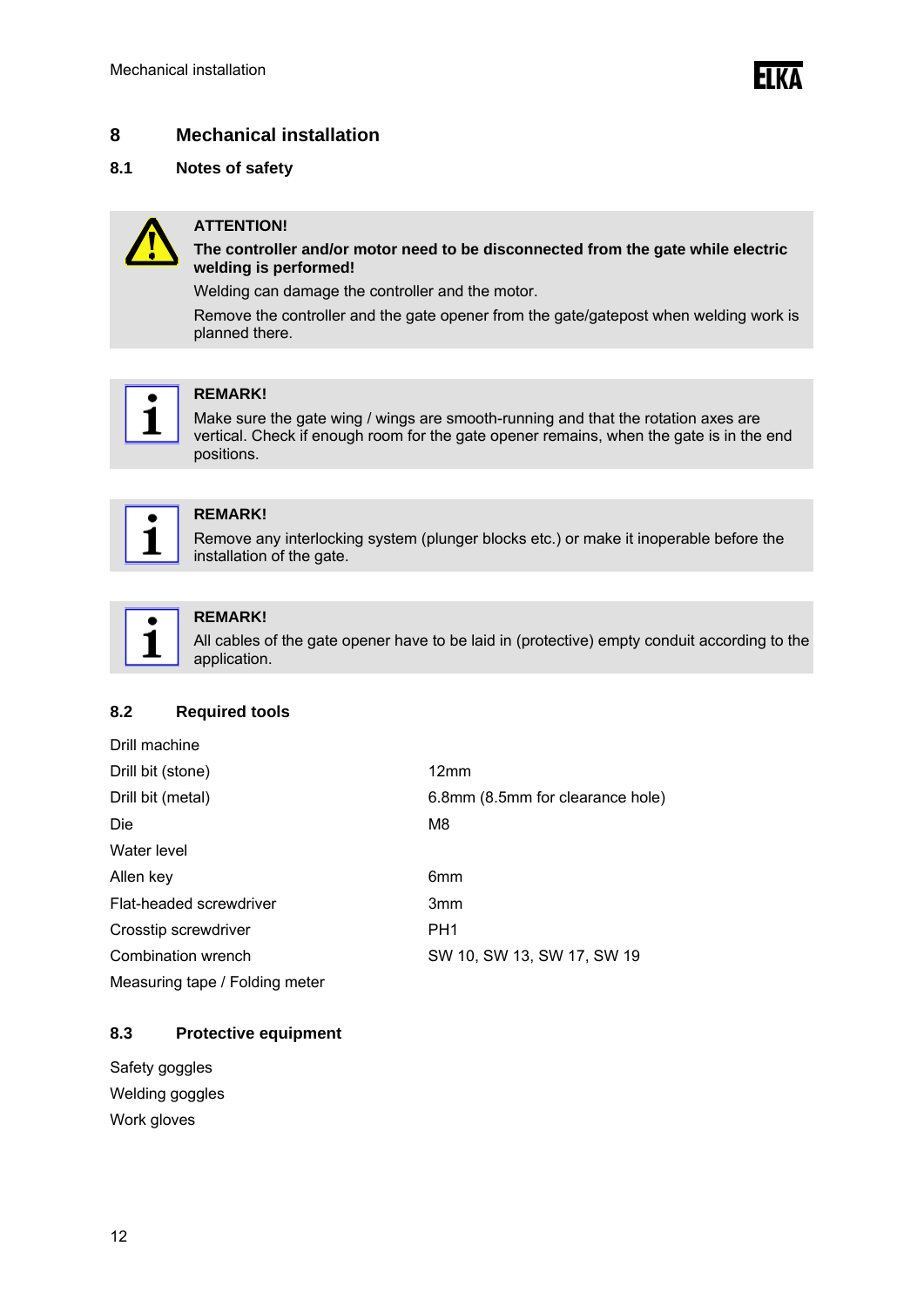

### **8.4 Scobe of delivery**

The scope of delivery can vary depending on the model and accessories. Please check the scope of delivery before installation.

|                       | Openers for 1 wing | Openers for 2 wings |
|-----------------------|--------------------|---------------------|
| Opener unit           | 1x                 | 2x                  |
| Hood                  | 1x                 | 2x                  |
| Controller MO 36      | 1x                 | 1x                  |
| Operating manual      | 1x                 | 1x                  |
| Articulated arm       | 1x                 | 2x                  |
| Emergency release key | 1x                 | 2x                  |
| Push rod              | 1x                 | 2x                  |
| Gate support          | 1x                 | 2x                  |

### **8.5 Dimensions**



#### *Drawing 3*

Drawing 3 shows the housing dimensions of the gate opener.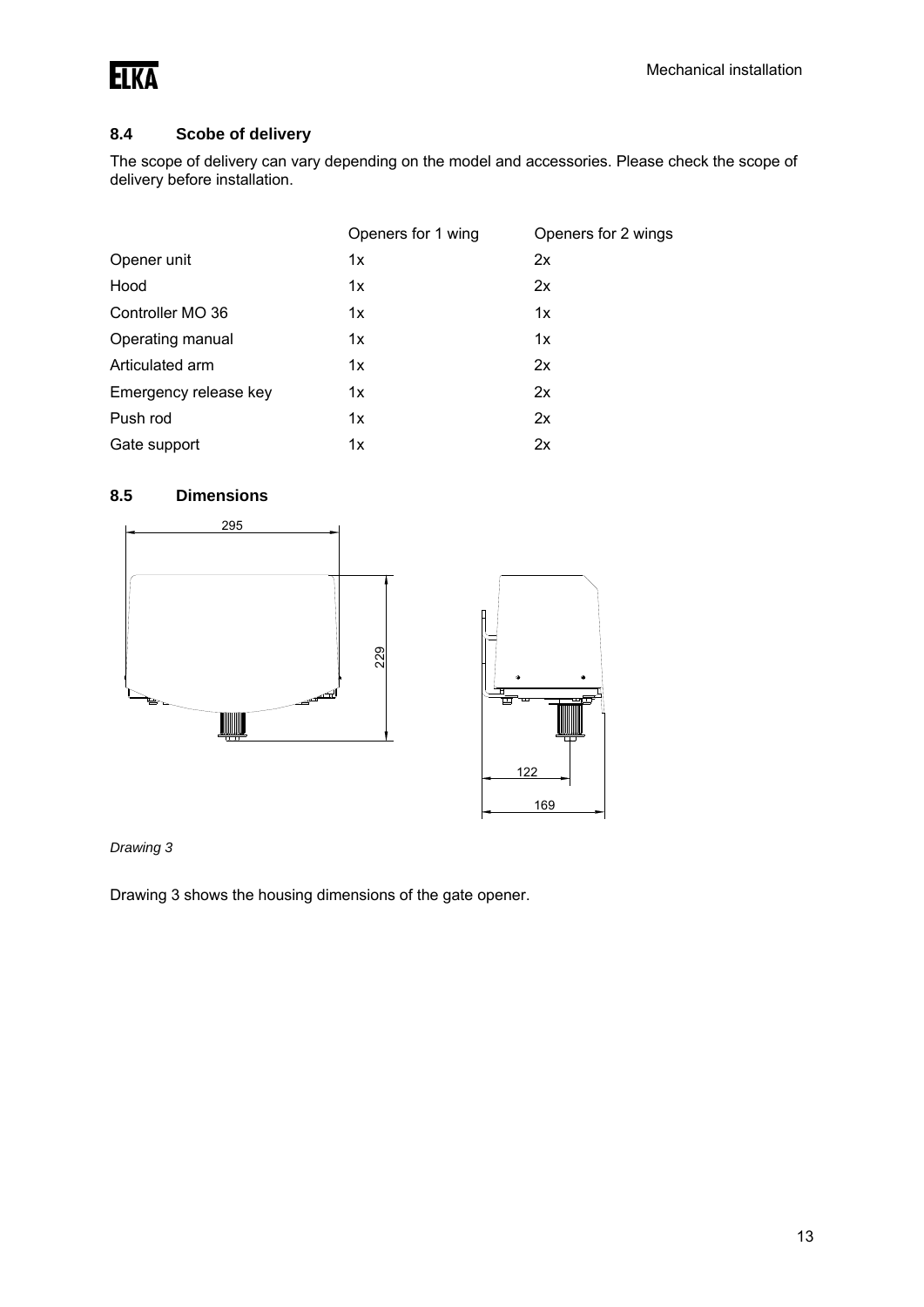#### **8.6 Installation dimensions**



#### *Drawing 4*



### **REMARK!**

All measurements are stated in millimetre. The gate openers are for left and right gate wings (without alteration).

|   | <b>Permitted installation dimensions</b>             |
|---|------------------------------------------------------|
| А | 35 to 220mm                                          |
| B | max. 45mm if $A \ge 180$ mm                          |
| B | up to 80mm if $A \le 180$ mm                         |
| C | C = 0mm if $0^{\circ} \le D \le 90^{\circ}$          |
| C | C up to max. 100mm if $90^\circ \le D \le 120^\circ$ |
| E | up to max. 500mm (depending on the gate)             |

*Table 3* 

Definitions:

- A, B The distances "A" and "B" are related to the pivot point of the gate.
- C Only when the opening angle exceeds 90°, the measurement "C" changes from 0mm up to 100mm (depending on the gate).
- D Opening angle
- E Required space for the articulated arm (position gate OPEN)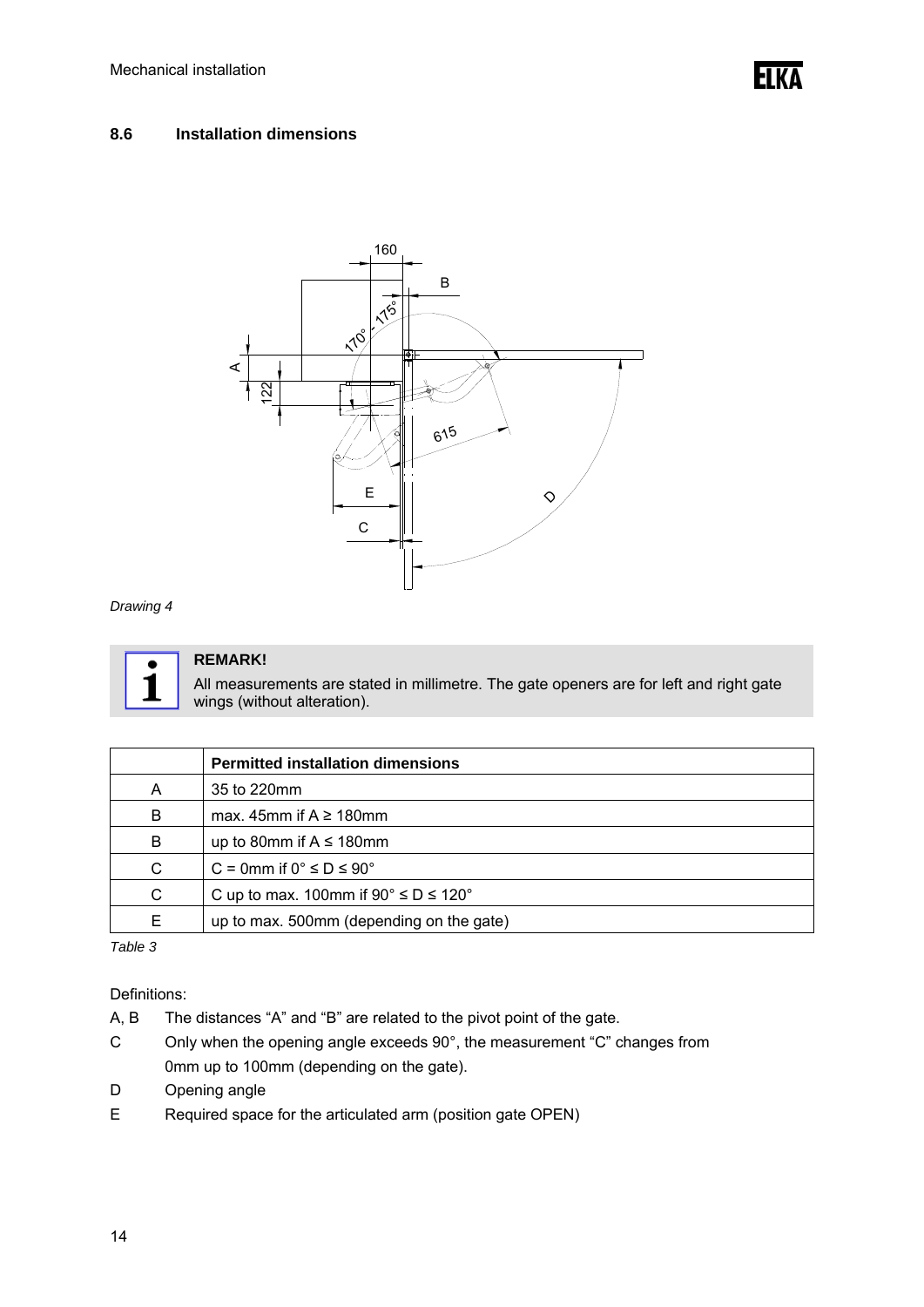

#### **8.7 Max. opening angle**





Drawing 5 shows the installation dimensions for the max. opening angle.

#### **8.8 Installation at the gatepost**



*Drawing 6* 

Move the gate into position CLOSED.

Connect the mounting plate at the gate post using **four** connection bolts (10mm diameter). In case the gate post is made of bricks we recommend the use of special anchor bolts.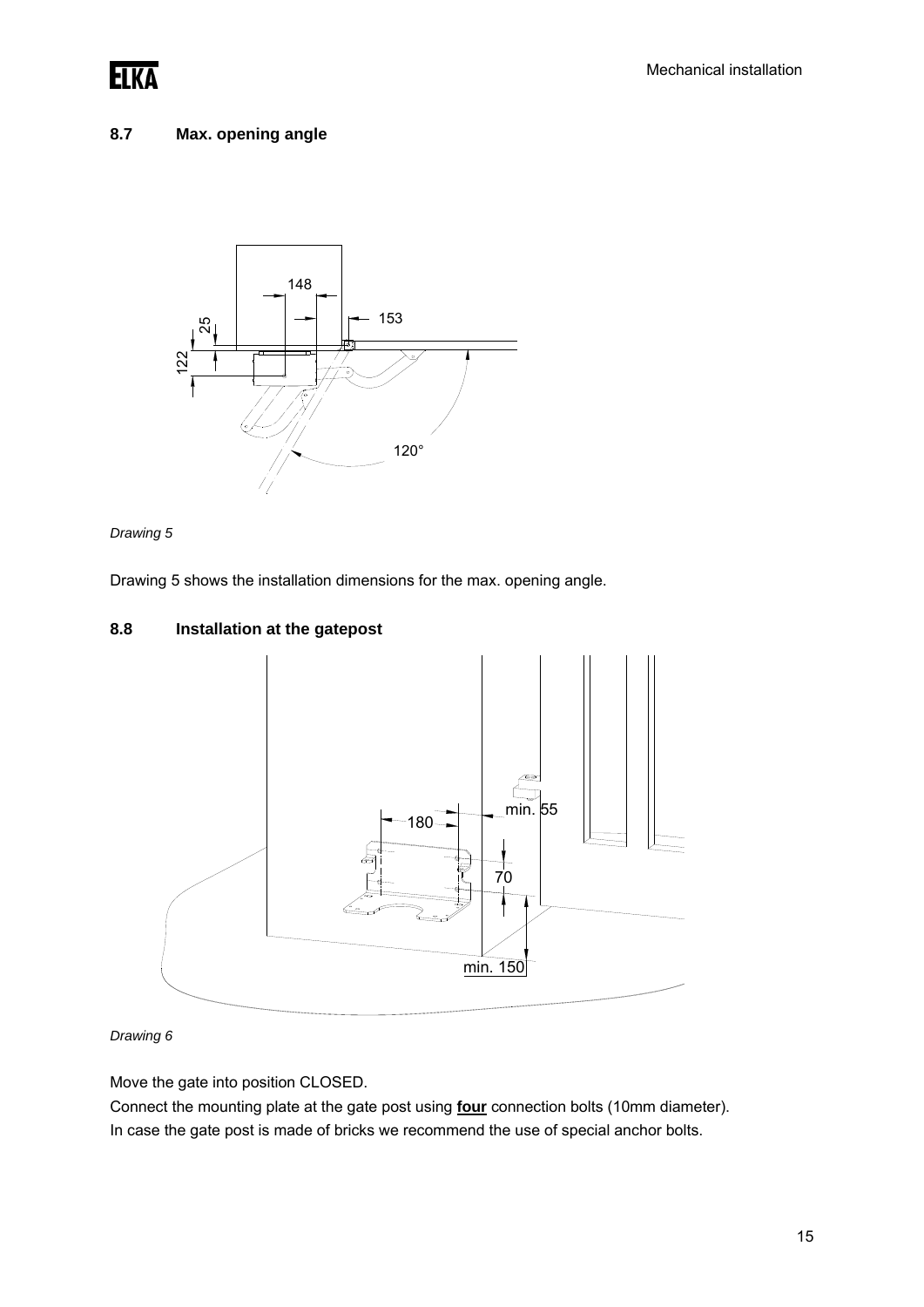

Check if with the desired installation height of the mounting plate a safe and stable installation of the gate support at the gate leaf/ gate frame is possible. If necessary correct the installation height upwards/downwards (see also Drawing 12).





First fasten the mounting plate to the gatepost and then the operator unit onto the mounting plate.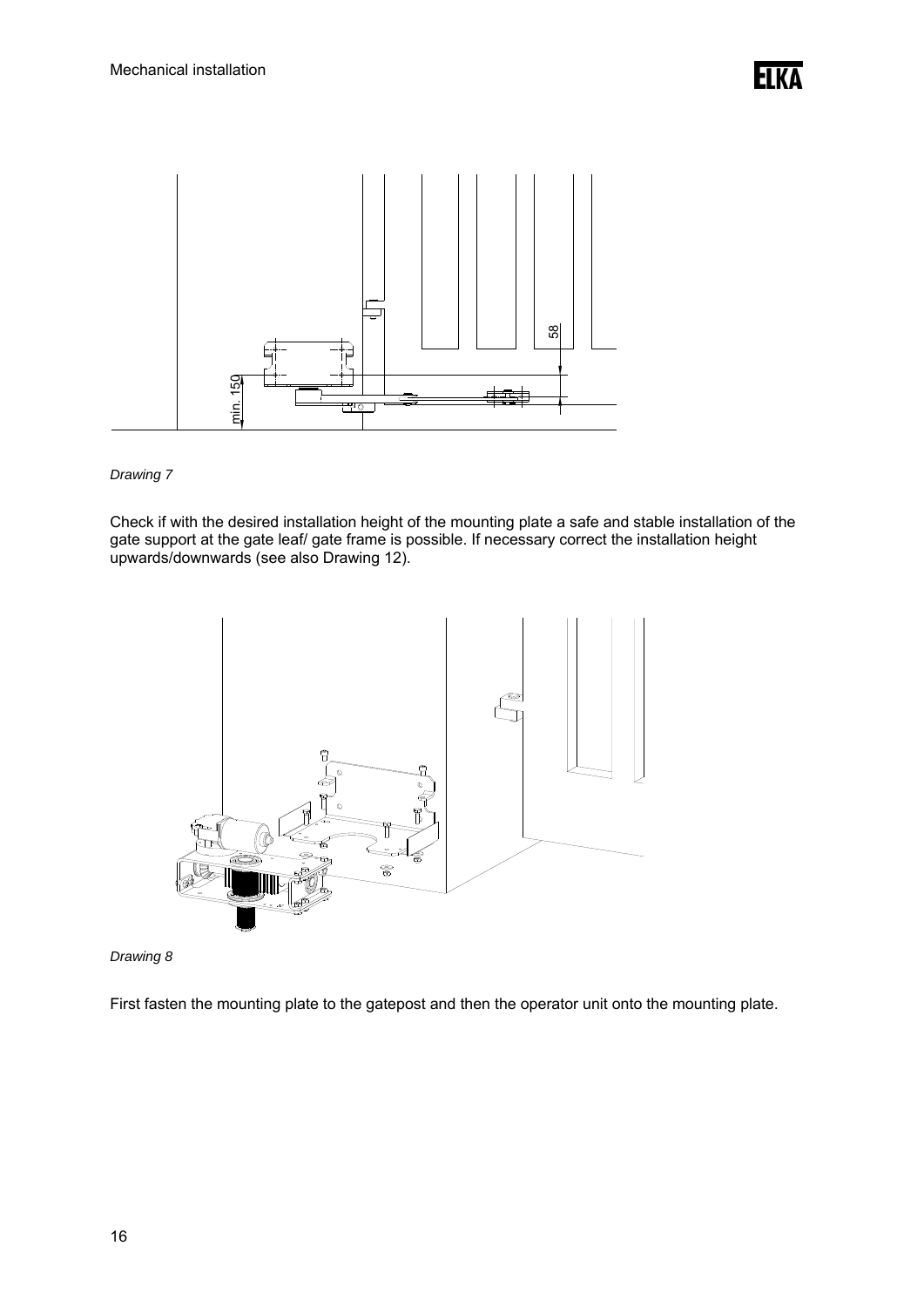



Mount the articulated arm on the drive shaft of the operator unit. The push rod has to point towards the gate opening (approx.45° - see Drawing 10).



*Drawing 10* 



### **WARNING!**

**Risk of crushing on protruding parts!** 

Body parts can be jammed between the upper and lower halves of the articulated arm. Do not reach into the shear zone between the upper and lower halves of the articulated arm.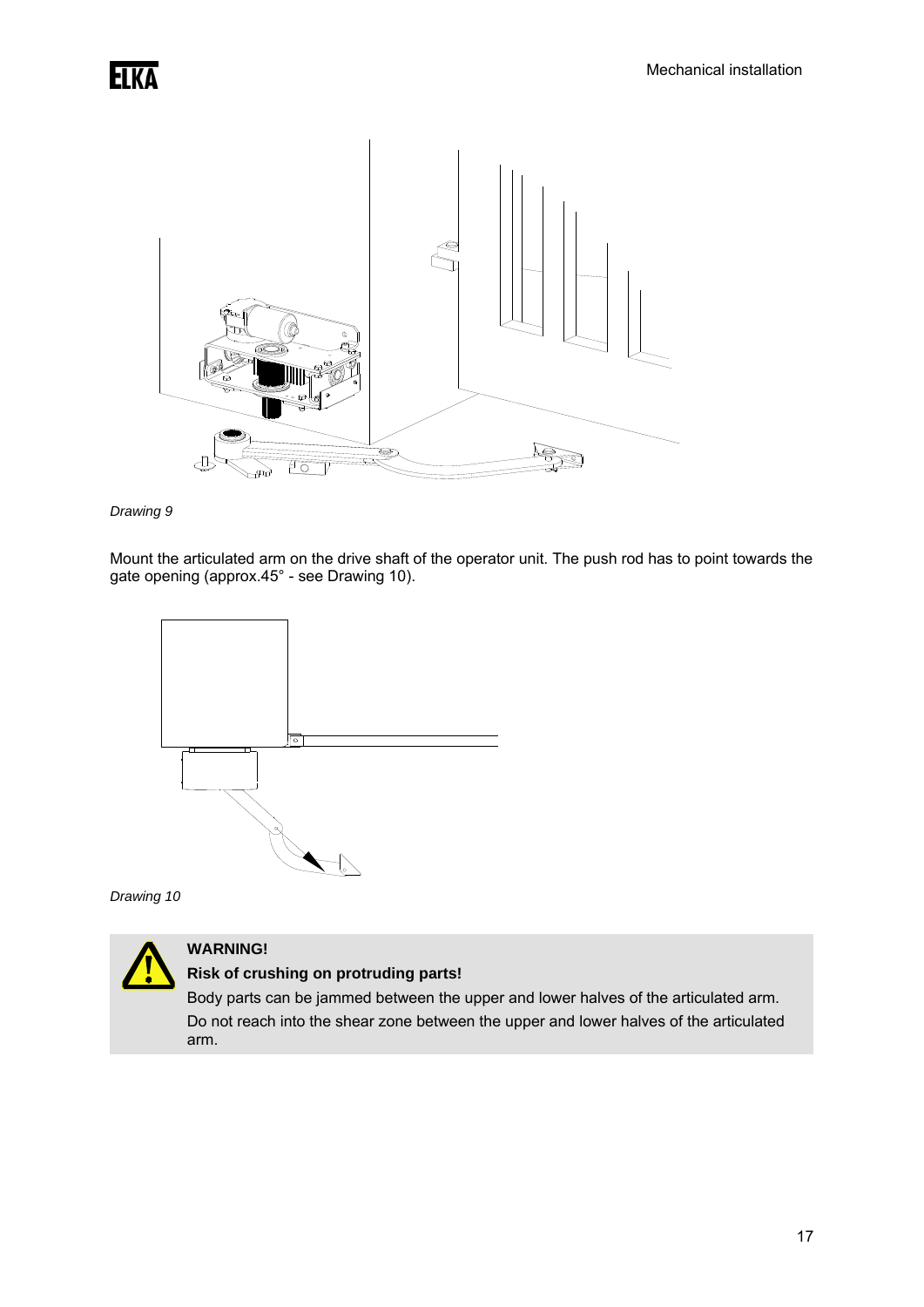

Disengage the articulated arm using the emergency release key (see Drawing 11). To do so move the emergency release key from position 1 to position 2. Then turn the articulated arm into the direction of position 3, the driving lever divides itself into one upper and one lower half.



#### *Drawing 12*

Close the gate completely. Turn the articulated arm towards the gate. Align the articulated arm horizontally.

The distance between the pivot point of the drive shaft and the pivot point of the gate support has to be **615mm** (see also page 14, Drawing 4).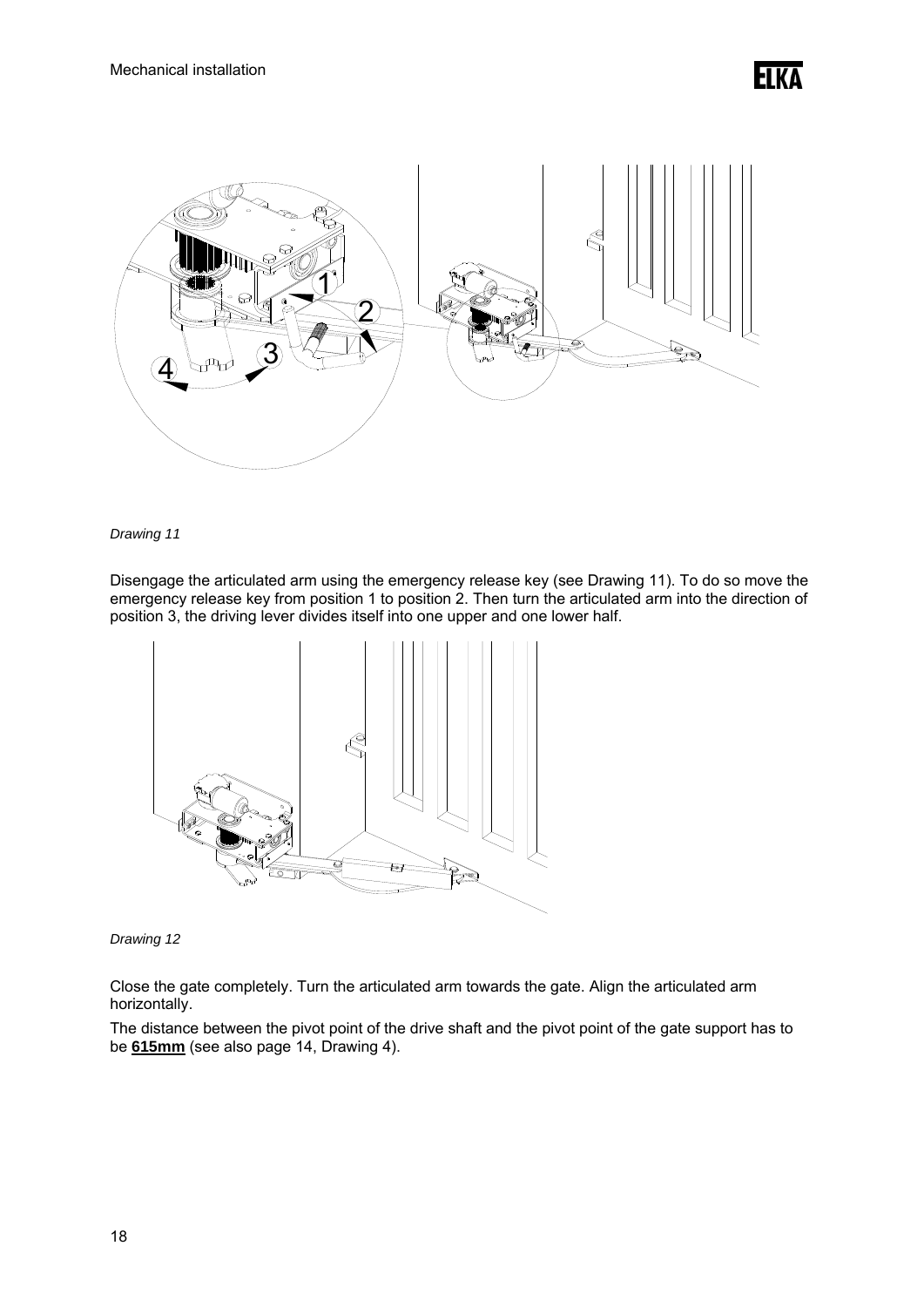



### **REMARK!**

For fastening drill and cut two M8-threads into the gate beam. Fasten the gate support with two screws M8 x 16 (e.g. cylinder-head bolts DIN 912).

Should the material thickness not be sufficient, drill clearance holes through the gate beam and use cylinder-head bolts in a suitable length and self-locking hexagon nuts on the opposite gate side.

Fasten the gate support at the determined position. Then fix the articulated arm at the gate support.



*Drawing 14* 



#### **WARNING! Risk of crushing!**

In case the articulated arm is mounted incorrectly, the upper and lower halves can form a shear point or crushing point.

Therefore ensure a correct installation of the articulated arm.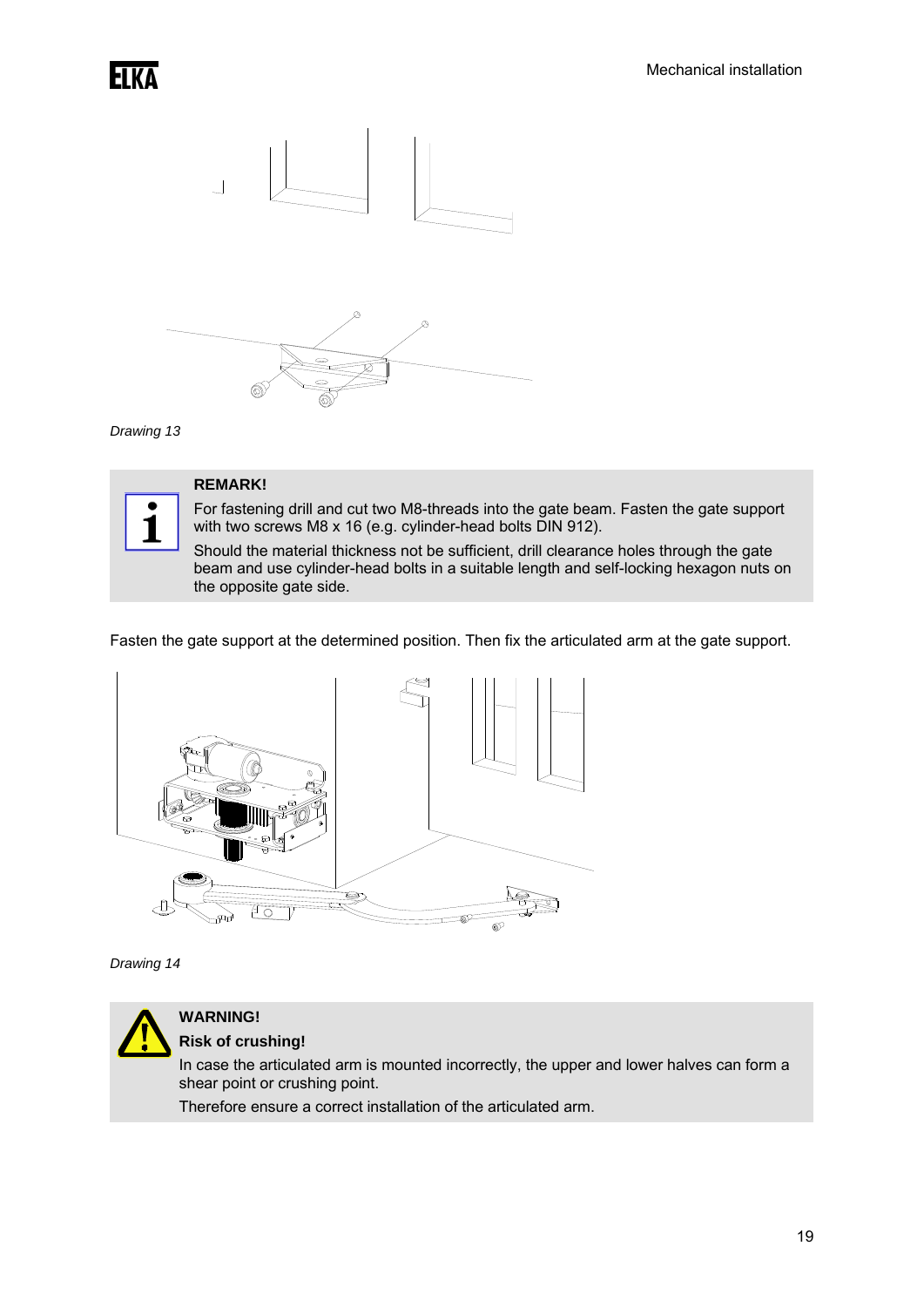



### **WARNING! Risk of crushing!**

Do not leave the emergency release key in the emergency release. It can form an additional crushing point.

Remove the emergency release key after each use.

Connect the gate opener to the controller MO 36 (see also chapter 10. - Controller MO 36).



#### *Drawing 16*

Engage the gate opener by placing both halves of the driving lever on top of each other (turn the upper driving lever towards position 4). Then engage the emergency release by turning the emergency release key from position 2 towards position 1.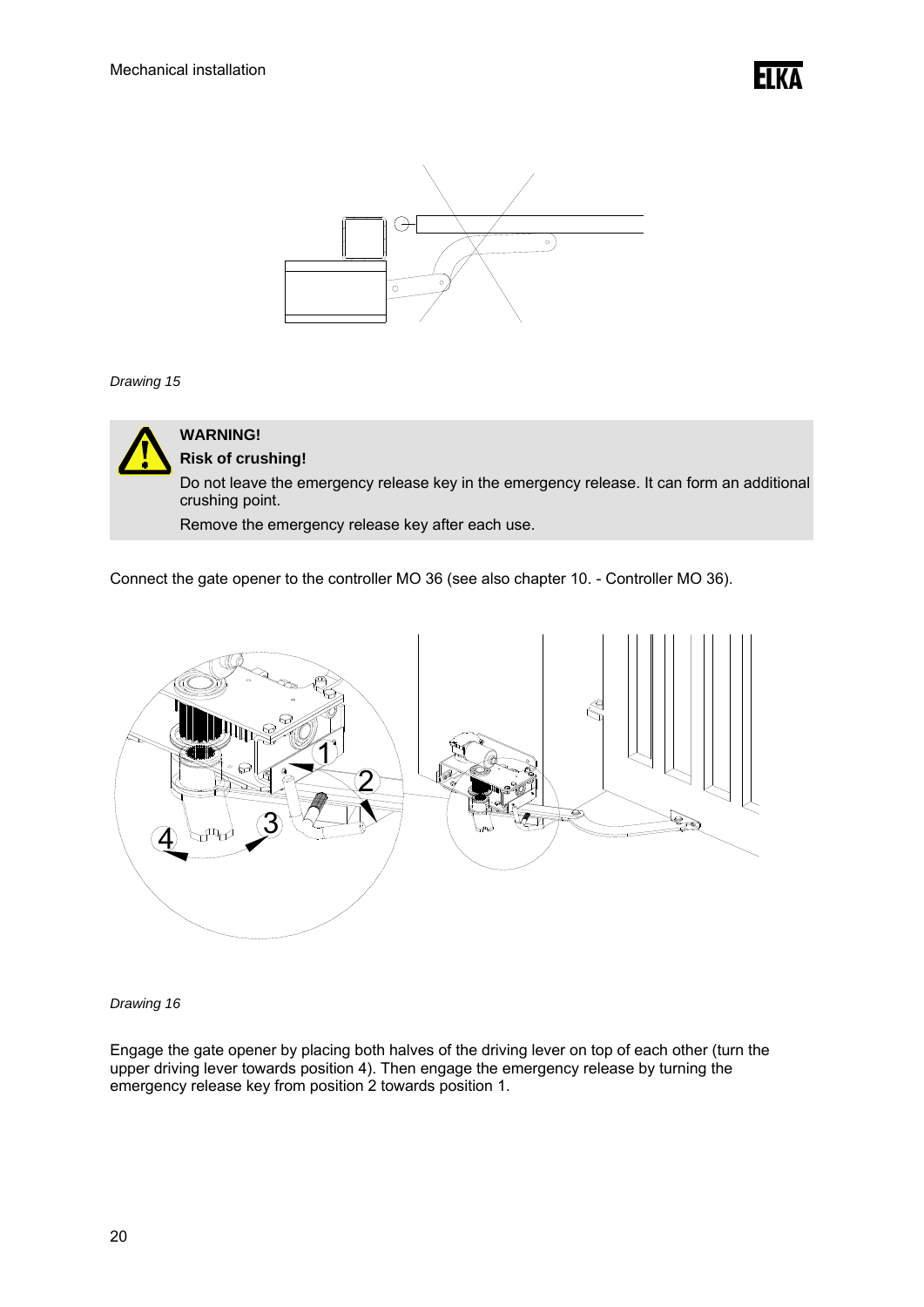

#### **8.9 Adjusting the internal stops**



### **ATTENTION!**

#### **Risk of crushing!**

During the next steps the gate will be moved electrically. During the adjustment the safety devices can react differently from normal operation.

Make sure that the range of movement is free of obstacles.



#### **REMARK!**

For additional information regarding the controller see chapter 10.

- a. Press the button **LERN** on the controller for approx. 2 seconds. The display shows  $\boldsymbol{P}$  **!**.
- b. Press the button **LERN** again. The display now shows 1f**.** Using the button **BT** chose between gates with one wing ( $1\sqrt{f}$ ) and gates with two wings ( $2\vec{f}$ ). Confirm the choice using button **LERN**. The display now shows  $\boldsymbol{\breve{H}H}$ .
- c. Now you can move the gate wing into the end positions in slow mode. The gate wing moves into direction OPEN only as long as button **BT** or **BTG** is pressed. Push button **BT** or **BTG**  again and the wing moves into direction CLOSED.
- d. Using the button **BT** move the gate wing (for gates with one wing for gates with two wings move the main wing) into the end position OPEN. Turn the internal stop nut OPEN against the internal stop. Fasten the internal stop nut using the counter nut.



#### *Drawing 17*

e. Using the button **BT** move the gate wing into the end position CLOSED. Turn the internal stop nut CLOSED against the internal stop. Fasten the internal stop nut using the counter nut.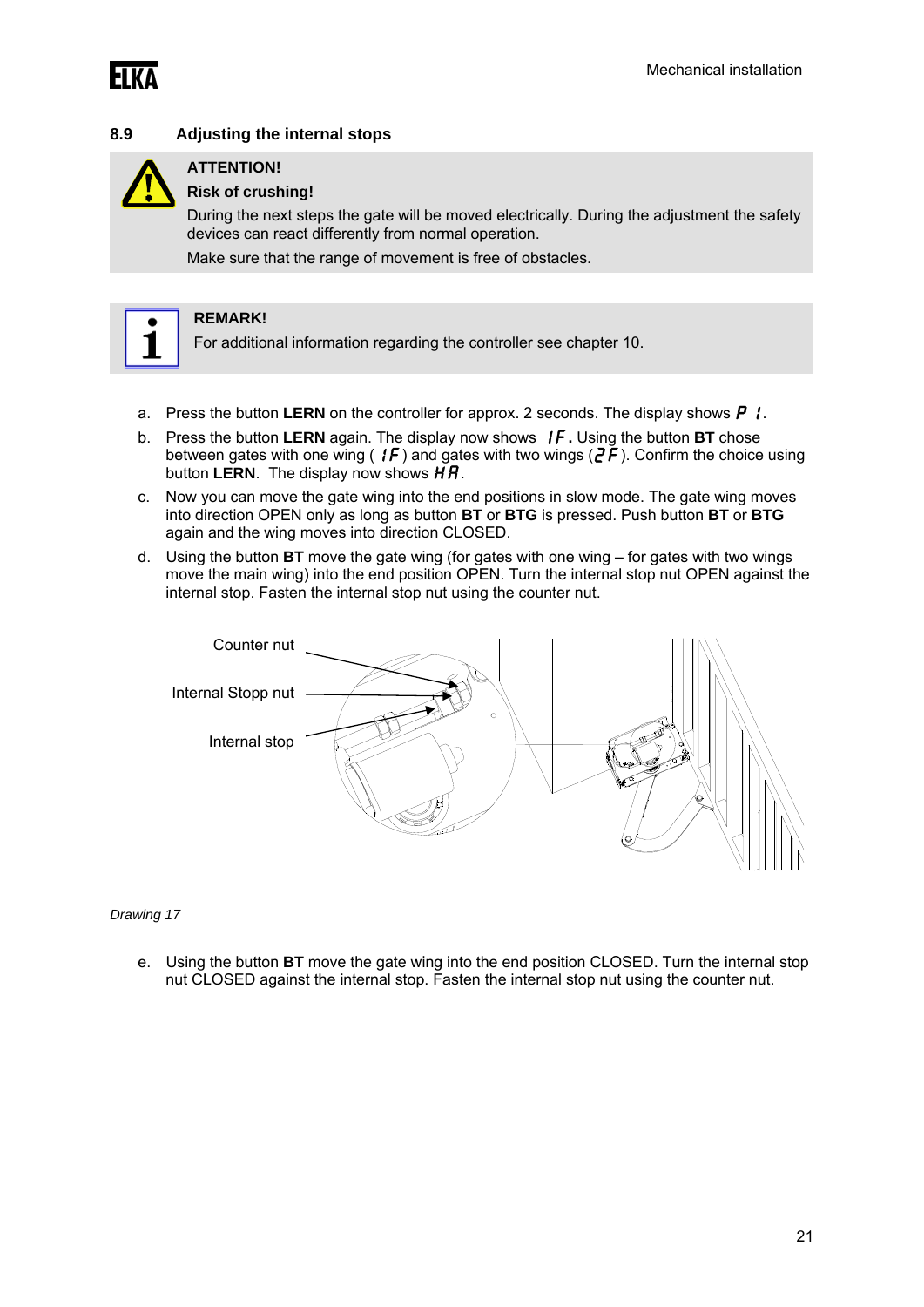



- f. For gates with two wings move the pedestrian wing using the button **BTG** into the end positions OPEN and CLOSED. Turn the internal stop nut against the internal stop and fasten them using the counter nuts.
- g. Proceed with chapter 9.4.d.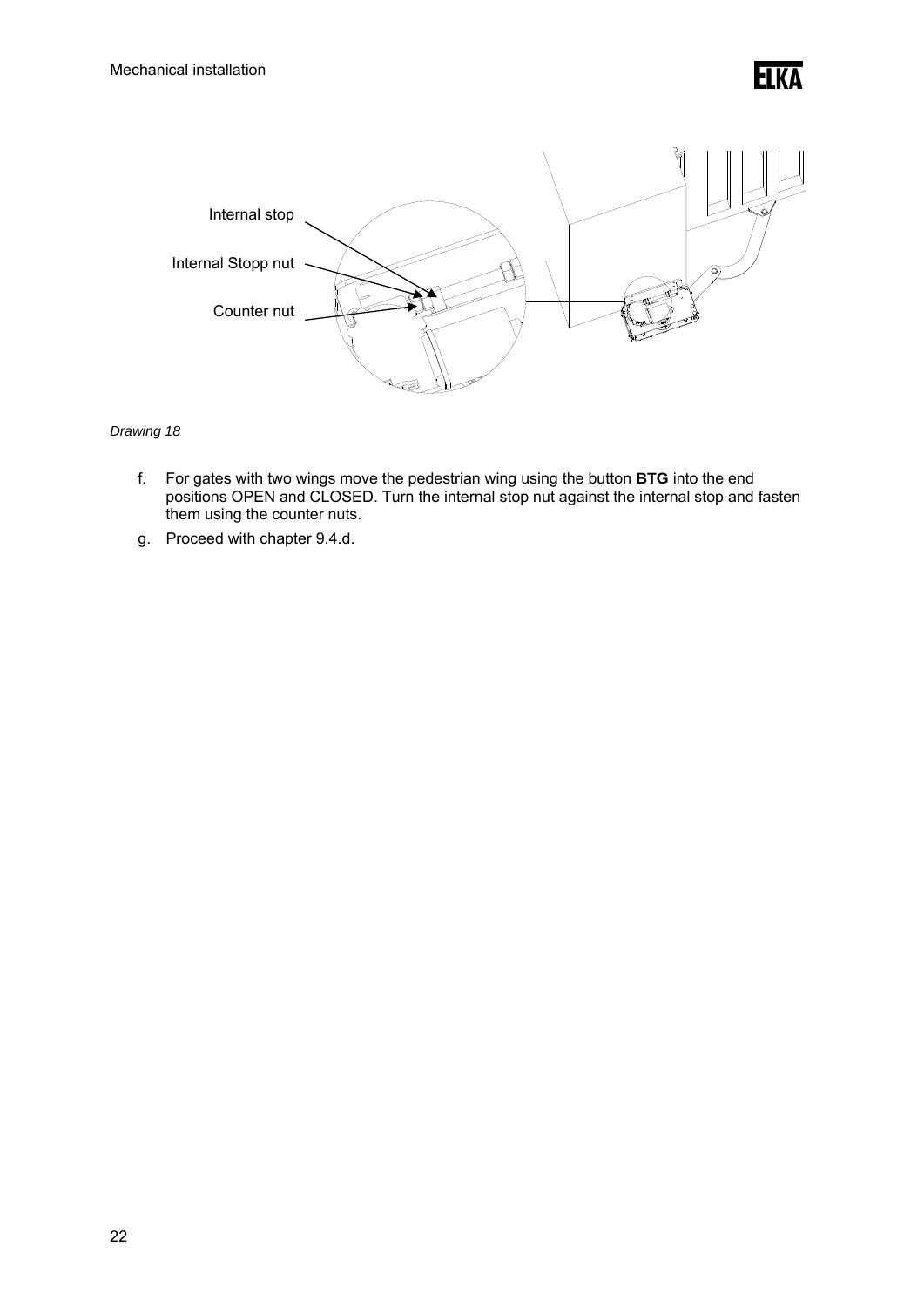

### **9 Electrical installation**

#### **9.1 Notes of safety**



#### **REMARK!**

According to DIN EN 12453 the mains supply has to be equipped with an all-pole circuit breaker.



#### **ATTENTION!**

**Danger of short circuit or destruction by ingress of water.** 

Due to improper installation water can enter the controller housing.

Always install the controller housing upright, with the cable entry point on the bottom. Use only the provided fixing points. No additional boreholes at the backside of the housing are allowed. The cover must be mounted distortion-free. Insert the cable through the cable entry points only.



### **WARNING!**

**Danger through voltage.**  Danger of an electric shock.

Only certified electricians (VDE 0100) should connect the controller to the mains supply (230Vac).

#### **9.2 Installation example**



*Drawing 19*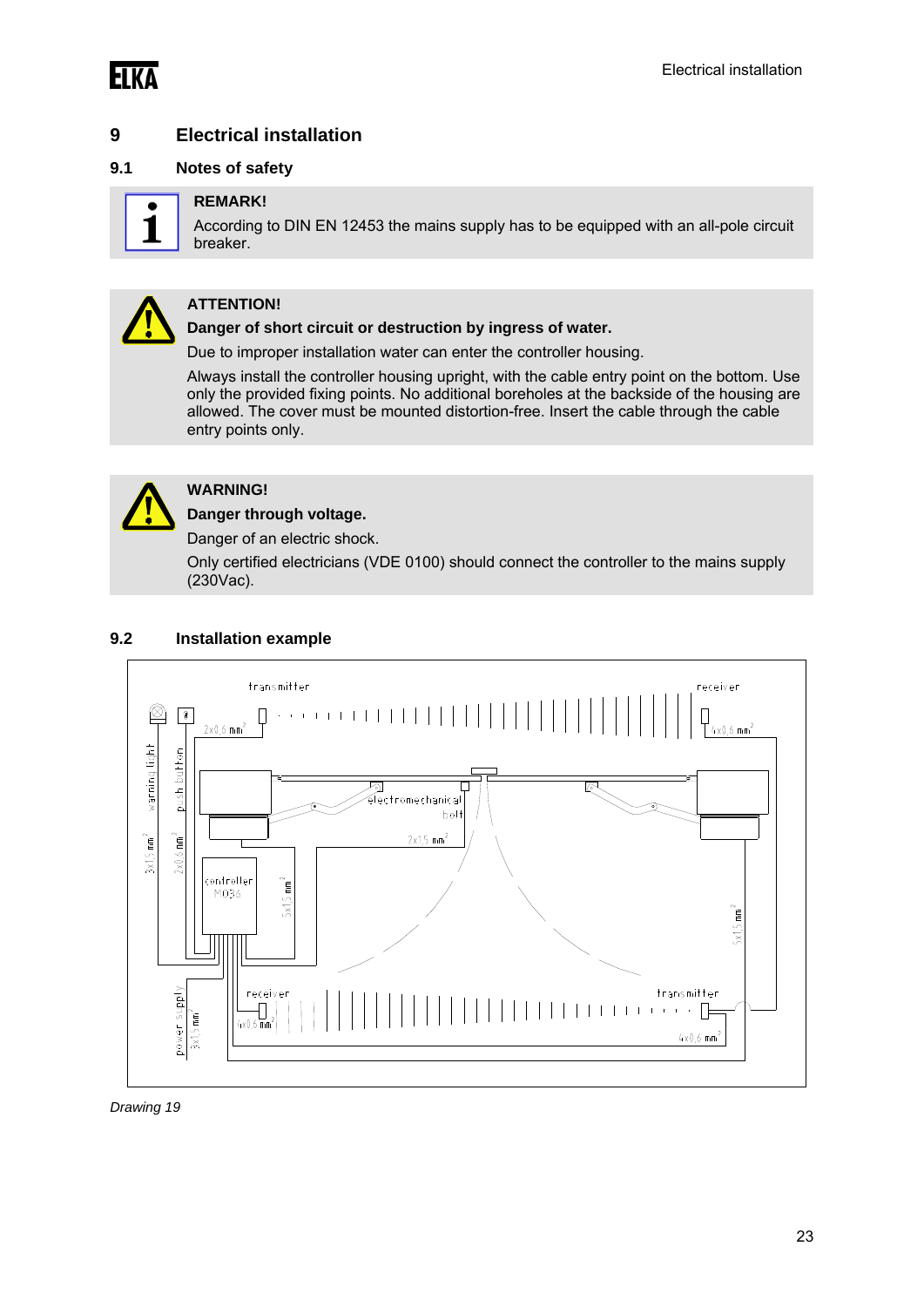#### **9.3 Cable connections**

#### **REMARK!**

For systems with radio remote control the controller should be installed as close as possible to the gate.



#### **REMARK!**

Connection only by fixed wiring and main switch (on site) or flexible wiring with cable stress relief conforming to standards. Insert the cable only from below.



#### **REMARK!**

Please observe the minimum necessary cable cross-section [mm<sup>2</sup>], generated from the cable length between the gate opener and the controller. A smaller gauge will have adverse effect on the motor performance.

For the gate opener (with controller MO 36) the following cable dimensions are requested:

Cross-section: 5 x 1.5mm² up to max. 15m distance

Cross-section: 5 x 2.5mm² up to max. 20m distance

Power supply for the controller: 230Vac, 50Hz, single phase.

Connect the motor cable of the gate openers to the motor terminals (GEH and FAHR) of the controller.



#### **REMARK!**

Please use a suitable cable, possibly with a mechanical protection (conduit), for the connection gate opener – controller. The motor cable (enclosed in shipment) is only suited for the shortest way to the connection box. Here also allow for a mechanical protection.



#### **REMARK!**

To avoid mistakes please use marked or numbered leads within the 5-leads cable.



#### **REMARK!**

For the connection of the motor lead to the controller MO 36 use solely leads with flexible conductors, like e.g. ÖLFLEX ROBUST 210.

| Description | Terminals at the MO 36 |
|-------------|------------------------|
|             | <b>GND</b>             |
| 2           | <b>IMP</b>             |
| 3           | ŀ                      |
|             | M-                     |
| 5           | M+                     |

*Table 4* 

Switch the main connection on.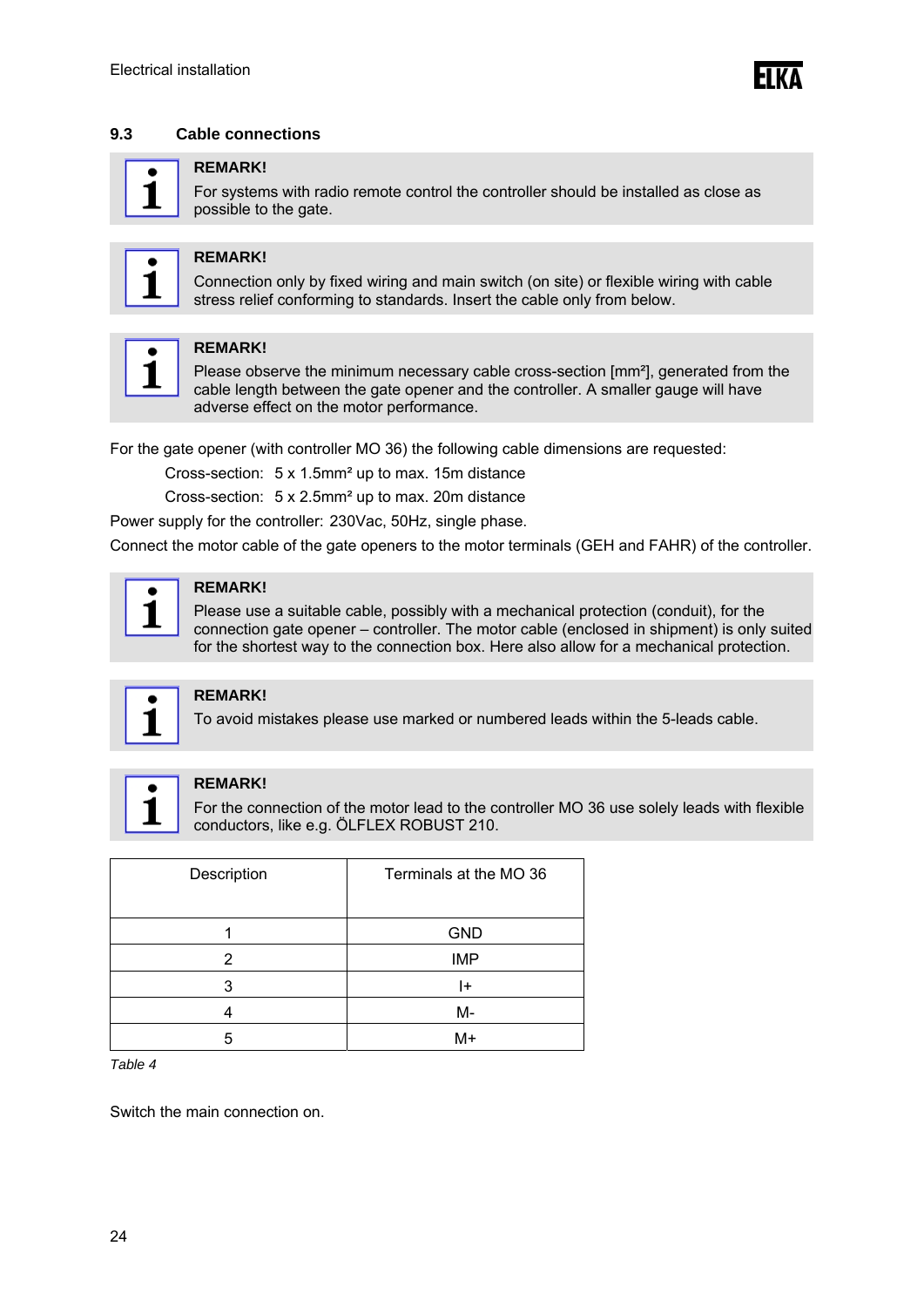

#### **9.4 Programming the gate opener**



#### **WARNING!**

#### **During the next steps the gate will be moved electrically!**

During the programming the safety devices can react differently from normal operation. Make sure that the range of movement is free of obstacles.

- a. Press the button LERN on the controller for approx. 2 seconds. The display shows  $\boldsymbol{P}$   $\boldsymbol{I}$ .
- b. Press the button LERN again. The display now shows  $\{F.$
- c. Chose between gates with one wing ( $IF$ ) or gates with two wings ( $2F$ ) using BT. Confirm the choice using button LERN. The display shows  $HR$ .
- d. During the following step the controller learns the running distance of the gate wings. Press the button LERN. The controller moves the gate wings into direction OPEN until it reaches the end stop and then back into direction CLOSED until it reaches the end stop (display shows  $PZ$ ).



#### **REMARK!**

The gate is now in position CLOSED. If this is not the case then the leads 4 and 5 of the motor cable of the corresponding gate opener/s have to be interchanged at the terminals.

Then press button **BTG** (display shows  $P$  *i*), press button **LERN** 3 times (display shows **1F** or  $2F$ ,  $HR$  and  $RU$ ), repeat point d.

e. Push button BT repeatedly until  $\mathbf{P}\mathbf{P}$  is displayed. Then confirm using button LERN.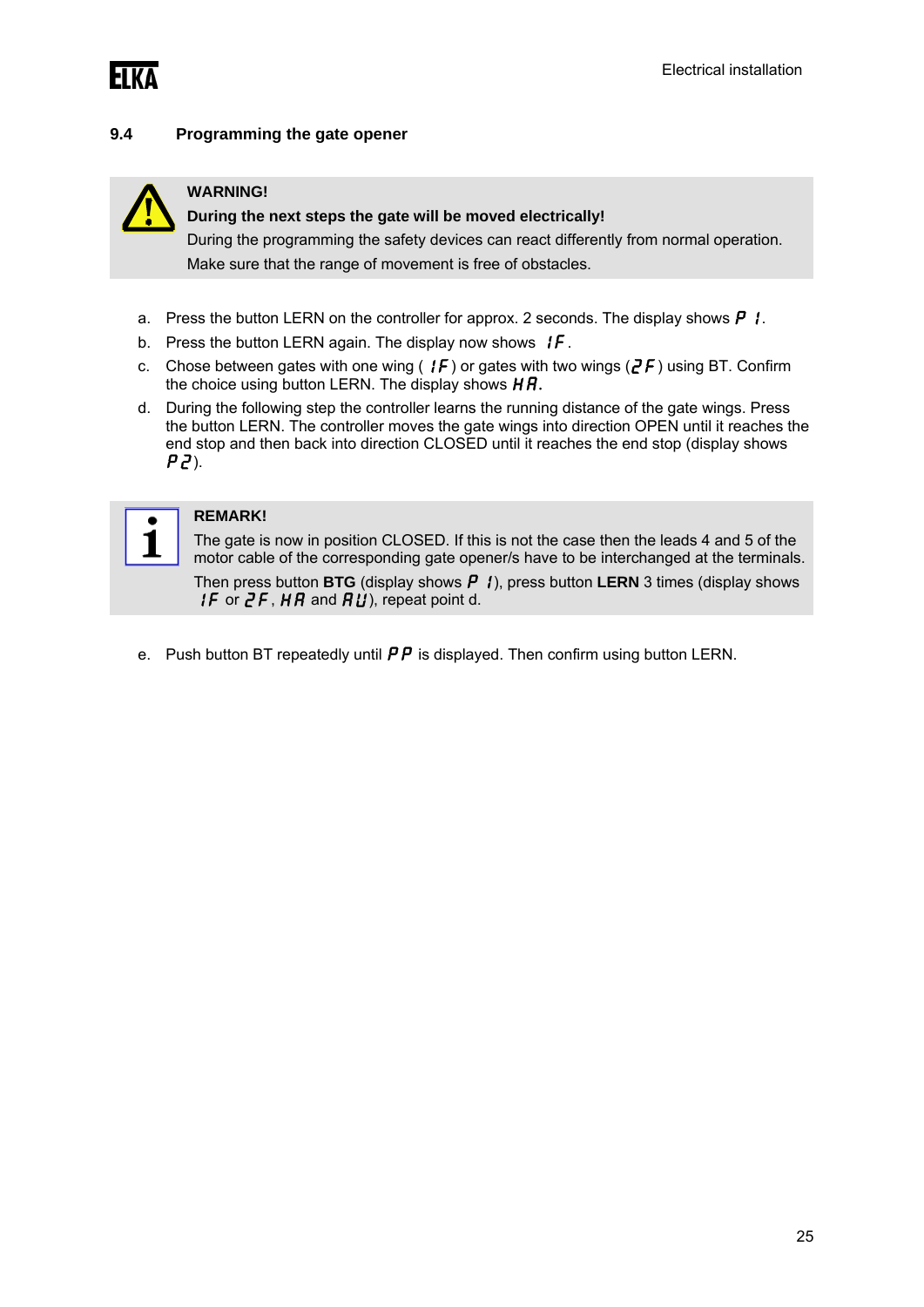### **10 Controller MO 36**

### **10.1 Input terminals of the controller**



*Drawing 20* 

| <b>Mark</b> | <b>Connection</b> | <b>Function</b>                                     |
|-------------|-------------------|-----------------------------------------------------|
| LSI         | $LSI + GND$       | Photoelectric barrier contact INSIDE                |
|             | <b>GND</b>        | Mutual ground for LSI and LSA                       |
| <b>LSA</b>  | LSA + GND         | Photoelectric barrier contact OUTSIDE               |
| <b>SLA</b>  | SLA + GND         | Safety contact profile OUTSIDE (8.2kOhm-resistance) |
| <b>SLI</b>  | $SLI + GND$       | Safety contact profile INSIDE (8.2kOhm-resistance)  |
| <b>BT</b>   | BT + GND          | Push button for complete opening                    |
| <b>BTG</b>  | BTG + GND         | Push button for partial opening                     |
| BA          | BA + GND          | Push button OPEN                                    |
| BZ.         | $BZ + GND$        | Push button CLOSE                                   |
| <b>GND</b>  |                   | Mutual ground for BT, BTG, BA, and BZ               |
| <b>GND</b>  |                   | Ground for BS                                       |
| BS          | BS + GND          | Push button STOP                                    |

*Table 5*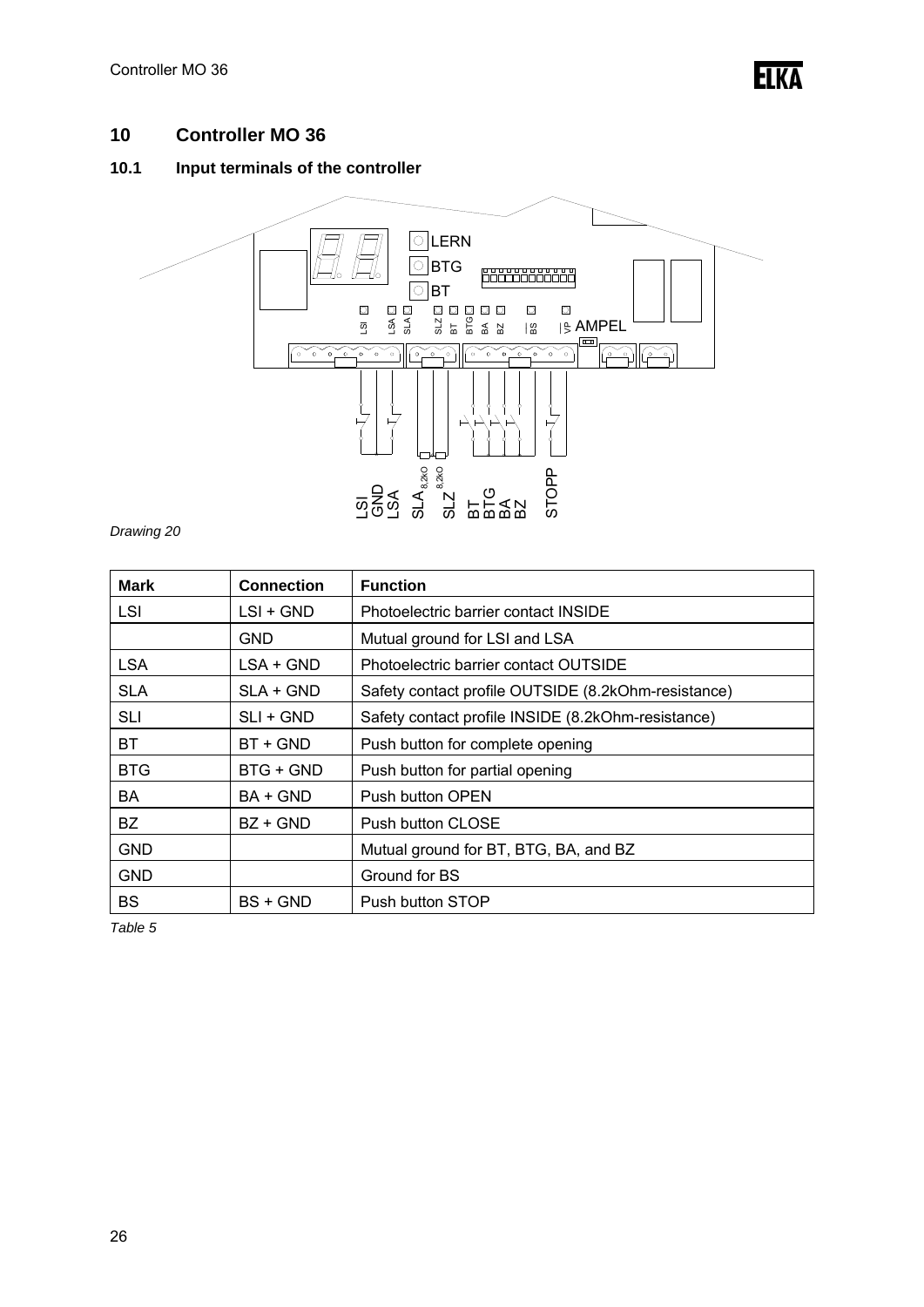

### **10.1.1 Photoelectric barrier connection**



*Drawing 21* 





#### **REMARK!**

The direct current supply 24Vdc and 12Vdc can be used for a total of max. 300mA.

The controller provides two inputs for photoelectric barriers for optical protection.

Connect the photoelectric barriers for outside of the gate to the LSA, and for inside of the gate to LSI. The green LEDs **LSI** and **LSA** show the status of the photoelectric barriers. When a photoelectric barrier is interrupted, the corresponding LED lights.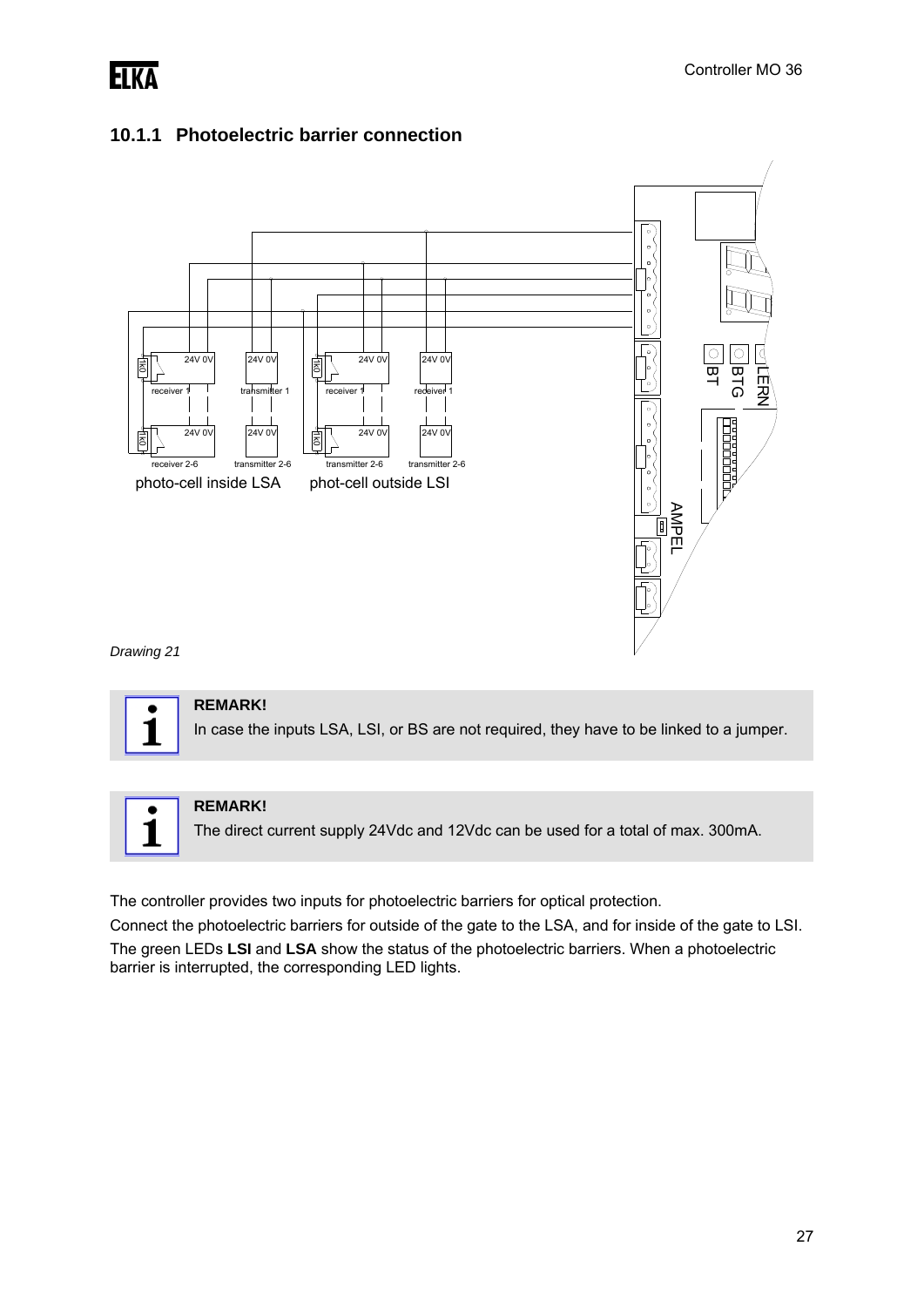**FIKA** 

### **10.1.2 Safety contact profile**



#### **REMARK!**

Each safety contact profile terminal SLA and SLZ which is not used has to be linked to an 8.2kOhm resistor.



### **REMARK!**

In case a safety function leads to switching-off, with a system with two wings always both motors switch off.

The controller is equipped with two integrated detectors (with testing function according to EN954-1 category 2) for safety contact profiles with resistance detection to secure the closing edges in direction OPEN and CLOSED.

The red LEDs **SLA** and **SLZ** show the status of the safety contact profiles. When the safety contact profile is activated, the corresponding LED lights.

| Direction of           | <b>Action of SLA</b>                       | <b>Action of SLZ</b>                     |
|------------------------|--------------------------------------------|------------------------------------------|
| Stop, gate shall open  | Gate can only open in emergency            | $\overline{\phantom{a}}$                 |
| Stop, gate shall close | $\overline{\phantom{a}}$                   | Gate can only close in emergency<br>mode |
| Gate wing opens        | Stop and reversing for a short<br>distance | $\overline{\phantom{a}}$                 |
| Gate wing closes       | $\qquad \qquad \blacksquare$               | Stop and reversing                       |

*Table 6* 



#### **REMARK!**

Counting function:

When the gate makes contact with an obstacle and the safety contact strip SLZ activates the reversing function, the gate opens.

In case the automatic closure is activated and the obstacle does not get removed, a constant closing by automatic closure and reversing by the obstacle could occur.

To prevent this, a **counting function** is provided. After 2 tries to close by automatic closure only a reversing for a short distance occurs. The counter is cleared when the gate is operated manually.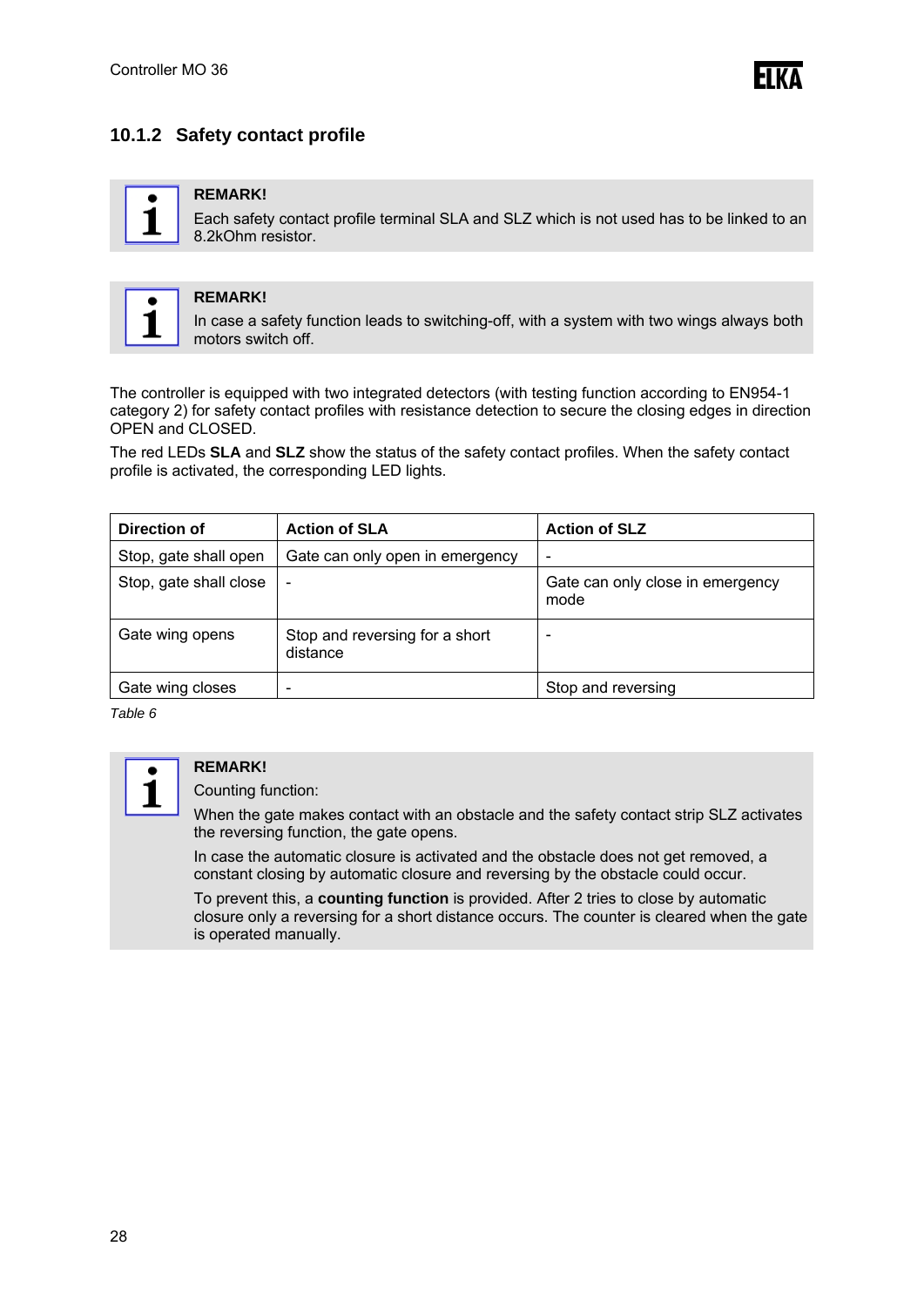

#### Connection plan:



*Drawing 22* 



#### **REMARK!**

Several safety contact profiles with 8.2kOhm load resistance can be set-up in serial connection. The safety category remains the same.



#### **REMARK!**

Make sure to check the function of the safety contact profiles by activating each single one manually. The corresponding LED (SLZ or SLA) has to light red.



#### **REMARK!**

Observe the effective direction oft he safety contact profiles. The profiles which react in direction CLOSE have to be connected to the input terminal SLZ. The profiles which react in direction OPEN have to be connected to the input terminal SLA.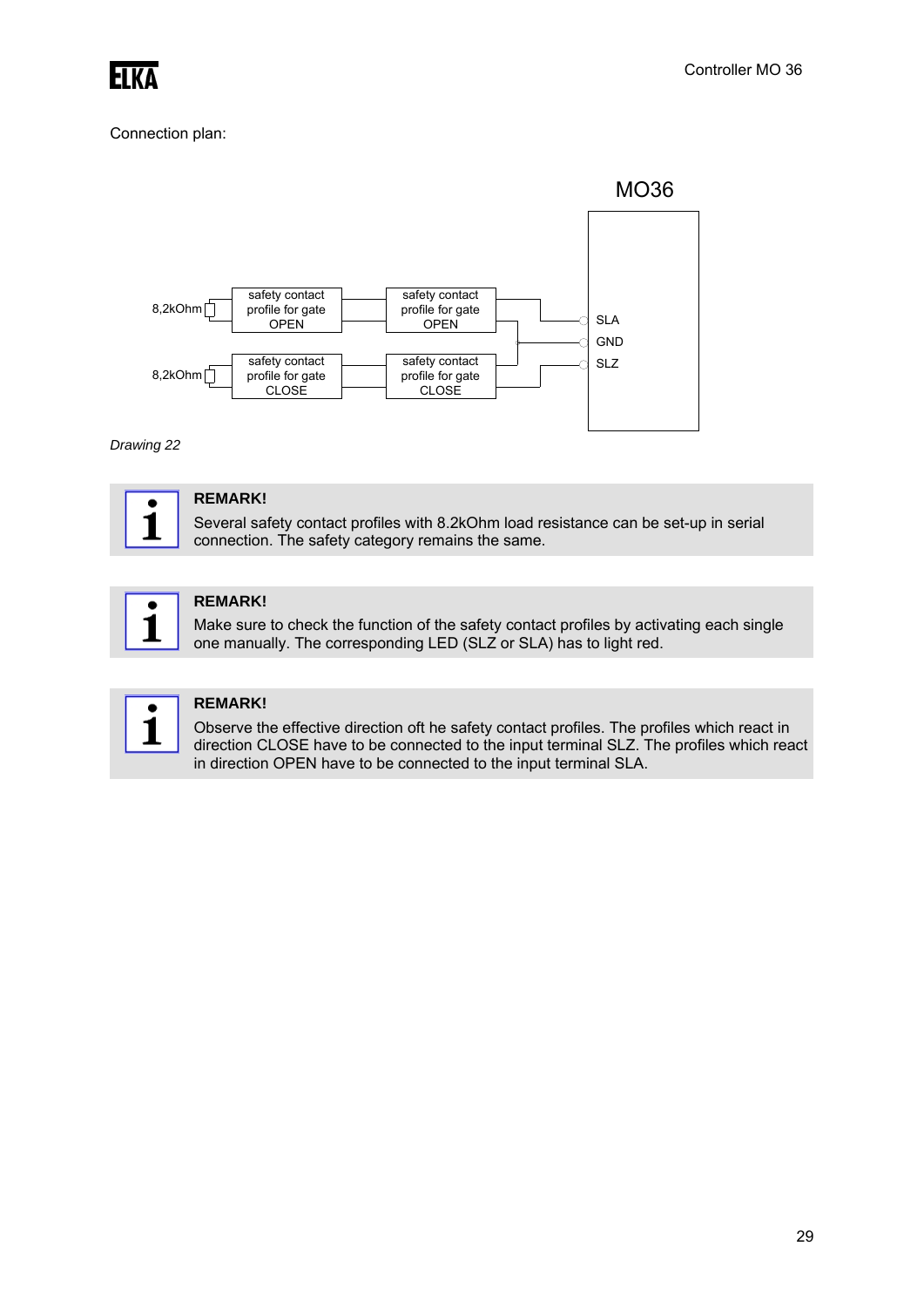

#### **10.2 Output terminals of the controller**



*Drawing 23* 

| <b>Mark</b>  | <b>Connection</b> | <b>Function</b>                                                 |
|--------------|-------------------|-----------------------------------------------------------------|
| <b>SCHL</b>  | SCHL + GND        | Connection for magnetic clamp (24Vdc, max. 1A)                  |
| <b>GND</b>   |                   | Mutual ground for magnetic clamp and electromagnetic bolt       |
| <b>SCHL</b>  | SCHL + GND        | Connection for electromagnetic bolt (24Vdc, max. 1A)            |
| GEH:         | 5-polig           | Motor connection pedestrian wing                                |
| FAHR:        | 5-polig           | Motor connection main wing                                      |
| <b>MULTI</b> | 2-polig           | Potential-free contact for multi-functional relay (230Vac, max. |
| <b>WARN</b>  | 2-polig           | Potential-free contact for warning light (230Vac, max. 60W)     |
| <b>GND</b>   |                   | Mutual ground 12V, 24V, and LS-TST                              |
| 24V          | $24V + GND$       | 24Vdc, stabilised (altogether with 12Vdc max. 300mA)            |
| 12V          | $12V + GND$       | 12Vdc, stabilised (altogether with 24Vdc max. 300mA)            |
| LS-TST       | LS-TST + GND      | Photoelectric barrier testing (24Vdc for transmitter)           |

*Table 7* 



#### **REMARK!**

The ground of the direct current supply 24Vdc/12Vdc is connected to the controller ground.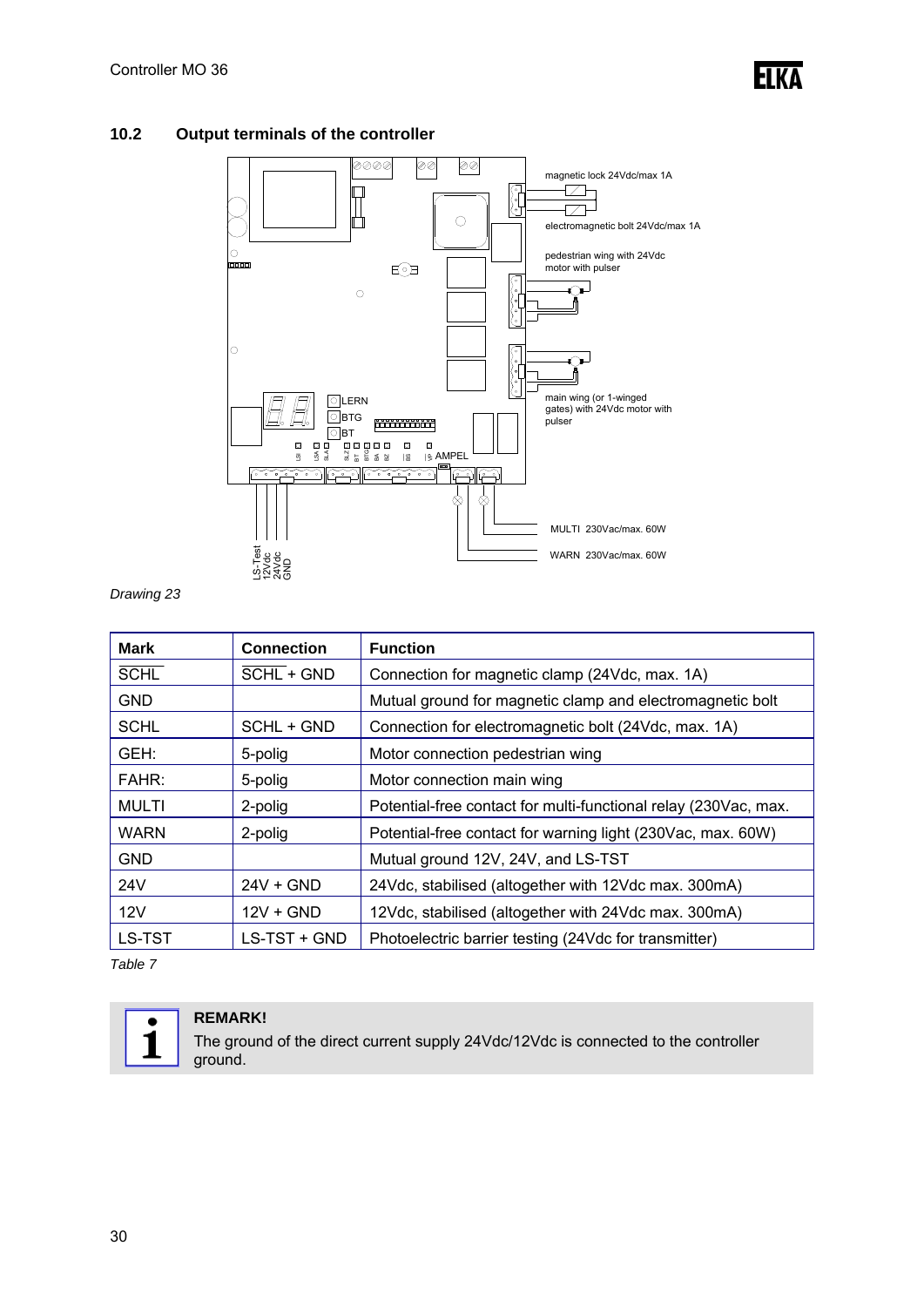

#### **10.3 Buttons on the controller**



*Drawing 24* 

| <b>Mark</b> | <b>Function</b>             | Remark                               |
|-------------|-----------------------------|--------------------------------------|
| -BT         | Button for complete opening | Same function as external button BT  |
| <b>BTG</b>  | Button for partial opening  | Same function as external button BTG |
| LERN        | Learn button                |                                      |

*Table 8* 

#### **10.4 LEDs on the controller**



*Drawing 25*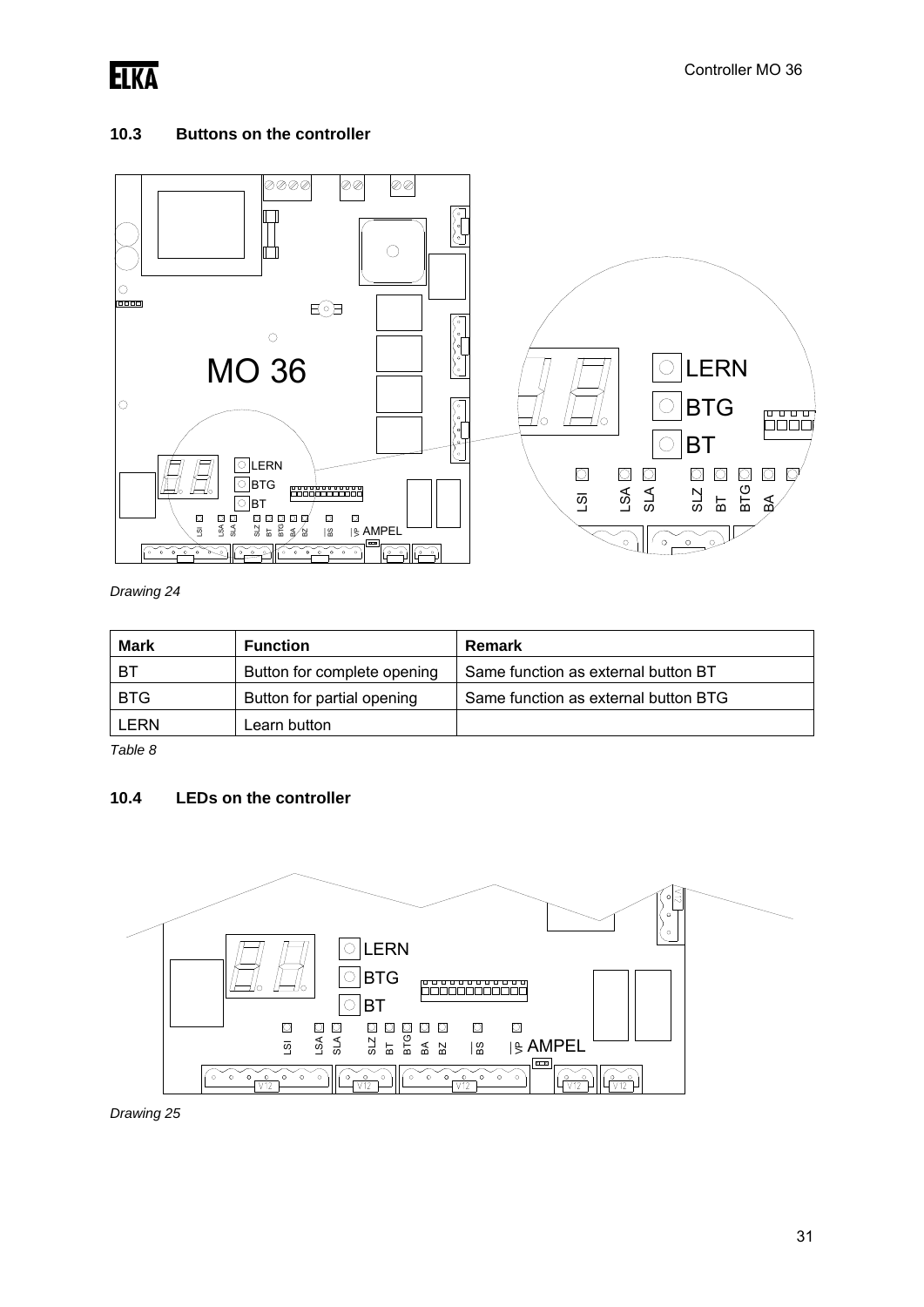

| <b>Mark</b> | Colour | <b>Function</b>                                              | <b>Normal</b> |
|-------------|--------|--------------------------------------------------------------|---------------|
| LSI         | green  | Lights when photoelectric barrier INSIDE is<br>interrupted   | <b>OFF</b>    |
| <b>LSA</b>  | green  | Lights when photoelectric barrier OUTSIDE is<br>interrupted  | <b>OFF</b>    |
| <b>SLA</b>  | red    | Lights when safety contact profile OPEN is activated         | <b>OFF</b>    |
| <b>SLZ</b>  | red    | Lights when safety contact profile CLOSED is<br>activated    | <b>OFF</b>    |
| <b>BT</b>   | green  | Lights when button BT (internal or external) is<br>activated | <b>OFF</b>    |
| <b>BTG</b>  | green  | Lights when button BT (internal or external) is<br>activated | <b>OFF</b>    |
| BA          | green  | Lights when button BA is activated                           | <b>OFF</b>    |
| BZ          | green  | Lights when button BZ is activated                           | <b>OFF</b>    |
| <b>BS</b>   | green  | Lights when button BS is NOT activated (BS-contact<br>n.c.)  | ON            |
| Vp          | yellow | Lights when connected to supply voltage                      | ON            |
| Display     | red    | 2 x 7-segment display ( $BB$ )                               | <b>OFF</b>    |

*Table 9* 

#### **10.5 Clip-on module**

### **10.5.1 Clip-on timer module ASU2 (optional)**

The controller provides a socket for the timer module ASU2.

The timer has the following function:

When the timer is activated it works like an OPEN command. The gate cannot be closed as long as the timer is activated.

When the timer is deactivated it works like a CLOSE signal. When the timer sends the CLOSE command, the gate is closed immediately even when automatic closure is activated.



### **REMARK!**

Do not connect anything but the optional module ASU2 at the terminal ASU2 on the controller MO 36.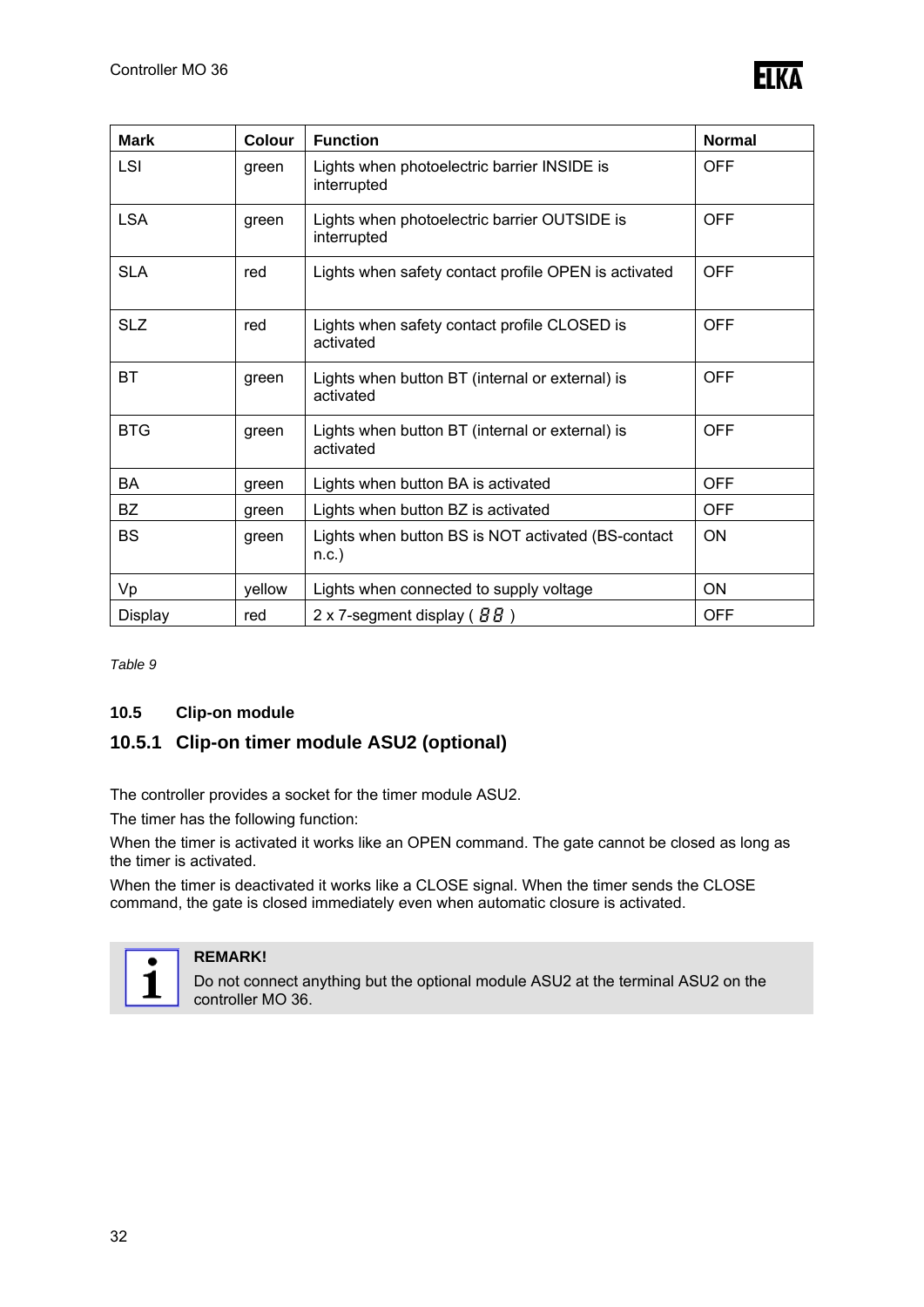# **ELKA**

## **10.5.2 Traffic light module AMO34A (optional)**



*Drawing 26* 

| <b>Status</b>                       | <b>Red traffic light</b> | <b>Green traffic light</b> |
|-------------------------------------|--------------------------|----------------------------|
| Gate is completely open             | Off                      | On                         |
| Gate is moving                      | On                       | Off                        |
| OR                                  |                          |                            |
| Gate is in an intermediate position |                          |                            |
| OR                                  |                          |                            |
| Gate is closed                      |                          |                            |

*Table 10* 



### **REMARK!**

Do not connect anything but the optional module AMO34A at the terminal AMPEL on the controller MO 36.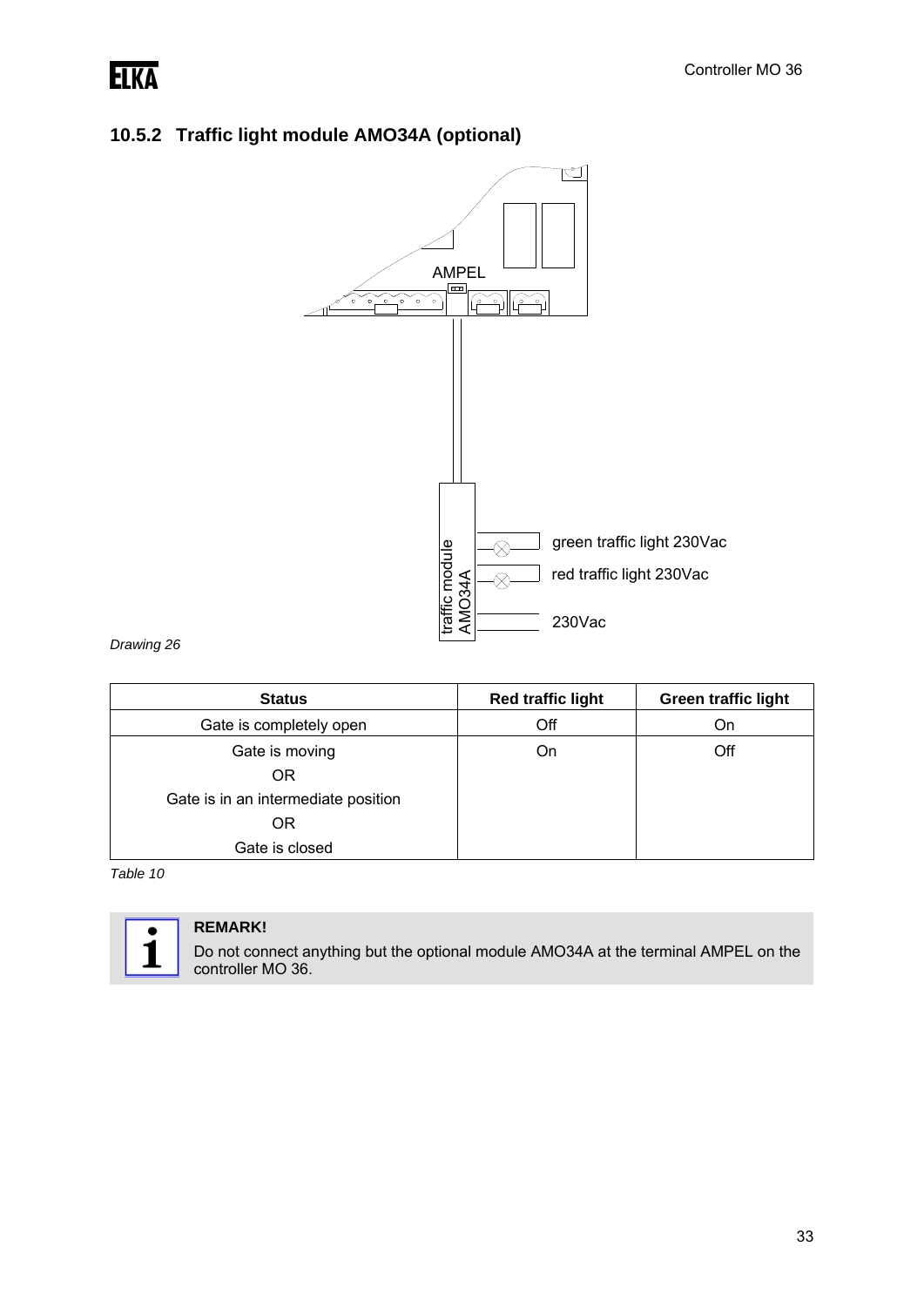#### **10.6 Programmin controller MO 36**



#### **WARNING!**

During the programming the safety devices can react differently from normal operation. Make sure that no person is present within the danger zone during programming.



#### **REMARK!**

At least the following sequences have to be learned as basic configuration:

- **P1** Learning of running distance
- **P2** Adjusting of force and speed
- **PP** Saving of data



#### **REMARK!**

In the learning sequence the swing gate opener can be adjusted according to the requirements, e.g. to the type of use.

- To program the controller and to set the parameters the controller provides a two-digit 7 segment-display and the buttons BT, BTG, and LERN.
- During normal operation the display is off. **The learning sequence is activated by pushing the button LERN for approx. 2s.** The display shows  $\boldsymbol{P}$  /. The sequence 1 is preset.
- With the button **BT** you can move on to the next sequence  $P\bar{Z}$ ,  $P\bar{Z}$  etc. With the button **BTG** you can move back to the last sequence.
- When the required sequence is displayed, it has to be activated by button **LERN.**
- When the sequence  $\overline{PP}$  is selected and confirmed by button **LERN**, the parameters are saved and then returned to regular mode.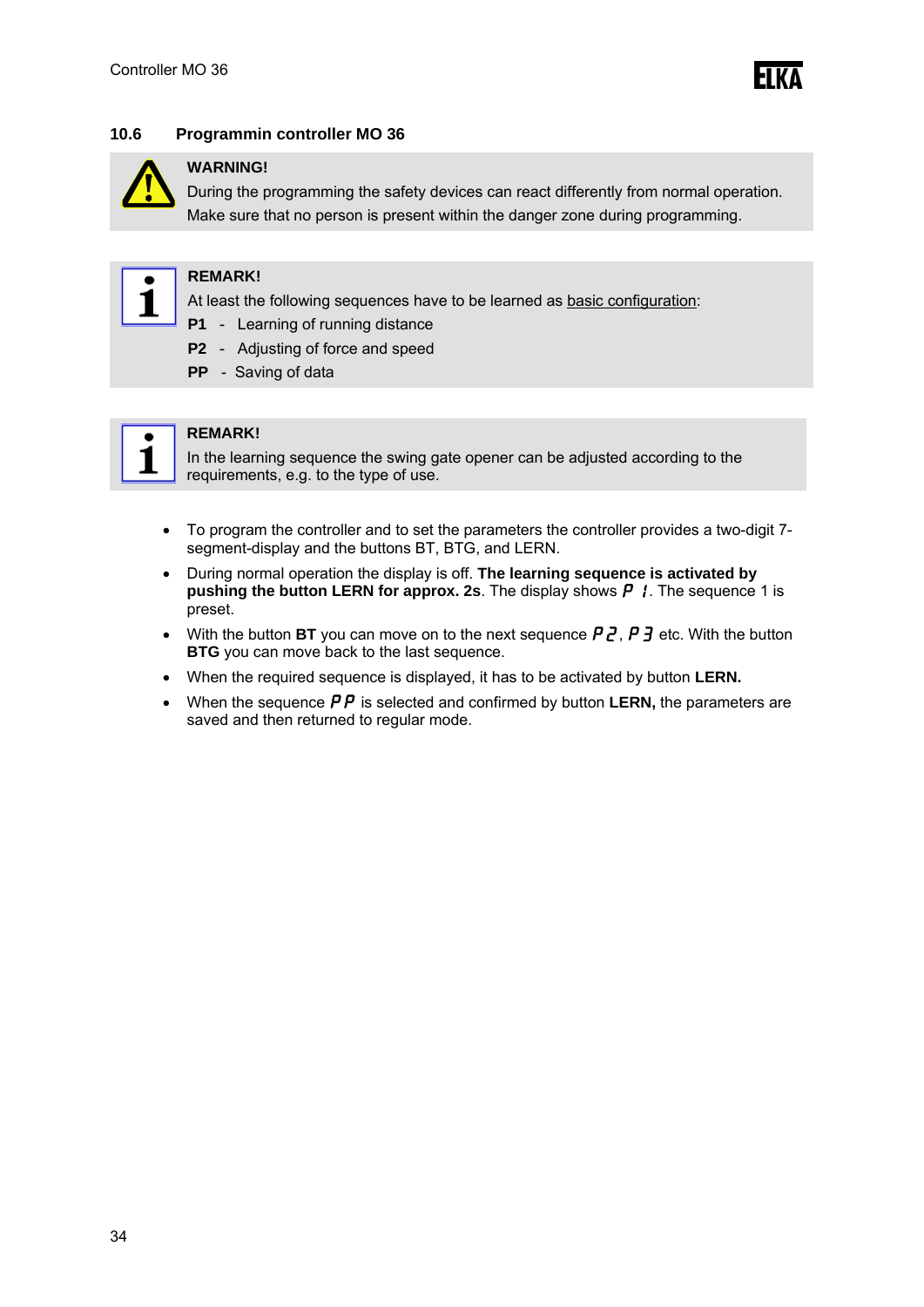|                 | The learning sequence                                                                        |
|-----------------|----------------------------------------------------------------------------------------------|
| <b>Sequence</b> | <b>Function</b>                                                                              |
| P I             | Selecting one wing operation / two wings operation                                           |
|                 | Adjusting of end stops                                                                       |
|                 | Learning of safety contact profiles and photoelectric barriers connected                     |
|                 | Learning the running distance                                                                |
| P2              | Adjusting of force and speed                                                                 |
| PЗ              | Adjusting of time lag of the pedestrian wing after the main wing during closing.             |
| РЧ              | Adjusting of time lag of the main wing after the pedestrian wing during opening.             |
| P5              | Learning the radio remote control codes for BT, BTG, and MULTI                               |
|                 | Deleting the radio remote control codes for BT, BTG, and MULTI                               |
| P <sub>5</sub>  | Activating / deactivating automatic closure for both wings, changing stay-open time.         |
| P 7             | Activating / deactivating automatic closure for pedestrian wing, changing stay-open<br>time. |
| ΡB              | Selecting of warning prior to opening and closing                                            |
| P9              | Selecting of photoelectric barrier function                                                  |
| ΡR              | Activating / deactivating photoelectric barrier testing                                      |
| РЬ              | Activating / deactivating lockage function for photoelectric barrier                         |
| PΓ              | Selecting pressure relief of electromagnetic bolt                                            |
| Ρd              | Selecting wind blast suppression                                                             |
| ΡE              | Selecting mode of multi-functional relay                                                     |
| ΡF              | Return to original settings                                                                  |
| PΡ              | Saving of data and returning to regular mode                                                 |

*Table 11*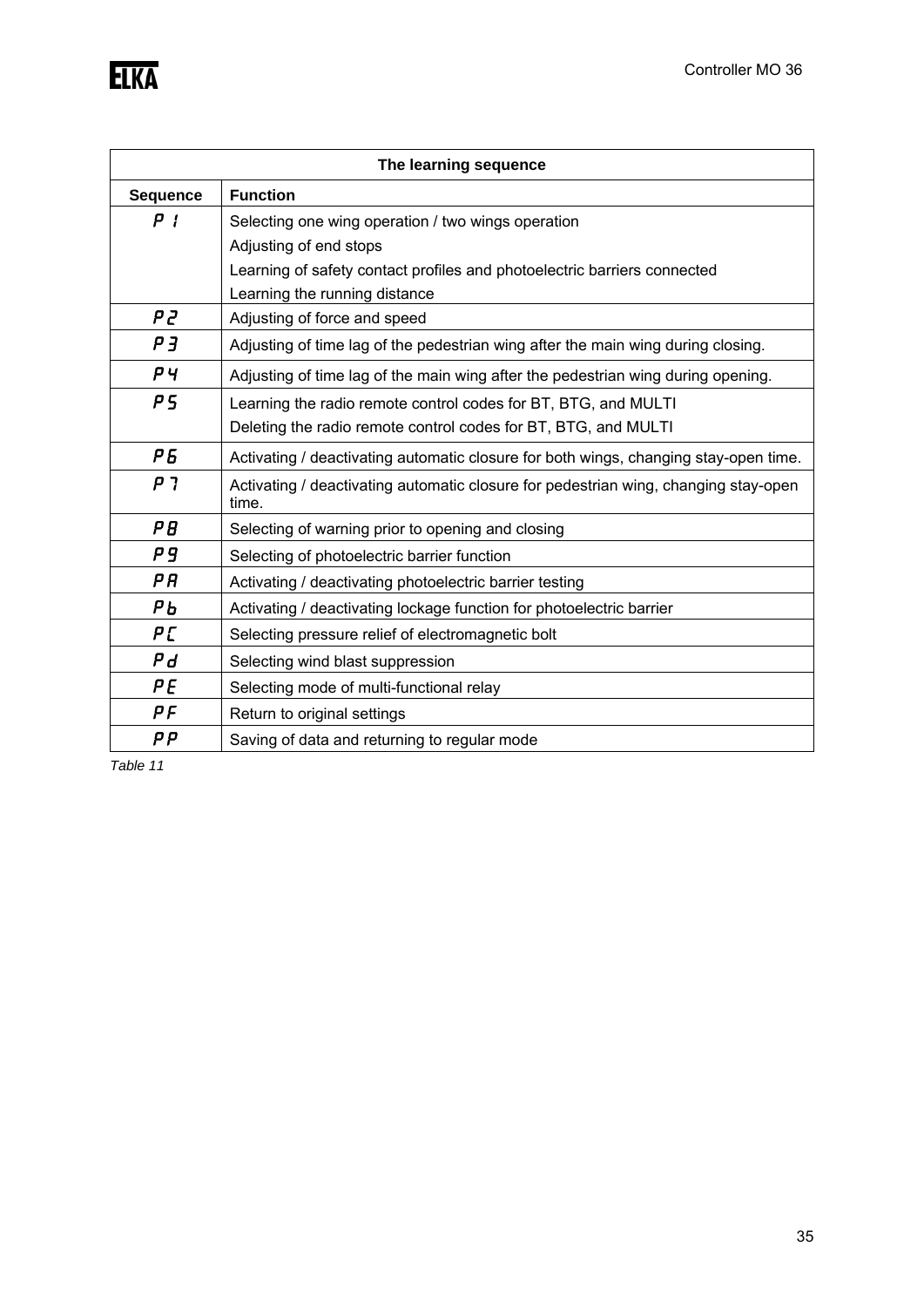

| system with 1 wing / system with 2 wings<br>Selecting |  |  |
|-------------------------------------------------------|--|--|
| <b>Display</b><br><b>Function</b>                     |  |  |
| ! ⊑<br>To operate gates with one wing.                |  |  |
| ٦F<br>To operate gates with two wings.                |  |  |

#### **10.6.1 Sequence P** *l*: Learning the running distance

*Tabelle 1*

#### Confirm the selection with button **LERN**.

Then  $H\bar{H}$  (manual operation) is displayed. The gate wings now can be operated in manual operation to adjust the internal mechanical end stops inside the gate openers. Button **BT** is used for the main wing and **BTG** for the pedestrian wing in dead man's mode. The first direction is always OPEN.



#### **REMARK!**

After adjustment of the end stops the wings should not be in either end position but at least 50cm away, because the first movement goes into direction OPEN.



#### **WARNING!**

#### **Risk of crushing by an automatic movement of the gate wings!**

Individuls or objects within the danger area of the gate could get injured or damaged respectively by the gate movement.

Ensure that no individuals or objects reside or are present within the danger area during the learning process.



#### **REMARK!**

After the next confirmation by button LERN the gate moves automatically.

Confirm the adjustment of the end stops using the button **LERN**.

Then  $\hat{H}U$  (automatic mode) is displayed. The controller tests the safety contact strips and the photoelectric barriers. Then the gate moves automatically and learns the running time.



#### **REMARK!**

Only when this photoelectric barrier testing was successful, additional tests can be carried out during future operation.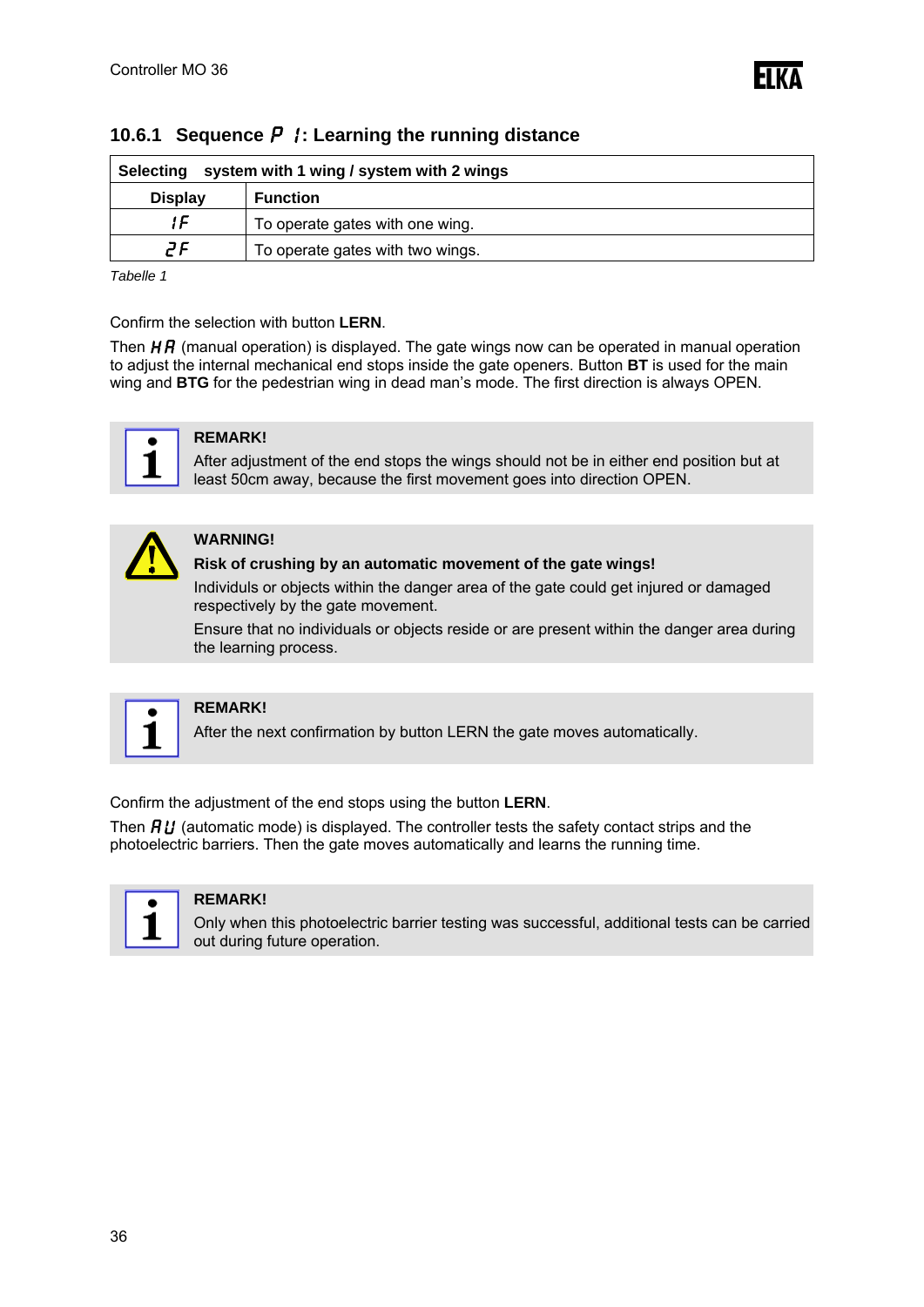

**Gates with one wing:** During learning of the running time the wing first opens and then closes. The wing stops at the end stop by force control.

**Gates with two wings:** During learning of the running time the pedestrian wing opens first, then the main wing opens, the main wing closes, and at last the pedestrian wing closes. The wings stop at the end stops by force control.



#### **REMARK!**

During the learning of the running time the pressure relief of the electromagnetic bolt is not in function. During learning of the distance the electromagnetic bolt is being activated during each wing movement. Then returning to the main sequence follows automatically.

### **10.6.2 Sequence** p2**: Adjusting of force and speed**

The force and speed can be adjusted for each wing and for opening and closing separately. When sequence  $P_1$  is activated by button **LERN** an additional selection menu for force values and speed values  $(F, I, F, Z)$ , etc.) opens. Use button **BT** to move to the next selection menu point.

| <b>Selection</b><br>Selection menu points for force and speed |                                                                           |
|---------------------------------------------------------------|---------------------------------------------------------------------------|
| Sub-sequence                                                  | <b>Function</b>                                                           |
| F I                                                           | Force to open the main wing                                               |
| F 2                                                           | Force to close the main wing                                              |
| F 3                                                           | Force to open the pedestrian wing. No function with gates with one wing.  |
| FЧ                                                            | Force to close the pedestrian wing. No function with gates with one wing. |
| 51                                                            | Speed to open the main wing                                               |
| 52                                                            | Speed to close the main wing                                              |
| 53                                                            | Speed to open the pedestrian wing. No function with gates with one wing.  |
| 54                                                            | Speed to close the pedestrian wing. No function with gates with one wing. |

*Table 12* 

User button **LERN** to activate the desired selection menu point. The present value for force (f for force) or speed (5 for speed) is displayed. Possible values are  $\Omega$  / (for minimum force) up to  $99$  (for maximum force) or  $\vec{a}$  / (for minimum speed) up to  $\vec{a}$   $\vec{b}$  (for maximum speed). With button **BT** the values may be increased, with button **BTG** they can be decreased. Confirm the current selection and return to the selection menu or to the main learning sequence using button **LERN**.



#### **WARNING!**

In the learning sequence a force value ( $\frac{1}{2}$  –  $\frac{1}{2}$  +  $\frac{1}{2}$ ) for the motor current is selected. Therefore the operator is responsible that only a permitted force value is set (see Table 14).

| Gate opener       | Setting range in the learning sequence |
|-------------------|----------------------------------------|
| ZENIT-S 300 / 302 | $F$ $I - F$ $H = \text{max}$ . 55      |
| ZENIT-S 450 / 452 | $F_1 - F_2 = \text{max. } 65$          |

*Table 13*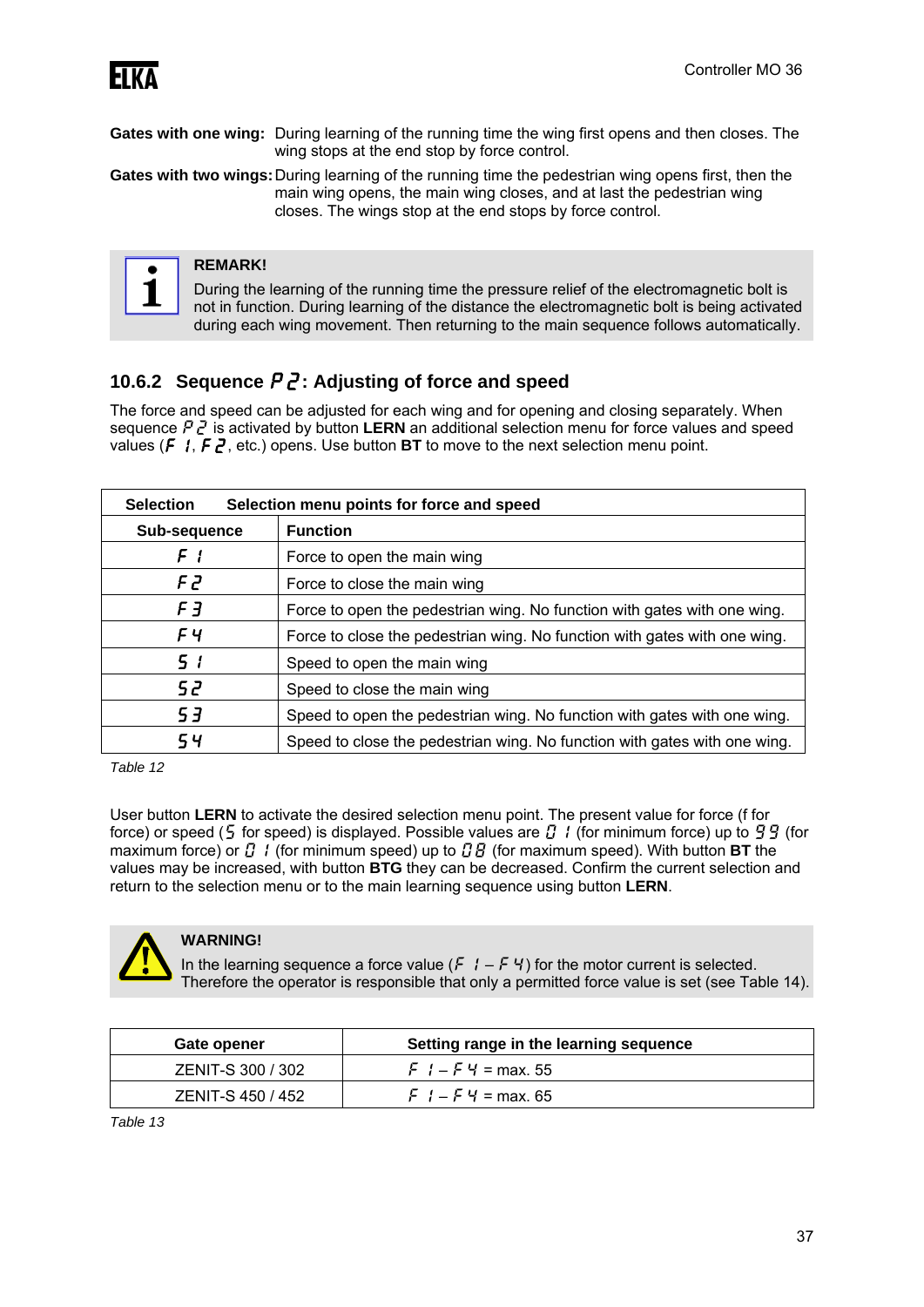

### **10.6.3** Sequence  $\boldsymbol{P}$   $\boldsymbol{\cdot}$   $\boldsymbol{\cdot}$  Time lag of the pedestrian wing during closing

When sequence  $\boldsymbol{P}$   $\boldsymbol{\cdot}$  is activated by button **LERN**, the present value for the time lag of the pedestrian wing during **closing** is displayed.

Possible values are  $\iota \iota \iota$  (for 0 seconds) up to  $\iota \iota \iota$  (for seconds).

The value can be **increased** using button **BT**, and **decreased** using button **BTG**. To return to the learning sequence use button **LERN**.



#### **REMARK!**

When a time lag is selected for gates with one wing, it will not be in effect.

### **10.6.4 Sequence P4: Time lag of the main wing during opening**

When sequence  $\boldsymbol{P}$  is activated by button **LERN**, the present value for the time lag of the main wing during **opening** is displayed.

Possible values are  $\prod \Gamma$  (for 0 seconds) up to  $\prod \Gamma$  (for seconds).

The value can be **increased** using button **BT**, and **decreased** using button **BTG**. To return to the learning sequence use button **LERN**.



#### **REMARK!**

When a time lag is selected for gates with one wing, it will not be in effect.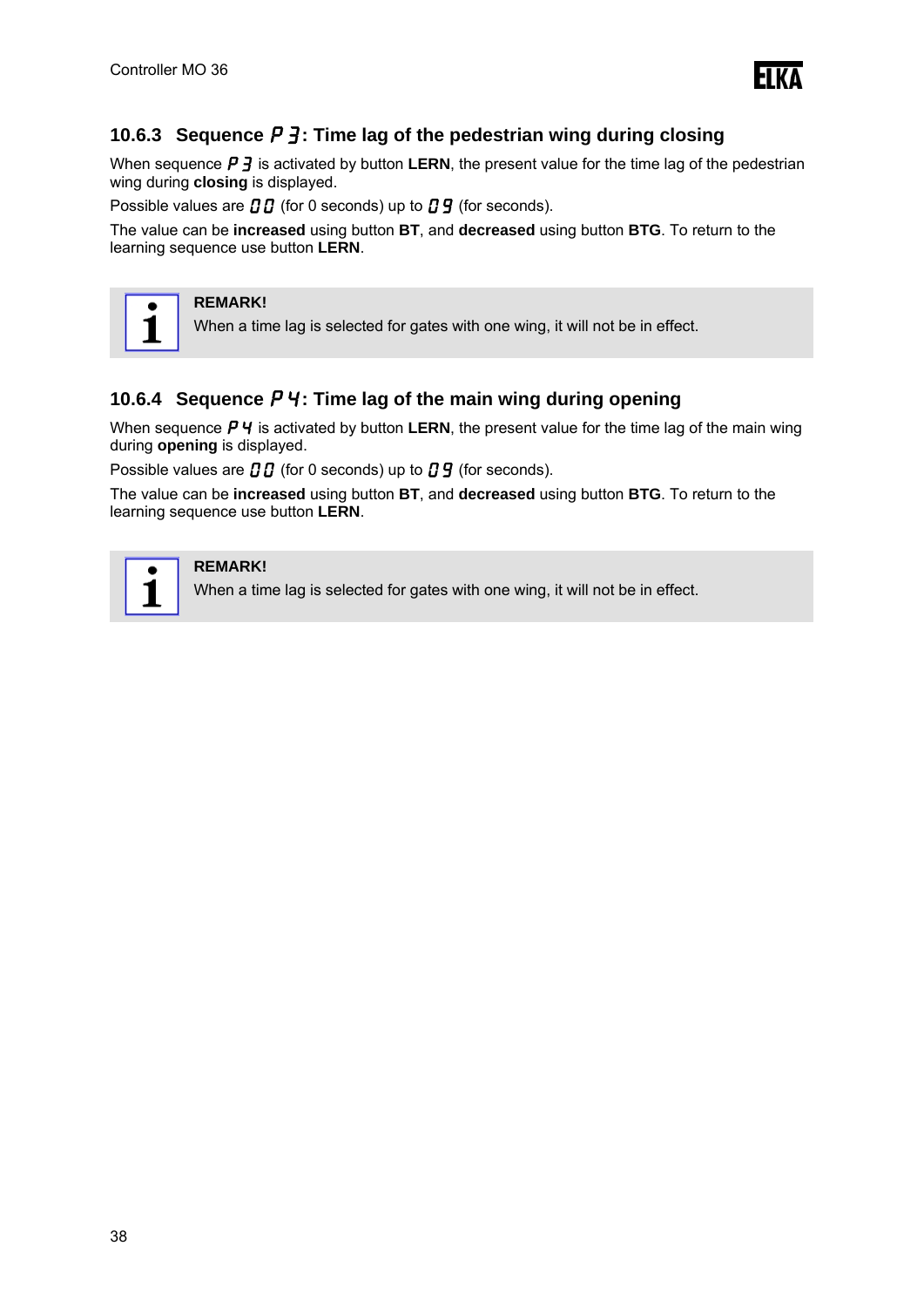### **10.6.5 Sequence**  $P_5$ **: Learning and deleting of radio remote control codes**

When sequence **p5** is activated by button **LERN,** a selection menu is displayed to select the radio remote control code. Use button **BT** to move to the next selection menu point.

| <b>Selection</b> | Selection menu points for radio remote control                 |  |
|------------------|----------------------------------------------------------------|--|
| Sub-sequence     | <b>Function</b>                                                |  |
| Г 1              | Radio remote control code for BT can be learned or deleted.    |  |
| E 2.             | Radio remote control code for BTG can be learned or deleted.   |  |
| г э              | Radio remote control code for MULTI can be learned or deleted. |  |
|                  | Return to (main) learning sequence                             |  |

*Table 14* 

The desired sub-sequence is activated by button **LERN**. The display shows:

| <b>Display</b>               | <b>Corresponds to</b>                                                                                          |
|------------------------------|----------------------------------------------------------------------------------------------------------------|
| $\qquad \qquad \blacksquare$ | The code for the selected radio remote control channel is deleted and another<br>can be learned.               |
| 00                           | The code for the selected radio remote control channel is already stored and can<br>be overwritten or deleted. |

*Table 15* 

To learn a radio remote control code the (already coded) transmitter has to be operated. Then the code will be stored and return to the sub-sequence follows.

#### **Deleting radio remote control code:**

To delete the radio remote control code, press and hold the button **BT** and additionally push the button **LERN**. The radio remote control code is deleted and return to the sub-sequence follows. If only the button LERN is pushed, then return to the sub-sequence follows without changing the code.

#### **Radio remote control display:**

The decimal dot at the ones-column on the display is lit, when a stored code signal is received.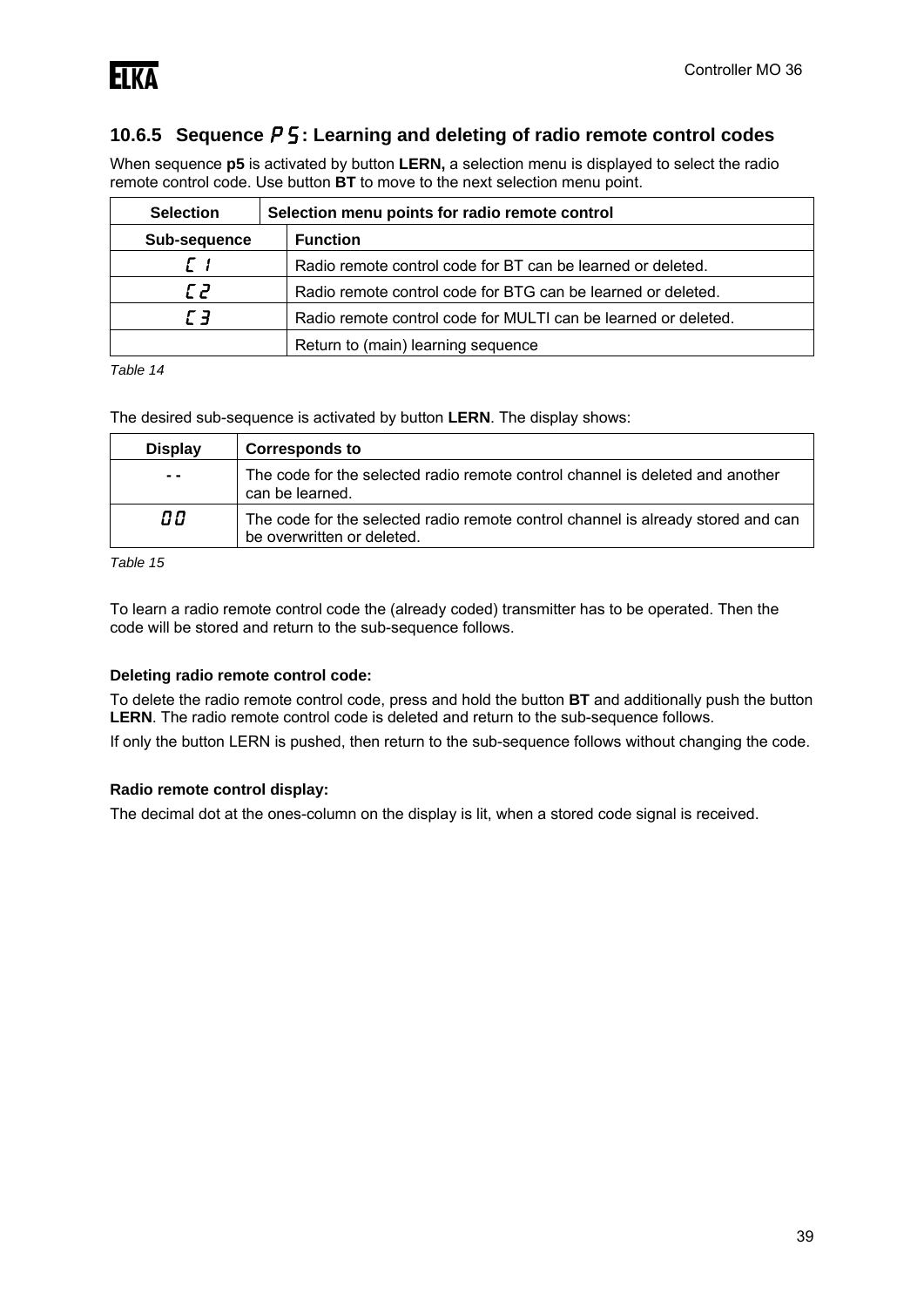

### **10.6.6 Sequence**  $P_5$ **: Automatic closure for complete opening**

When using automatic closure both wings close automatically after the learned stay-open time has elapsed.

The stay-open time starts elapsing when the last wing has reached the position OPEN.

When sequence  $P_5$  is activated by button **LERN**, the present value for stay-open time for complete opening is displayed. The display shows **- -** when automatic closure is deactivated.

Using button **BT** automatic closure can be **activated** and the value can be **increased**. To **decrease** the value and to **deactivate** automatic closure use button **BTG**.

The stay-open time can be set from 1s up to 299s. The decimal dots of the display are each equal to 100s. The right decimal dot stands for 100s, the left one for 200s.

| <b>Example</b> | <b>Correspond to</b>                                               |
|----------------|--------------------------------------------------------------------|
| - -            | Automatic closure is not activated.                                |
| E 5,           | Automatic closure is activated. The stay-open time is 23 seconds.  |
| 23.            | Automatic closure is activated. The stay-open time is 123 seconds. |
| 2.3.           | Automatic closure is activated. The stay-open time is 223 seconds. |

*Table 16* 



## **REMARK!**

Counting function:

When the gate makes contact with an obstacle and the safety contact strip SLZ activates the reversing function, the gate opens.

In case the automatic closure is activated and the obstacle does not get removed, a constant closing by automatic closure and reversing by the obstacle could occur.

To prevent this, a **counting function** is provided. After 2 tries to close by automatic closure only a reversing for a short distance occurs. The counter is cleared when the gate is operated manually.

- When the stay-open time has elapsed and the safety contact profile SLZ is activated, the gate remains open. The elapsed stay-open time will not be repeated. When the safety contact profile SLZ is not activated anymore and the stay-open time has elapsed, the warning time prior to closing starts.
- When **BS** is activated, the automatic closure function is blocked and no automatic closure occurs.
- A blocked automatic closure is unblocked by an open command.
- When the lockage function is active, the automatic closure is blocked as long as an obstacle is present between the photoelectric barriers.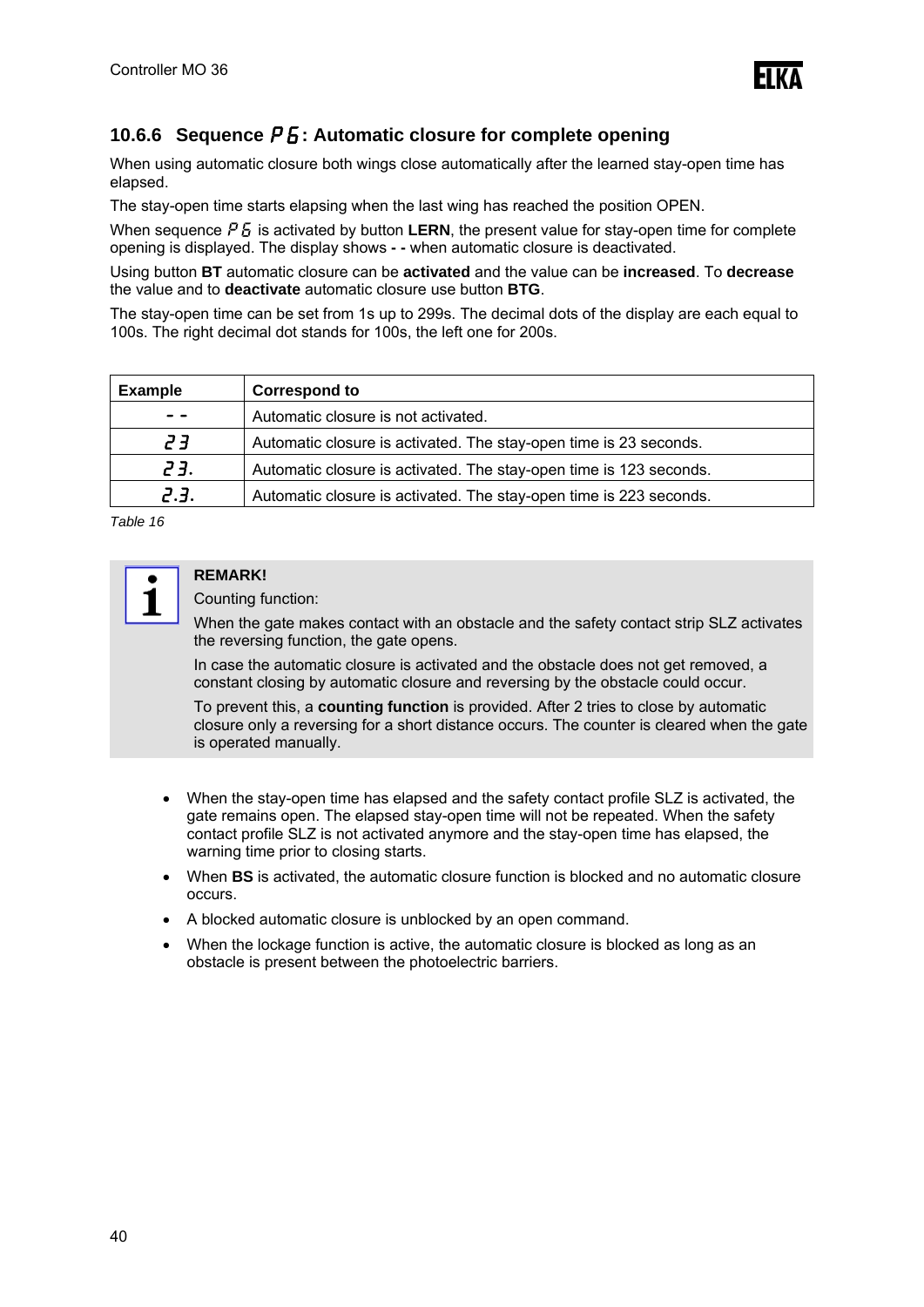### **10.6.7 Sequence** p7**: Automatic closure for pedestrian wing**

When using automatic closure the pedestrian wing closes automatically after the learned stay-open time has elapsed.

The stay-open time starts elapsing when the wing has reached the position OPEN.

When sequence  $P$  7 is activated by button **LERN**, the present value for stay-open time for the pedestrian wing is displayed. The display shows **- -** when automatic closure is deactivated.

Using button **BT** automatic closure can be **activated** and the value can be **increased**. To **decrease** the value and to **deactivate** automatic closure use button **BTG**.

The stay-open time can be set from 1s up to 299s. The decimal dots of the display are each equal to 100s. The right decimal dot stands for 100s, the left one for 200s.

| <b>Example</b> | <b>Corresponds to</b>               |  |
|----------------|-------------------------------------|--|
|                | Automatic closure is not activated. |  |
| ך ק            | Automatic closure is activated.     |  |
|                | The stay-open time is 23 seconds.   |  |
| 23.            | Automatic closure is activated.     |  |
|                | The stay-open time is 123 seconds.  |  |
| 2.3.           | Automatic closure is activated.     |  |
|                | The stay-open time is 223 seconds.  |  |

*Table 17* 



### **REMARK!**

Counting function:

When the gate makes contact with an obstacle and the safety contact strip SLZ activates the reversing function, the gate opens.

In case the automatic closure is activated and the obstacle does not get removed, a constant closing by automatic closure and reversing by the obstacle could occur.

To prevent this, a **counting function** is provided. After 2 tries to close by automatic closure only a reversing for a short distance occurs. The counter is cleared when the gate is operated manually.

- When the stay-open time has elapsed and the safety contact profile SLZ is activated, the gate remains open. The elapsed stay-open time will not be repeated. When the safety contact profile SLZ is not activated anymore and the stay-open time has elapsed, the warning time prior to closing starts.
- When **BS** is activated, the automatic closure function is blocked and no automatic closure occurs.
- A blocked automatic closure is unblocked by an open command.
- When the lockage function is active, the automatic closure is blocked as long as an obstacle is present between the photoelectric barriers.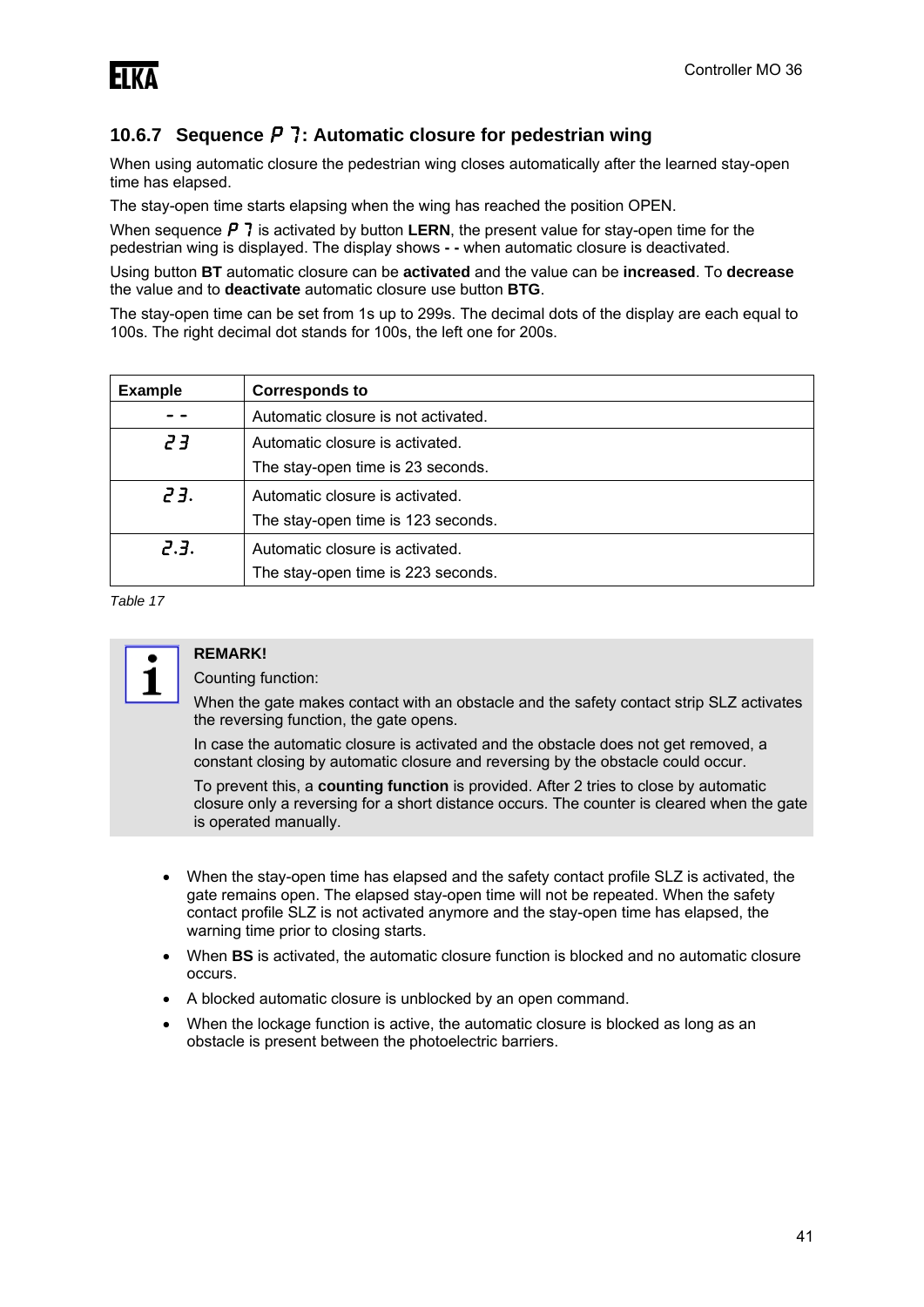

## **10.6.8 Sequence**  $PB$ **: Pre-warning**

The **warning light** is only active, when a gate wing is moving or during warning prior to opening and closing. Otherwise the warning light is not active.

| <b>Display</b> | Pre-warning before opening | Pre-warning before closing |
|----------------|----------------------------|----------------------------|
| 00             | No warning time            | No warning time            |
| <b>O4</b>      | No warning time            | 4 seconds warning time     |
| 40             | 4 seconds warning time     | No warning time            |
| 44             | 4 seconds warning time     | 4 seconds warning time     |

*Table 18* 



### **REMARK!**

When using the gate opener in connection with the electromagnetic bolt E 205, motor lock M315, or with a magnetic clamp (on site) the pre-warning time must be activated.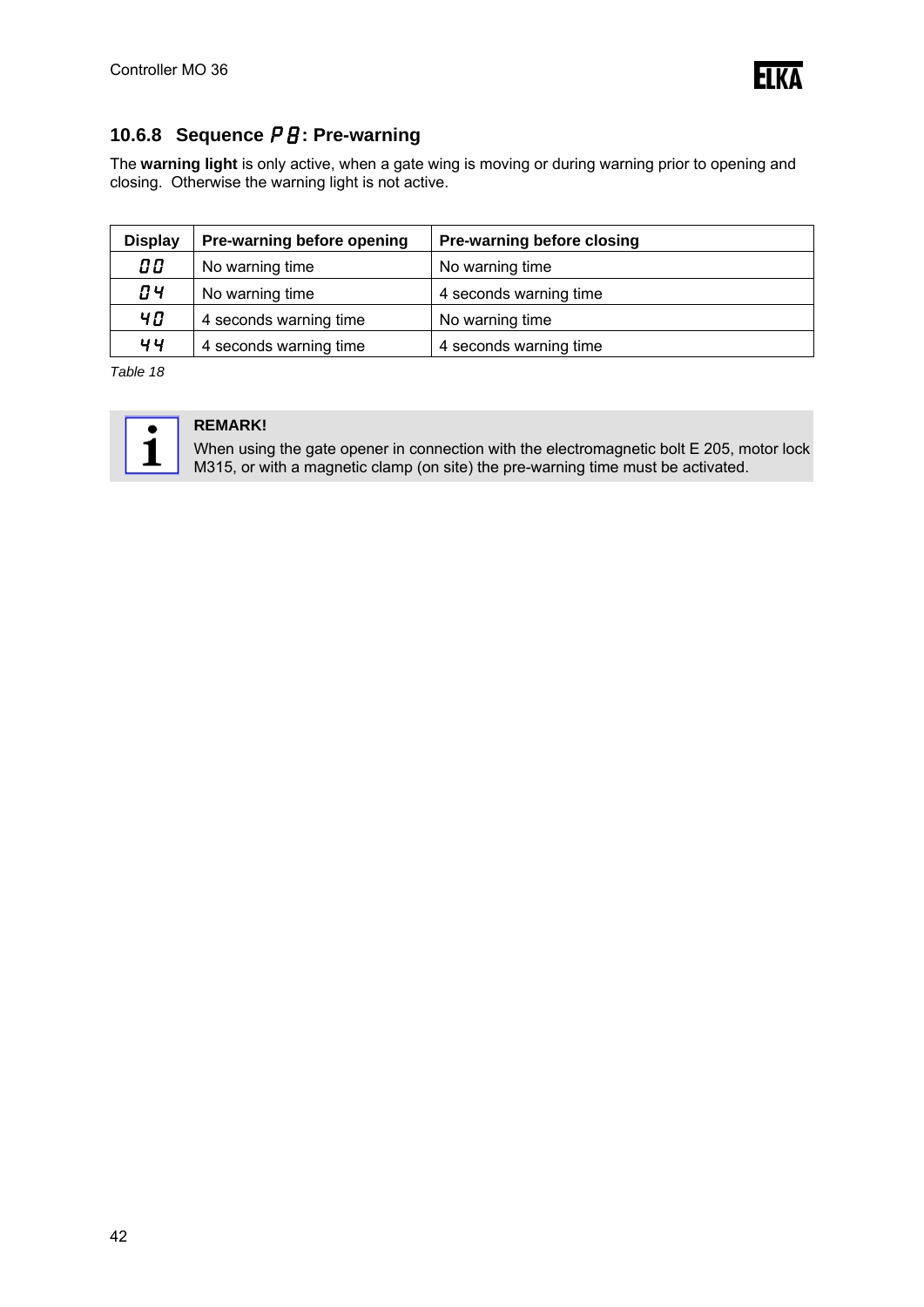

## **10.6.9 Sequence P 9: Photoelectric barrier function**

When sequence **p9** is activated by button **LERN**, the present value for photoelectric barrier function is displayed**.** Using button **BT** the desired operating mode can be selected.

To confirm the selection and to return to the learning sequence use button **LERN**.



*Drawing 27* 

| <b>LS-Function</b> | <b>Photoelectric</b><br>barrier | Gate not moving         | Gate opens                      | Gate closes                    |
|--------------------|---------------------------------|-------------------------|---------------------------------|--------------------------------|
| L1                 | LSI                             | Remains not<br>moving   | Stops, opens<br>when free again | Stop, opens when<br>free again |
|                    | <b>LSA</b>                      | Remains not<br>moving   | Stop, opens<br>when free again  | Stop, opens when<br>free again |
| L2                 | LSI                             | Remains not<br>moving   | Stop, opens<br>when free again  | Stop, opens when<br>free again |
|                    | <b>LSA</b>                      | Remains not<br>moving   | Stop, opens<br>when free again  | Stop, opens when<br>free again |
| L3                 | LSI                             | Only closing<br>allowed | Stop, opens<br>when free again  | No effect                      |
|                    | <b>LSA</b>                      | Only opening<br>allowed | No effect                       | Stops and opens<br>immediately |

*Table 19*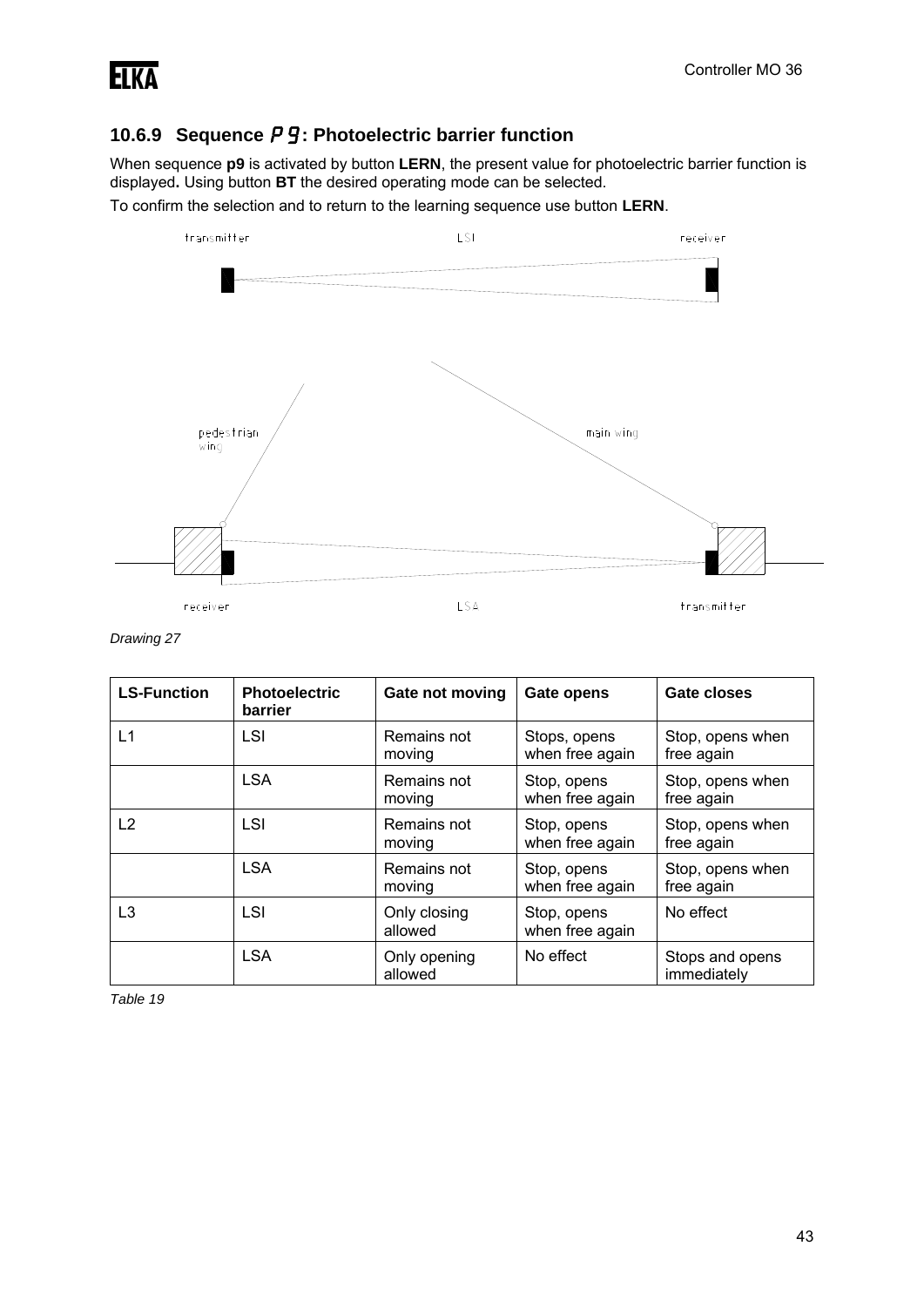

### **10.6.10 Sequence**  $\overline{P}R$ **: Photoelectric barrier testing**

When sequence **pa** is activated by button **LERN**, the present operating mode is displayed**.** Using button **BT** the desired operating mode can be selected. To return to the learning sequence use button **LERN.** 

| <b>Display</b> | <b>Corresponds to</b>                                                                                                                                               |
|----------------|---------------------------------------------------------------------------------------------------------------------------------------------------------------------|
| 0F             | Photoelectric barrier testing not activated.                                                                                                                        |
| On             | Photoelectric barriers, which have passed the test during the programming of the<br>running distances for the wings, are also being tested during normal operation. |

*Table 20* 

Prior to every gate movement a photoelectric barrier test may be performed. The test consists of two phases. During the first phase the supply of the transmitters is switched off. The controller waits for the receiver to report an obstacle within the next 2.5s. No the second phase begins. During the second phase the supply of the transmitter is switched on again. The controller expects the receiver to report no obstacle anymore. Only after this procedure the gate starts to move. If an error occurs during the first phase, the photoelectric barrier is faulty. An error message is issued. If an error occurs during the second phase, the controller interprets this as a real obstacle and the gate will not move. No error message is issued. You can connect and test 6 photoelectric barriers each for LSA and LSI with the controller MO 36. All relay outputs of the receivers are switched in serial connection. Parallel to the relay contacts of each receiver you **must** add a **1kOhm +/- 5%** resistor.



*Drawing 28*



#### **REMARK!**

During the learning of the running distances the controller performs a photoelectric barrier testing and learns if and how many photoelectric barriers are connected. If the photoelectric barrier testing as successful, tests can also be done later during normal operation. In case the test during the leaning phase was not successful, no photocell testing will occur later during normal operation.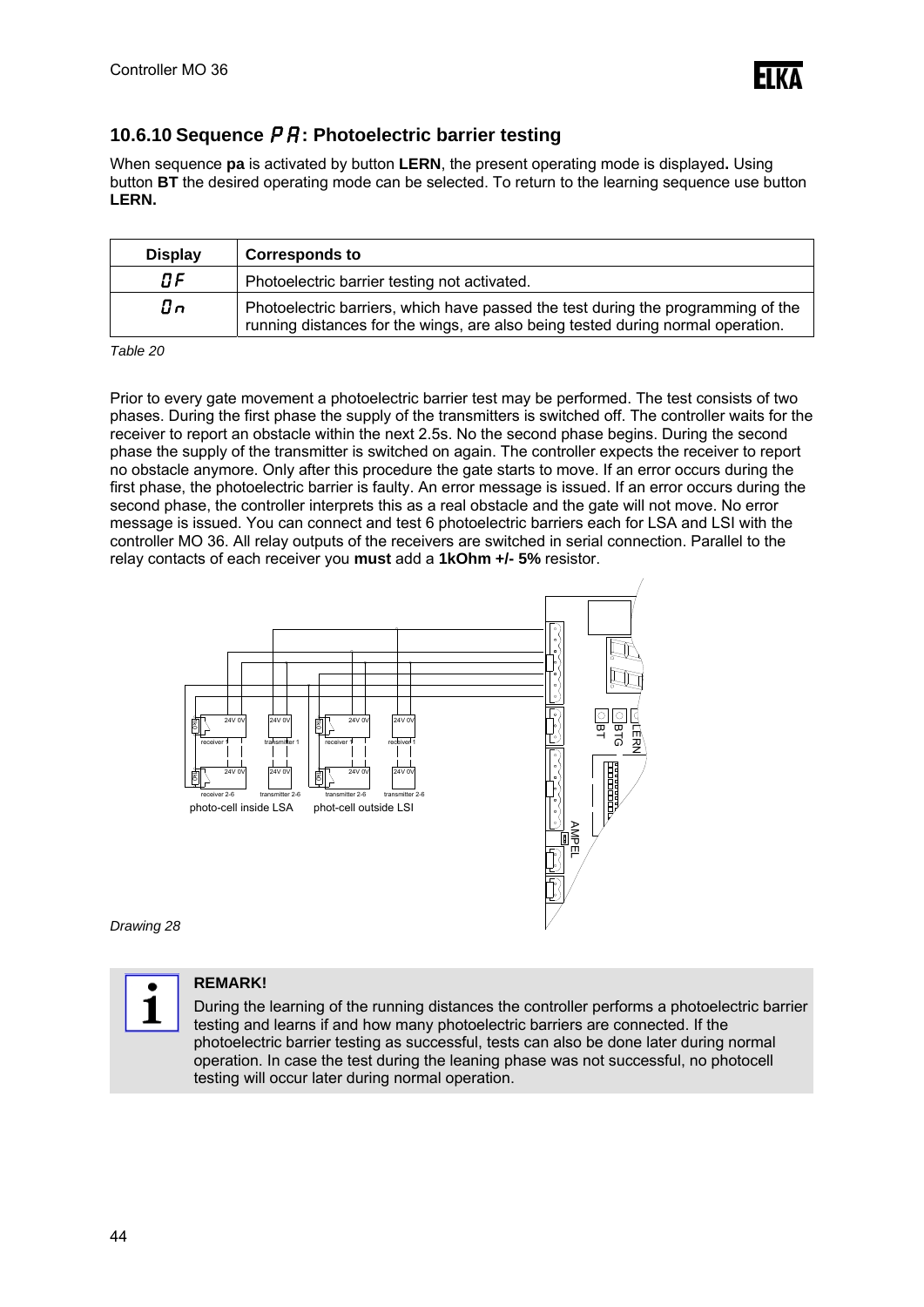



#### **REMARK!**

After the learning the operator has to check each photoelectric barrier for functioning.

#### **REMARK!**

When a faulty photoelectric barrier is detected during the testing or when an obstacle is present within the photoelectric barrier, the gate can be opened and closed in emergency mode.

### **10.6.11 Sequence**  $P_b$ **: Lockage function of the photoelectric barriers**



A lockage function by photoelectric barriers is possible in connection with the automatic closure. To activate this function use the learning sequence.

The lockage function is only activated when the gate is open.

When the gate reaches the end position OPEN, the lockage function is initialised, which means it is in its initial state "Automatic closure by lockage function approved".

When a vehicle first passes the photoelectric barrier LSA and then the photoelectric barrier LSI, then the interruption of LSA blocks the automatic closure and the interruption of LSI unblocks it and starts the stay-open time. When driving in the opposite direction, the blocking and unblocking occur accordingly.

When sequence  $\boldsymbol{P}_{b}$  is activated by button **LERN**, the present selection is displayed. With button **BT** the desired value can be selected. To return to the learning sequence use button **LERN**.

| <b>Display</b>  | <b>Corresponds to</b>                                                                                                                                                                                                      |
|-----------------|----------------------------------------------------------------------------------------------------------------------------------------------------------------------------------------------------------------------------|
| 0F              | Lockage function ist deactivated.                                                                                                                                                                                          |
| $\mathcal{G}$ n | Lockage function is activated. When automatic closure is activated, a closing of<br>the gate wing / wings is only possible, after an incoming or outgoing vehicle has<br>passed both (LSA and LSI) photoelectric barriers. |

*Table 21*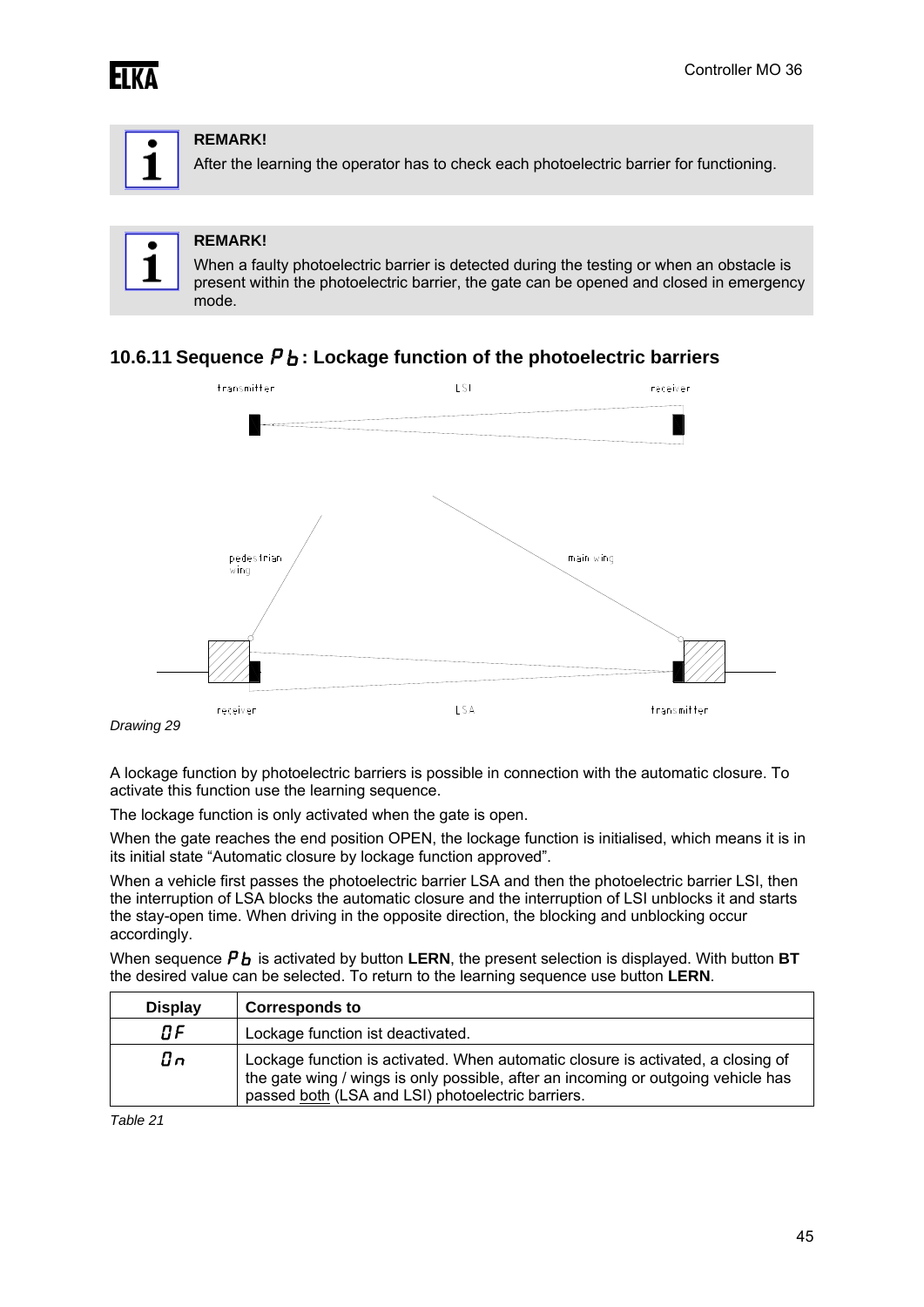

### **10.6.12 Sequence**  $P\mathcal{L}$ **: Pressure relief for electromagnetic bolt**

When sequence  $\boldsymbol{P} \boldsymbol{\zeta}$  is activated by button **LERN**, the present selection is displayed. With button **BT** the desired value can be selected. To return to the learning sequence use button **LERN**.

| <b>Display</b> | <b>Corresponds to</b>                                                                                                              |  |
|----------------|------------------------------------------------------------------------------------------------------------------------------------|--|
| 5 <sub>1</sub> | Pressure relief for electromagnetic bolt is deactivated.                                                                           |  |
| 52             | The gate wing pushes in slow mode min. 500ms, but max. 1.000ms, against the<br>end stop, until the selected force value is passed. |  |
| 53             | The gate wing pushes in slow mode min. 500ms, but max. 2.000ms, against the<br>end stop, until the selected force value is passed. |  |
| 54             | The gate wing pushes in slow mode min. 500ms, but max. 90s, against the end<br>stop, until the selected force value is passed.     |  |

*Table 22* 

### 10.6.13 Sequence  $P d$ : Wind blast suppression



#### **WARNING! Risk of crushing!**

Activation of the wind blast suppression results in a delayed reaction on obstacle.

Use the wind blast suppression only, when additional devices like photoelectric barriers or safety contact profiles are installed at the gate.

It can be chosen to either reverse on obstacle immediately, or to reverse after the selected threshold value is exceeded for a preset time. A short wind blast or a swinging gate wing do not result in a reversing.



#### **REMARK!**

The selected wind blast suppression time has no effect at the end position.

When sequence  $P_d$  is activated by button LERN, the present selection is displayed. With button **BT** the desired value can be selected. To return to the learning sequence use button **LERN**.

| <b>Display</b>    | <b>Corresponds to</b>                                                                                                                                                                         |
|-------------------|-----------------------------------------------------------------------------------------------------------------------------------------------------------------------------------------------|
| ប្ប -             | No wind blast suppression. The controller immediately reacts on obstacle.                                                                                                                     |
| $U$ / up to $U_1$ | The wind blast suppression is equal to 1s (for $U(1)$ ) up to 9s (for $U(2)$ ).<br>The controller reacts on obstacle only, if detected longer than 1s (for $U_1$ ) up to<br>9s (for $L(g)$ ). |

*Table 23*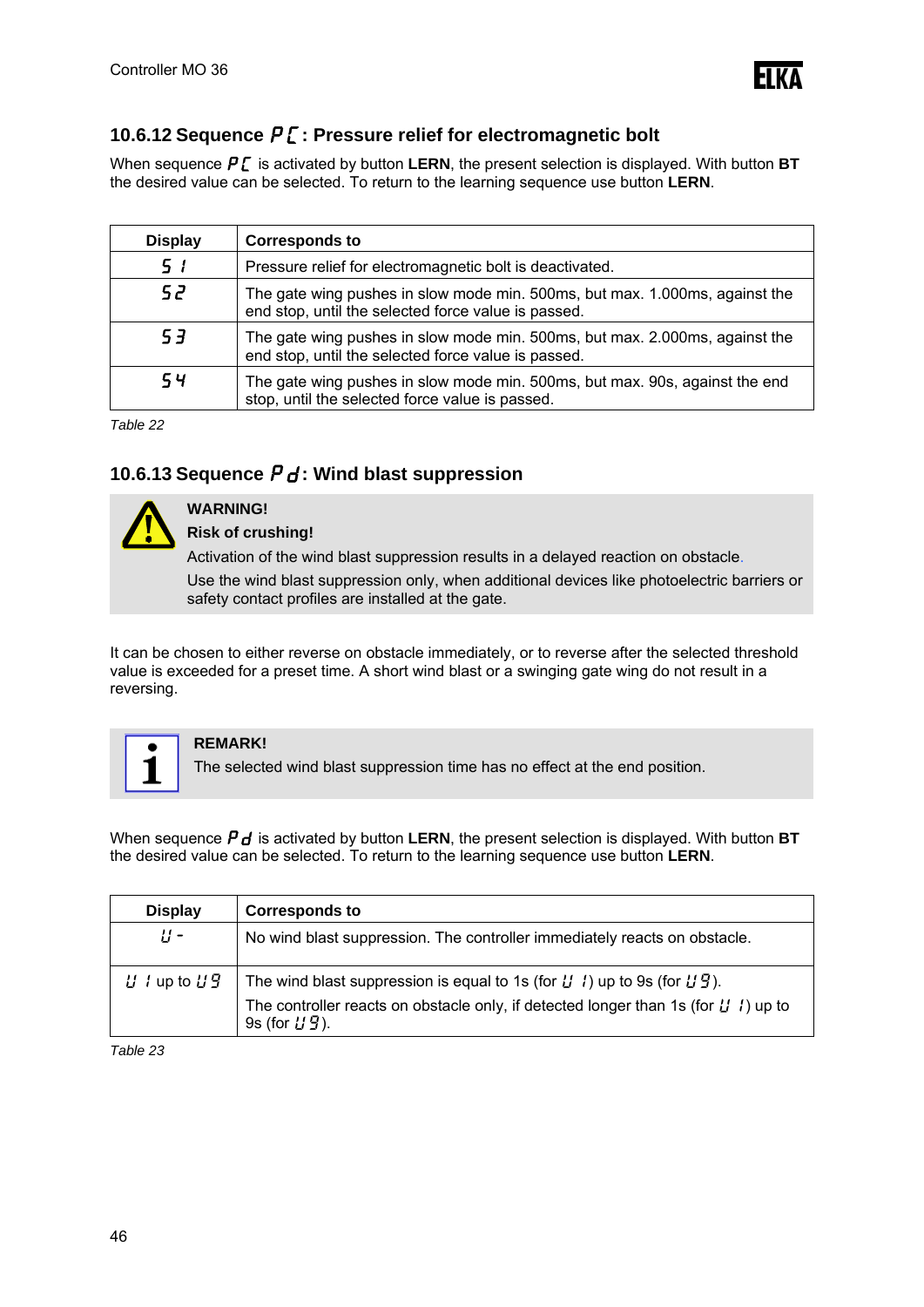

### **10.6.14 Sequence**  $P\vec{E}$ **: Multi-function relay**

The multi-functional relay on the controller is suitable for different modes. For the selection use the learning sequence.

When sequence  $\boldsymbol{P}$  **E** is activated by button **LERN**, the present selection is displayed. With button **BT** the desired selection can be chosen. To return to the learning sequence use button **LERN**.



#### **REMARK!**

During the learning function of the controller the relay is inactive.

| <b>Display</b>              | <b>Corresponds to</b>                                                                                                |
|-----------------------------|----------------------------------------------------------------------------------------------------------------------|
| $\mathcal{L}$ $\mathcal{L}$ | Push button mode:                                                                                                    |
|                             | The relay is active, as long as the radio remote control code MULTI is received.                                     |
| $r \in$                     | Toggle mode: The relay alternates between active and inactive with each<br>received radio remote control code MULTI. |
| $r\bar{d}$                  | Light pulse mode:                                                                                                    |
|                             | The relay is active for 1 second, when BT, Funk BT, BTG, Funk BTG, BA, or BZ<br>are pushed.                          |
| $-4$                        | 3-minute-light:                                                                                                      |
|                             | The relay is active for 180 second, when BT, Funk BT, BTG, Funk BTG, BA, or<br>BZ are pushed.                        |

*Table 24* 

### **10.6.15 Sequence**  $P$  **F: Return to origgnal setting**

When sequence **pf** is activated by button **LERN**,  $\mathbf{r} \mathbf{E}$  is displayed.

To **return to original settings** press and hold button **BT a**nd push button **LERN**.

If only button **LERN** is pushed, you return to the learning sequence without changing any values. After returning to original settings the running distance has to be relearned.

### **10.6.16 Sequence**  $\overline{P}P$ **: Storing of data**

When sequence **pp** is activated by button **LERN,** the implemented selections and changes are saved power-failure-safe.

Automatic return from learning sequence to normal operation follows. The display turns off.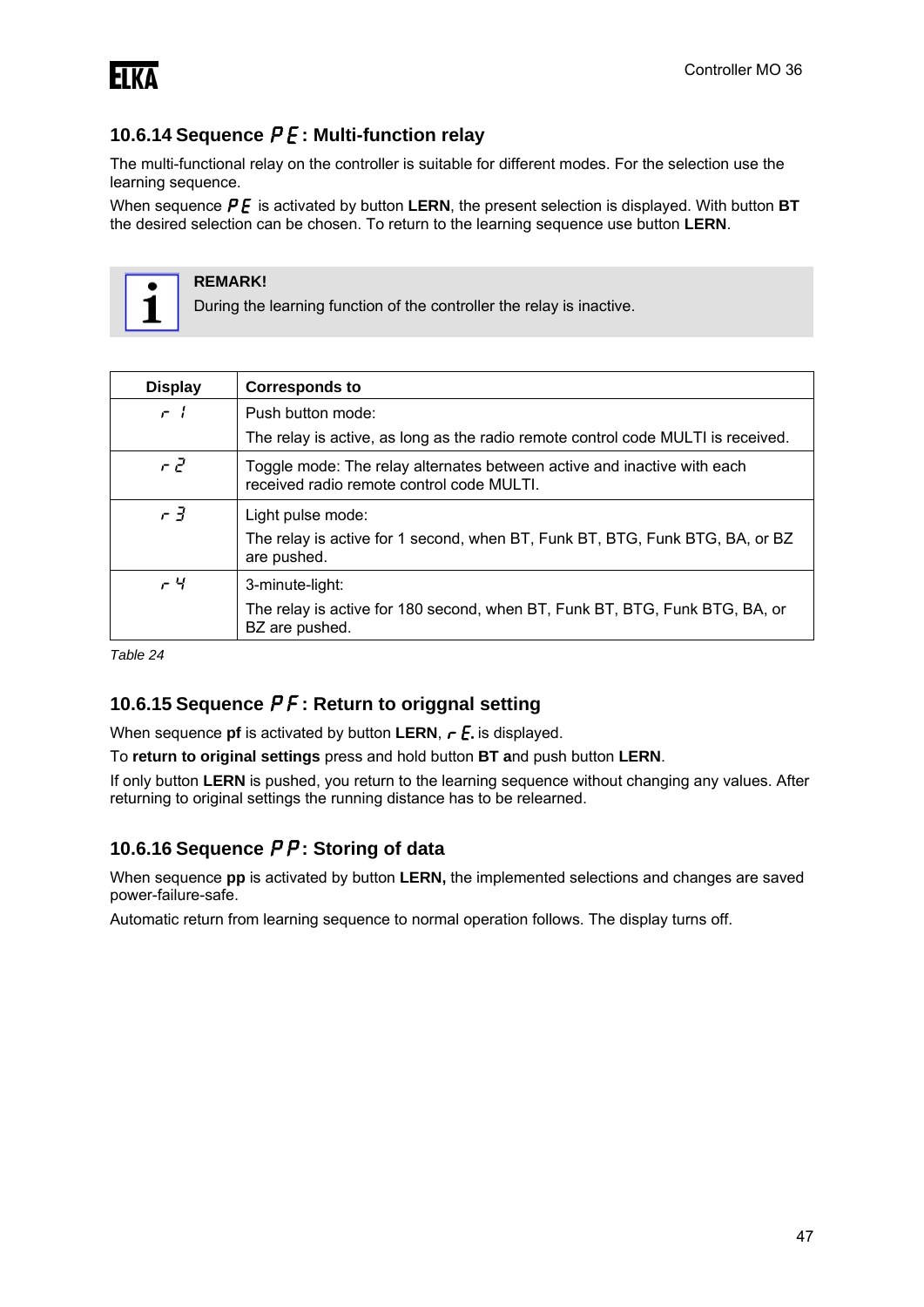### **11 Normal operation**

#### **Gate movement OPEN**

- 1. The electromagnetic bolt is activated (magnetic clamp is deactivated). If pressure relief for electromagnetic bolt is activated, the gate moves against the end stop, to relief the pressure.
- 2. Then the gate wing accelerates continuously until the selected end speed is reached. With this speed the gate wing moves until a short distance before the end position OPEN. There the speed is decelerated and the gate wing moves in slow mode against the end stop.
- 3. The electromagnetic bolt is deactivated (magnetic clamp is activated).

#### **Gate movement CLOSED**

- 1. The electromagnetic bolt is activated (magnetic clamp is deactivated). If pressure relief for electromagnetic bolt is activated, the gate moves against the end stop, to relief the pressure.
- 2. Then the gate wing accelerates continuously until the selected end speed is reached. With this speed the gate wing moves until a short distance before the end position CLOSED. There the speed is decelerated and the gate wing moves in slow mode against the end stop.
- 3. The electromagnetic bolt is deactivated (magnetic clamp is activated).

#### **Stop and restarting in an intermediate position**

- 1. The gate stops and the electromagnetic bolt is deactivated (magnetic clamp is activated).
- 2. The opening and closing from an intermediate position proceeds similar to the normal opening and closing, only without pressure relief of the electromagnetic bolt.

#### **11.1 Operation with push button**

- 1. BA is for function OPEN. As long as BA is pushed, the gate cannot close.
- 2. BZ is for function CLOSE.
- 3. BS is for function STOP. As long as BS is pushed (contact BS is interrupted), no gate movement is possible. Automatic closure is disabled by BS. When BS is released, a new operating command has to be given.
- 4. BT (internal, external, or Funk-BT) is for function OPEN-STOP-CLOSE-STOP, depending on the present gate position or gate movement. For gates with 1 wing the main wing, for gates with 2 wings the main and the pedestrian wing are activated.
- 5. BTG (internal, external, or Funk-BTG) is for function OPEN-STOP-CLOSE-STOP, depending on the present gate position or gate movement. For gates with 2 wings the pedestrian wing is activated. For gates with 1 wing the button BTG has no function during normal mode.

#### **11.2 Operation with push button and automatic closure for both wings**

- 1. BT (internal, external, or Funk-BT) is for function OPEN. During gate movement BT is without function. In position OPEN BT is for function CLOSE.
- 2. BTG (internal, external, or Funk-BTG) is for function OPEN-STOP-CLOSE-STOP for the pedestrian wing.
- 3. BA is for function OPEN. As long as BA is pushed, the gate cannot close.
- 4. BZ is for function CLOSE.
- 5. As long as BS is pushed (contact BS is interrupted), no gate movement is possible. Automatic closure is disabled by BS. When BS is released, a new operating command has to be given.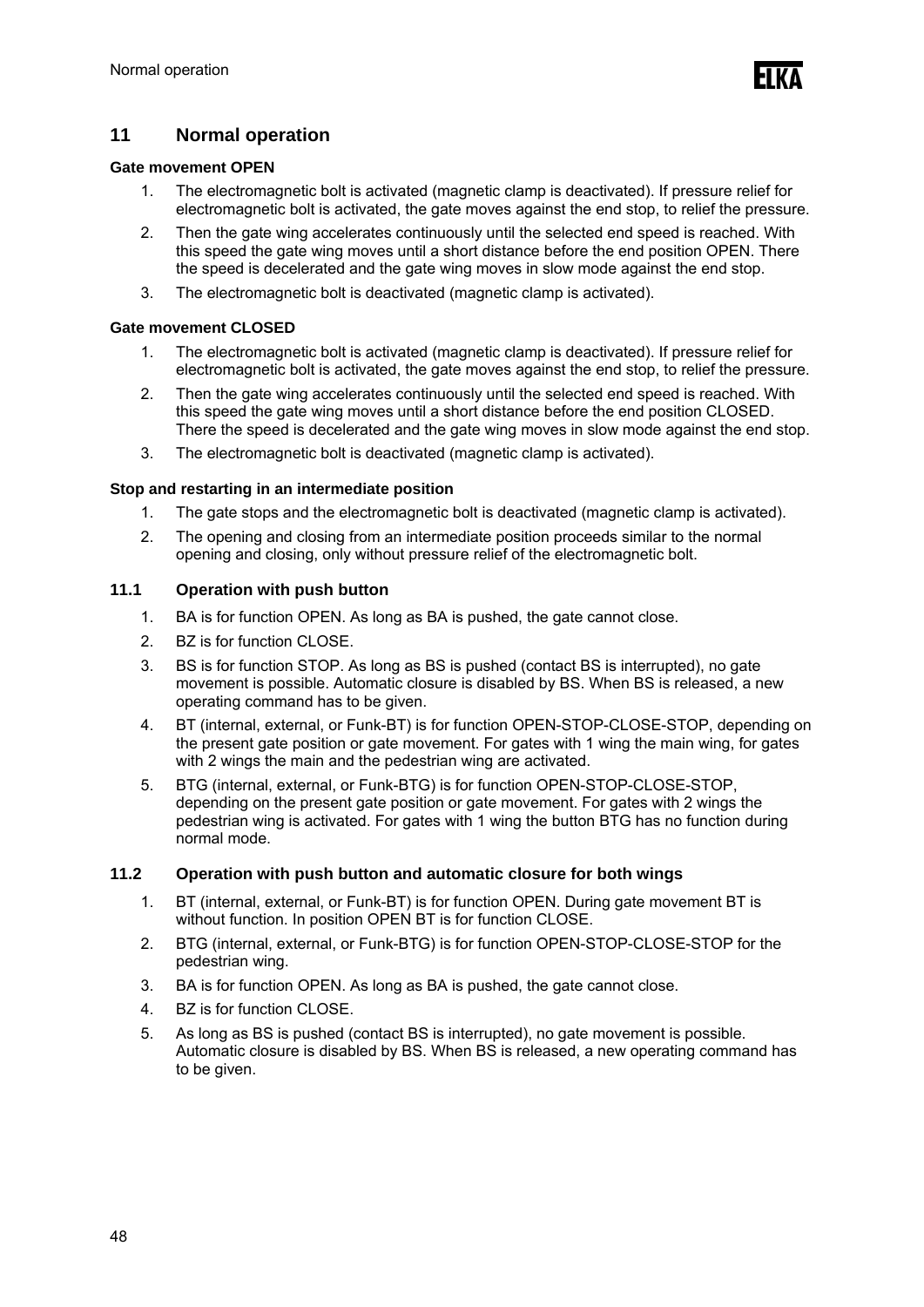

#### **11.3 Operation with push button and automatic closure fort he pedestrian wing**

- 1. BTG (internal, external, or Funk-BT) is for function OPEN for the pedestrian wing. During the gate movement BTG is without function. In position OPEN BTG is for function CLOSE.
- 2. BS is for function STOP. As long as BS is pushed (contact BS is interrupted), no gate movement is possible. Automatic closure is disabled by BS. When BS is released, a new operating command has to be given.

#### **11.4 Emergency release during power failure**



#### **REMARK!**

Use the emergency release only to mechanically disengage the gate from the gate opener in case of power failure.

#### **11.4.1 Disengaging the gate opener**



### **WARNING!**

#### **Risk of crushing on protruding parts!**

Body parts can be crushed between upper and lower half of the articulated arm. Do not reach between or onto the upper or lower half of the articulated arm.



*Drawing 30* 

Now disengage the articulated arm using the emergency release key (see Drawing 29). To do so move the emergency release key from position 1 to position 2. Then turn the articulated arm towards position 3; the driving lever is divided in an upper and a lower part.



### **WARNING!**

#### **Risk of crushing!**

Do not leave the emergency release key in the keyhole. It could form another crushing point. Remove the emergency release key after each use.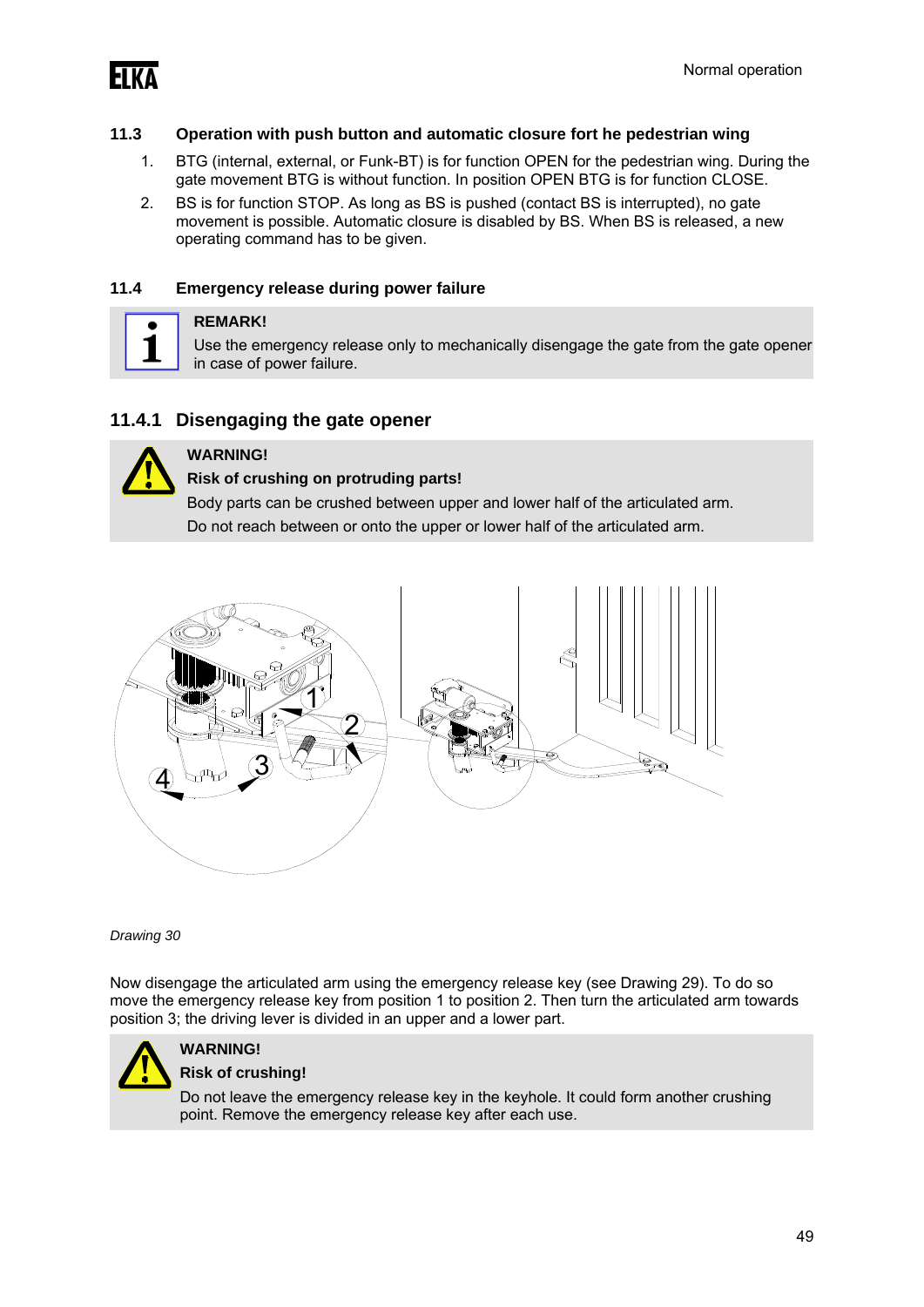### **11.4.2 Engaging the gate opener**



*Drawing 31* 

Engage the gate opener by moving both parts of the push rod back one upon the other (turn the upper part towards position 4). Then engage the emergency release by turning the emergency release key from position 2 to position 1.

#### **11.5 Power failure**

After the power supply is switched on and after each power failure the current position of the gate wings is unknown. The controller first operates in a starting mode, and the gate openers move in slow mode.

When the gate stops in the end position CLOSED (The main wing for gates with one wing also in the end position OPEN), the gate position is known and the controller switches to normal mode.

Before every movement a pressure relief for the electromagnetic bolt occurs and the wings close one after the other. During staring mode using the emergency mode is possible.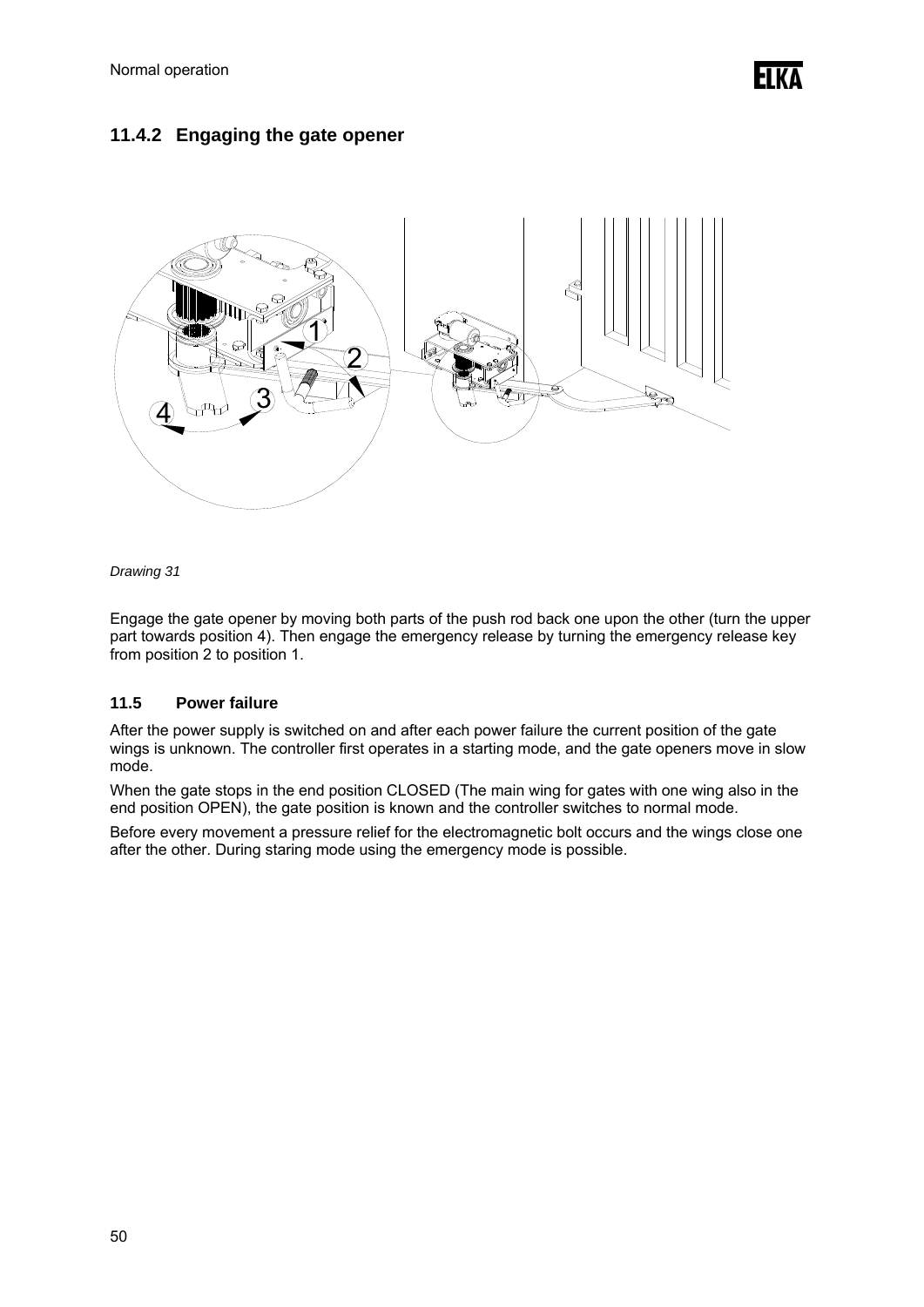

#### **11.6 Emergency mode**

In case a safety device LSA, LSI, SLA, or SLZ is faulty, emergency mode is possible. After a warning time of 10 seconds, the gate can be moved in an emergency mode by using BA or BZ (dead man's function). During the warning time as well as during the emergency mode the waning light is flashing.

Emergency mode by radio remote control (BT or BTG) is not possible due to safety reasons.

After the power is switched on the gate position is not known, Emergency mode is possible during starting mode after power is switched on but only the slow mode is available and the gate wings close one after the other.



### **WARNING!**

#### **Risk of crushing!**

Even when a safety device is faulty the gate can be moved using BA and BZ.

The buttons BA and BZ therefore have to be installed in such a way, that the gate can be seen during movement.



### **WARNING!**

**Risk of crushing!** 

In case the multi-functional relay is used for an additional radio remote control channel connected to BA or BZ, the emergency mode can be started by radio remote control.

In this case only fixed transmitters should be used in such a way, that the gate can be seen during movement from the location of the transmitter.



#### **WARNING!**

#### **Risk of crushing!**

Are external devices, which give a constant signal, connected to BA or BZ, these devices can start the emergency mode and move the gate when a safety device is faulty or activated.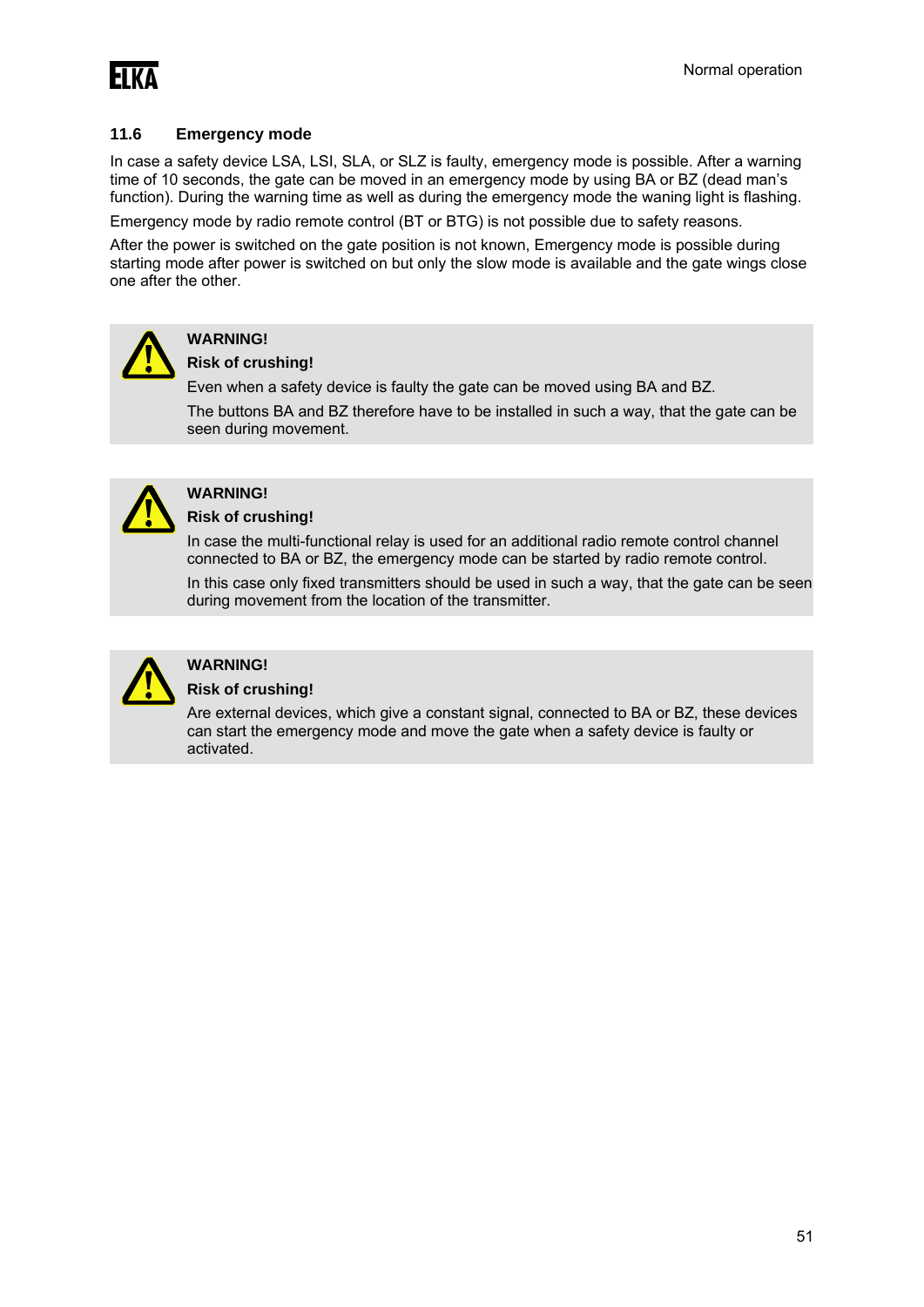

### **12 Fault diagnosis**

An fault is shown on the display as a code, when detected by the controller. The following faults are recognised and displayed.

| <b>Display</b> | <b>Fault description</b>                                                                                                                               | <b>Procedure</b>                                                                                                                                                         |  |
|----------------|--------------------------------------------------------------------------------------------------------------------------------------------------------|--------------------------------------------------------------------------------------------------------------------------------------------------------------------------|--|
| E <sub>i</sub> | Photo-cell testing LSI failed.                                                                                                                         | Check the connected photoelectric barriers for<br>the interior area for function. Make sure the<br>1kOhm resistor is connected to the<br>photoelectric barrier receiver. |  |
| EZ             | Photo-cell testing LSA<br>failed.                                                                                                                      | Check the connected photoelectric barriers for<br>the exterior area for function. Make sure the<br>1kOhm resistor is connected to the<br>photoelectric barrier receiver. |  |
| ЕЗ             | Testing safety contact<br>profile SLA failed.                                                                                                          | Check the connected safety contact profiles<br>for direction OPEN for function. Make sure the<br>8.2kOhm resistor is connected as terminating<br>resistor.               |  |
| EЧ             | Testing safety contact<br>profile SLZ failed.                                                                                                          | Check the connected safety contact profiles<br>for direction CLOSED for function. Make sure<br>the 8.2kOhm resistor is connected as<br>terminating resistor.             |  |
| E5             | Running distance exeeded<br>(gate was stopped).                                                                                                        | Check end stoppers and relearn the running<br>distance.                                                                                                                  |  |
| E <sub>5</sub> | The power supply limit fort<br>he external equipment<br>12Vdc has been reached.<br>The power source load is<br>too high. The controller is<br>blocked. | Check the connected load at the terminals<br>12Vdc and GND (observe the max. current<br>drain). Check the input leads for short circuit.                                 |  |
| E 7            | The power supply limit fort<br>he external equipment<br>24Vdc has been reached.<br>The power source load is<br>too high. The controller is<br>blocked. | Check the connected load at the terminals<br>24Vdc and GND (observe the max. current<br>drain). Check the input leads for short circuit.                                 |  |
| E B            | The memory data has been<br>lost / is faulty.                                                                                                          | The controller has to be re-learned.                                                                                                                                     |  |
| Е9             | Error in storing of data on<br>memory. Controller is faulty.                                                                                           | Return for repairs.                                                                                                                                                      |  |
| E R            | Error in the redundant<br>detection of BS. Controller<br>is faulty.                                                                                    | Return for repairs.                                                                                                                                                      |  |
| ЕЬ             | The controller detects one<br>of motor relays is faulty.                                                                                               | Return for repairs.                                                                                                                                                      |  |
| EL             | Measuring amplifier faulty.                                                                                                                            | Return for repairs.                                                                                                                                                      |  |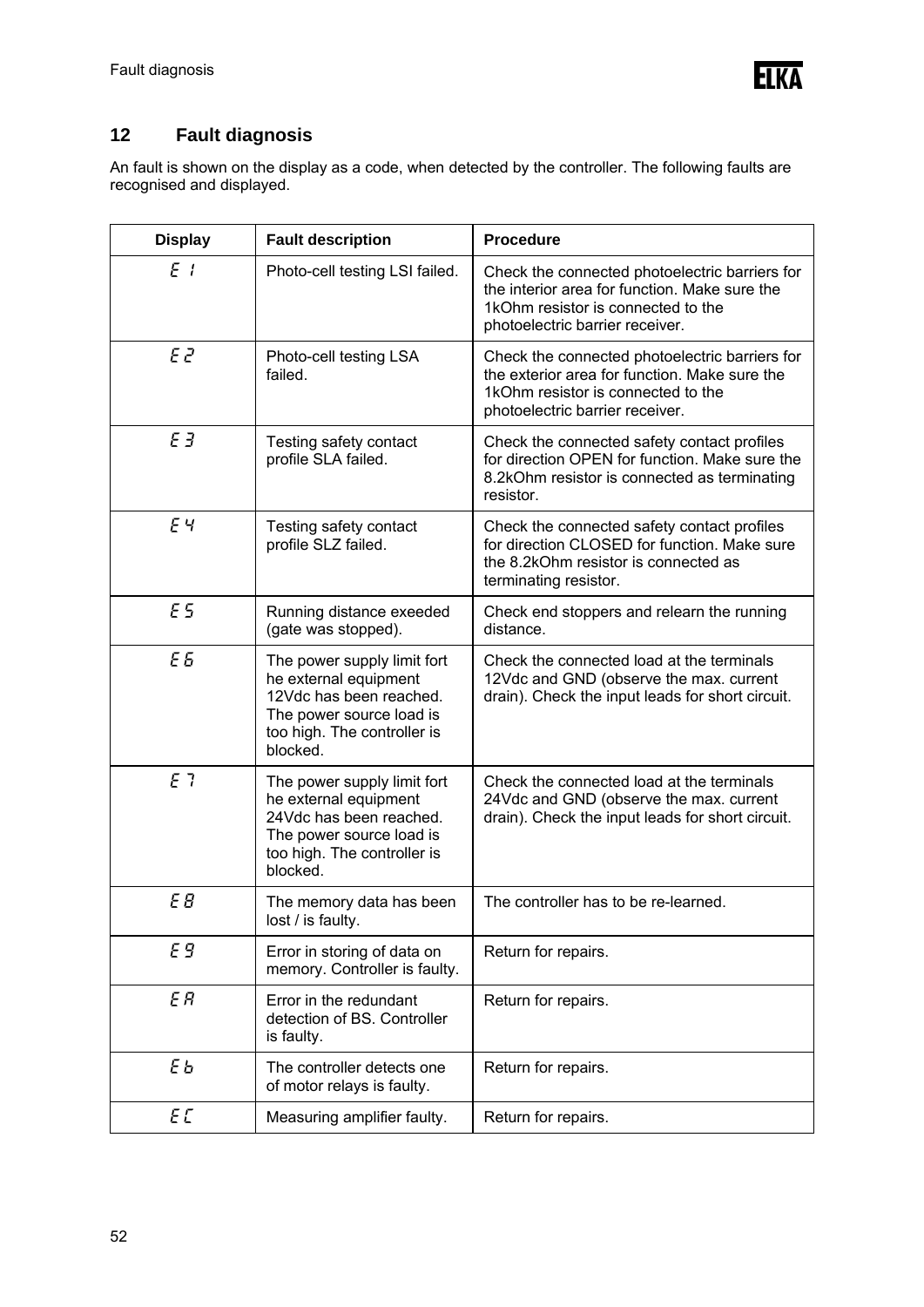| Ed  | The main wing pulser is<br>faulty.                    | Check the wiring between the opener and<br>controller.              |
|-----|-------------------------------------------------------|---------------------------------------------------------------------|
|     | <b>OR</b>                                             | <b>OR</b>                                                           |
|     | The main wing is blocked.                             | Check the mechanics.                                                |
| E E | The pedestrian wing pulser<br>is faulty.<br><b>OR</b> | Check the wiring between the opener and<br>controller.<br><b>OR</b> |
|     | The pedestrian wing is<br>blocked.                    | Check the mechanics.                                                |
| ΕF  | Power supply Uext has a<br>short cut.                 | Check the connection.                                               |

*Table 25* 

### **13 Care and maintenance**

### **13.1 Care instructions**



#### **WARNING! Risk of crushing!**

Unforeseen movements of the gate can be activated during care and maintenance work by automatic signals or radio remote control.

Therefore switch off the power supply of the gate opener and secure it against unintentional restart.



### **ATTENTION!**

#### **Danger of short circuit by ingress of water.**

Ingress of water can result in a short circuit or in damage to the electrical equipment. Never hose down the controller or gate opener with a high-pressure cleaner or a water hose.

 Do not use any aggressive cleaners (acids or bases) to clean the gate opener or the controller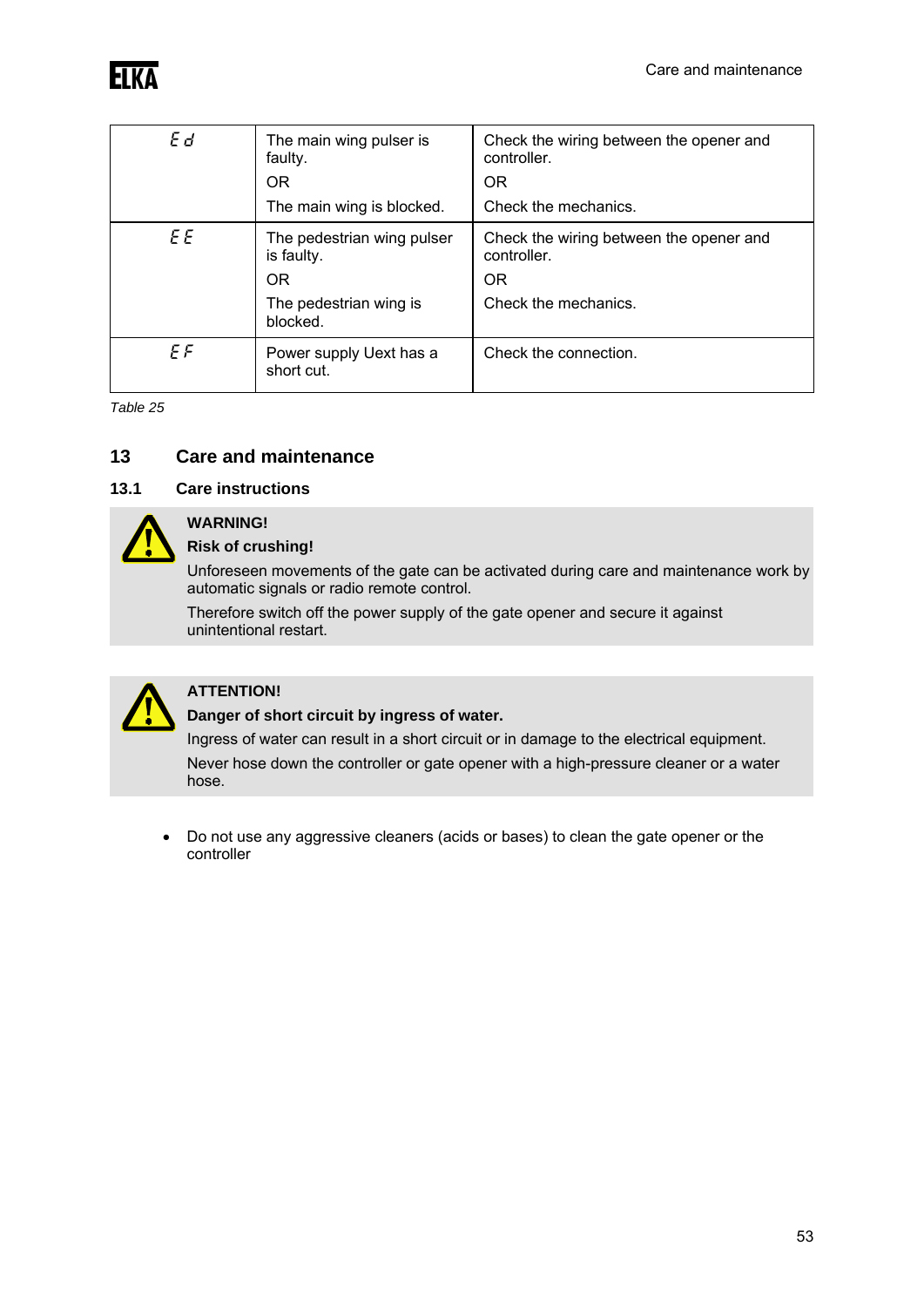#### **13.2 Service instructions**



### **WARNING!**

#### **Risk of crushing!**

Unforeseen movements of the gate can be activated during care and maintenance work by automatic signals or radio remote control.

Therefore switch off the power supply of the gate opener and secure it against unintentional restart.

- Check the controller for dampness. If necessary dry the controller using a hot-air blower and make sure that the cover is positioned correctly on the controller housing.
- Check the controller and the swing gate opener for any mechanical damage.
- Control the tight fit of all fastening screws of the gate opener and tighten them if necessary.
- Check the emergency release function and grease it regularly using penetrating oil.
- According to the standards and regulations the safety devices have to be checked regularly for correct functioning, at least once a year.

#### **13.3 Demounting the gate opener**



#### **WARNING!**

**Danger through voltage.** 

Danger of an electric shock.

Only certified electricians (VDE 0100) should disconnect the mains supply (230Vac).

- Disconnect the mains supply.
- Emergency release the gate opener and save the gate against movements.
- Demount the gate opener.
- Dispose of the gate opener appropriately according to the international and national regulations.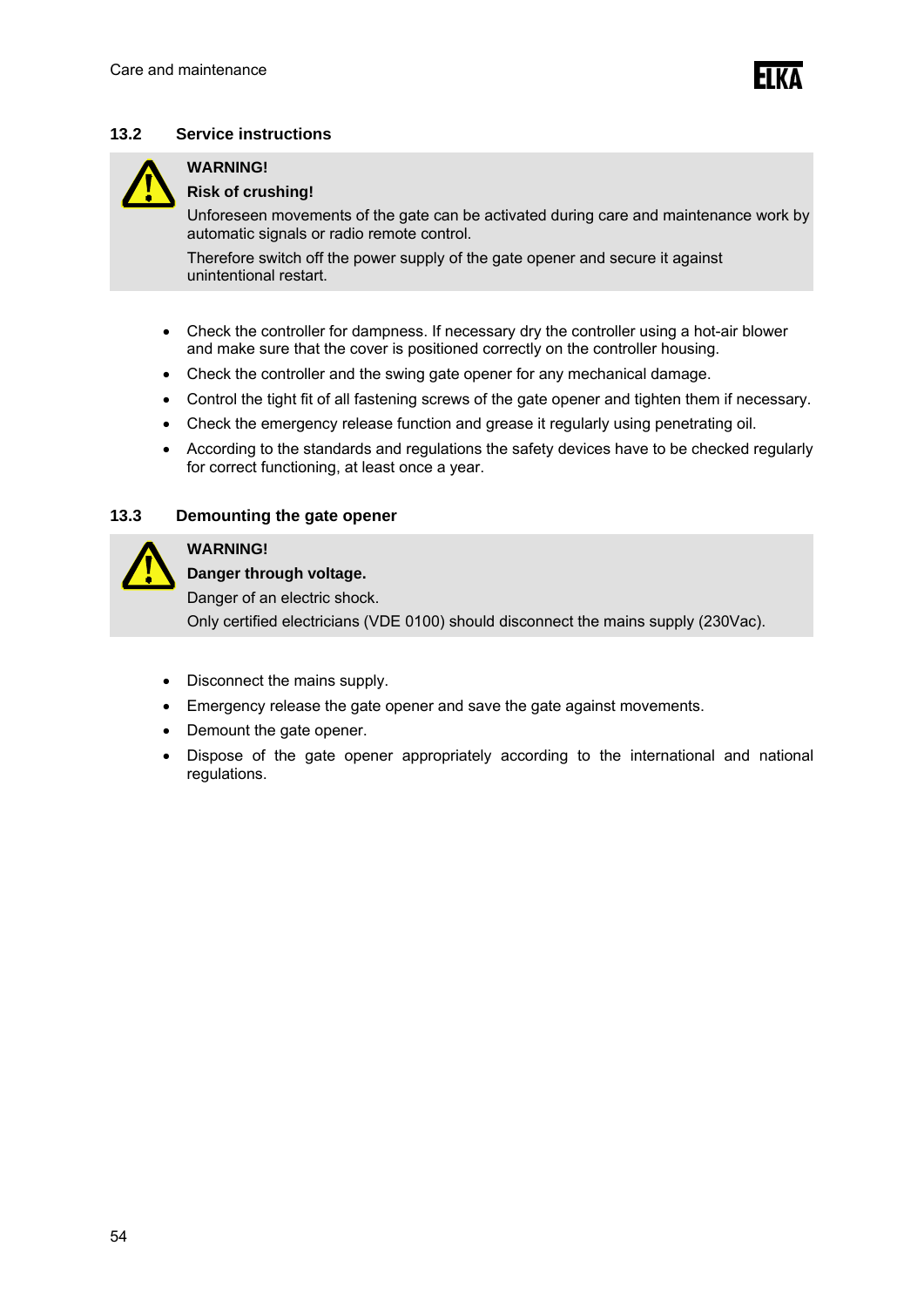

### **14 Technical data controller MO 36**

### **14.1 Constant values**

| <b>Parameter</b>                               | Value             |
|------------------------------------------------|-------------------|
| Restart interlock after deactivating the motor | 500 <sub>ms</sub> |
| Reversing for a short distance on obstacle     | 500 <sub>ms</sub> |
| Time lag before reversing                      | 200 <sub>ms</sub> |
| Max. running time limit during programming     | 500s              |
| Running time reserve during normal mode        | 10 <sub>s</sub>   |
| Warning time prior to emergency mode           | 10 <sub>s</sub>   |

*Table 26* 

### **14.2 Changeable values and factory setting**

| <b>Parameter</b>                           | <b>Adjustment range</b>                    | <b>Factory setting</b> |
|--------------------------------------------|--------------------------------------------|------------------------|
| Running distance                           | max. 32,000 impulses                       | 3,000 impulses         |
| Force                                      | 1 to 99                                    | 30                     |
| Speed                                      | 1 to 8                                     | 8                      |
| Time lag during opening                    | 0s up to 9s                                | 2s                     |
| Time lag during closing                    | 0s up to 9s                                | 5s                     |
| Stay-open time for both<br>wings           | 1s up to 299s / OFF                        | <b>OFF</b>             |
| Stay-open time for<br>pedestrian wing      | 1s up to 299s / OFF                        | <b>OFF</b>             |
| Wind blast suppression                     | 0s up to 9s                                | 0s                     |
| Warning prior to opening                   | 0s or 4s                                   | 0s                     |
| Warning prior to closing                   | 0s or 4s                                   | 0s                     |
| Pressure relief of<br>electromagnetic bolt | 0s or 1s or 2s or 90s                      | 0s                     |
| Multi-functional relay                     | Funk-Tast or Funk-Toggle or<br>light pulse | Funk-Tast              |
| Lockage function                           | ON / OFF                                   | <b>OFF</b>             |
| Photoelectric barrier<br>function          | L1 or L2 or L3                             | L1                     |
| Number of wings                            | Gates with 1- or 2-wings                   | Gates with 1 wing      |
| Photoelectric barrier                      | ON / OFF                                   | <b>OFF</b>             |
| Radio remote control<br>code BT            | X-coding                                   | - + - + - + - + -      |
| Radio remote control<br>code BTG           | X-coding                                   | deleted                |
| Radio remote control<br>code MULTI         | X-coding                                   | deleted                |

*Table 27*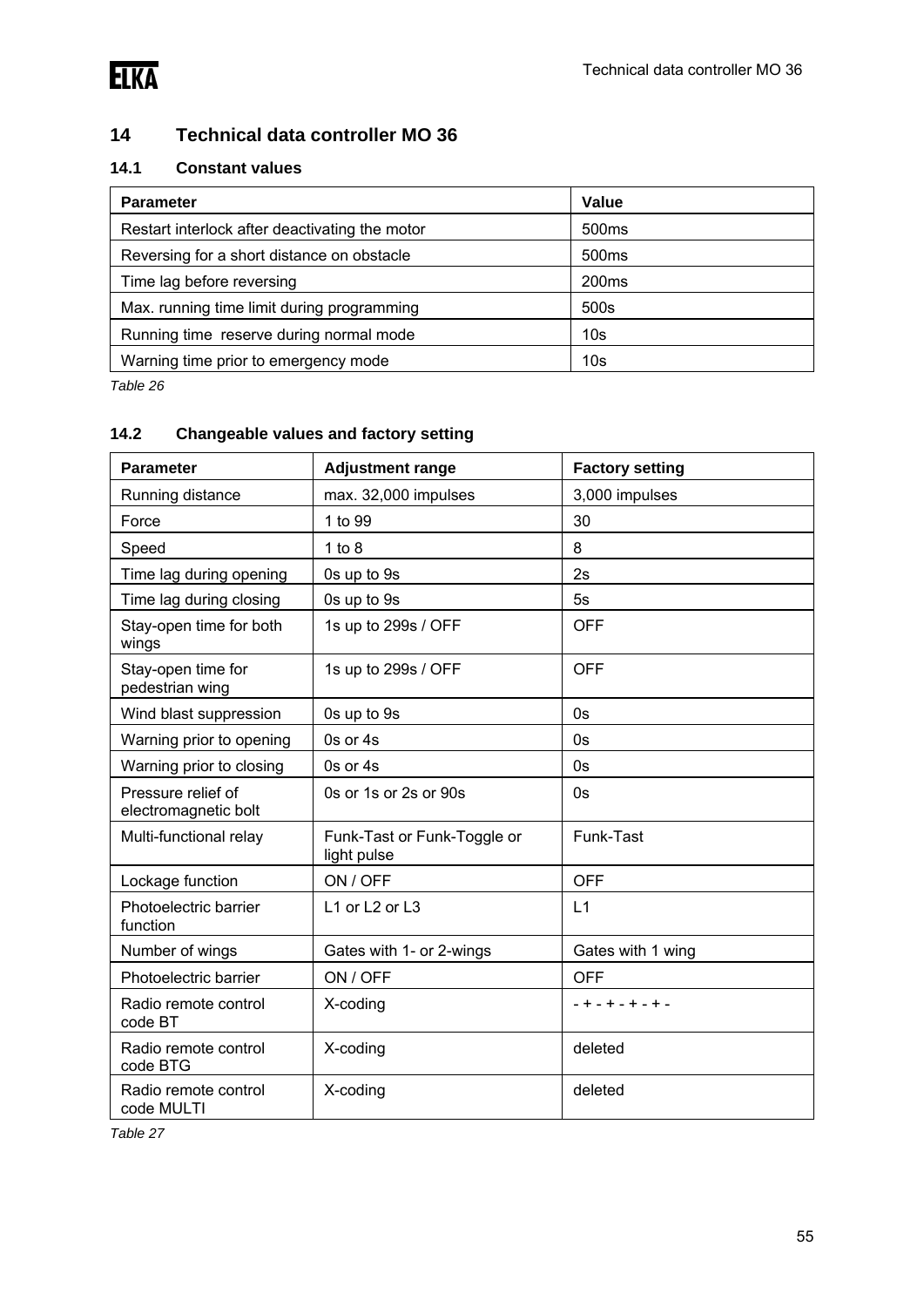Elka

## **15 Drawings**

## **15.1 Drawing – Swing gate opener incl. operator unit**



*Drawing 32*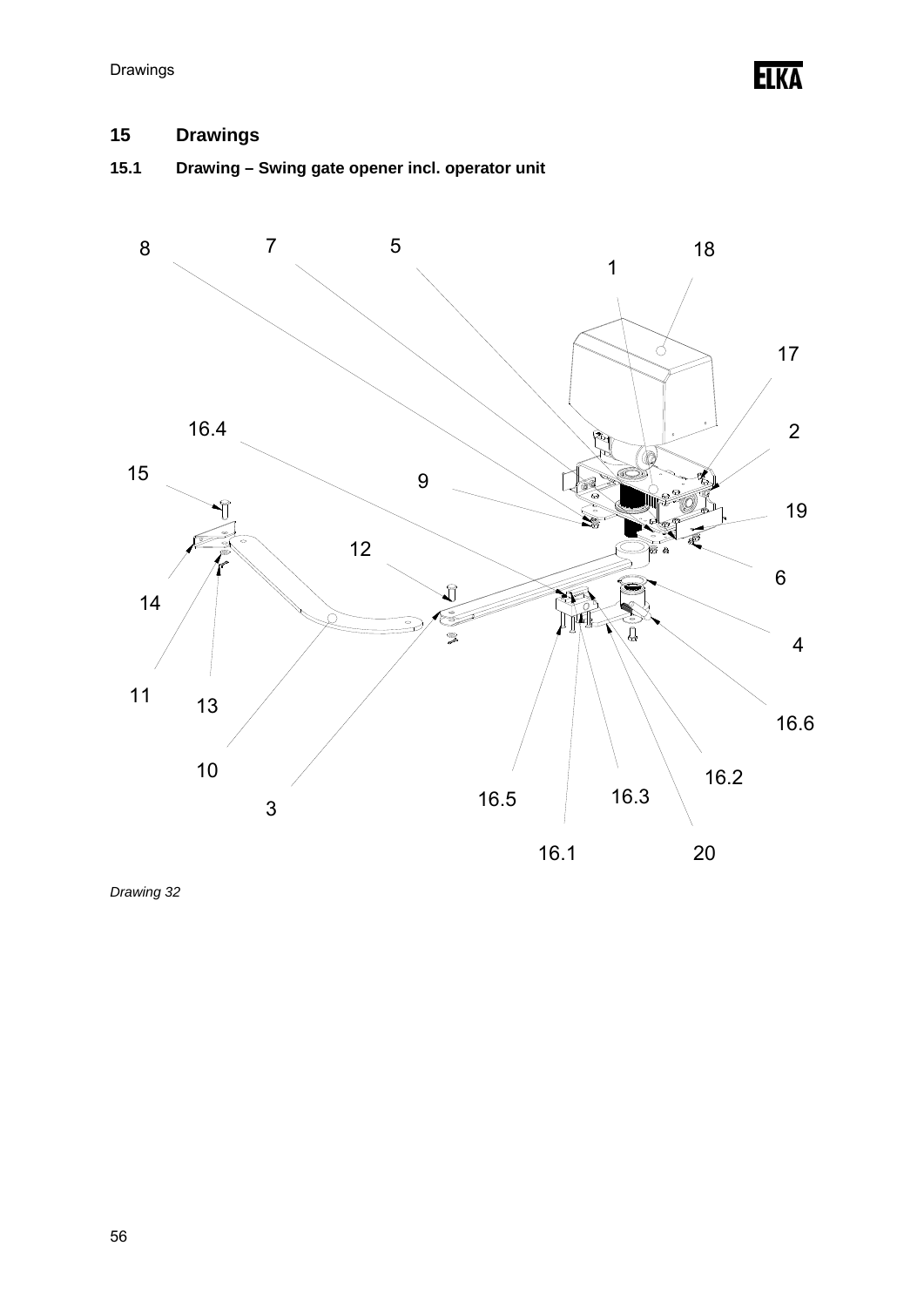| No   | Quantity       | Name or part              |                   |
|------|----------------|---------------------------|-------------------|
| 1    | 1              | Operator unit             |                   |
| 2    | $\mathbf 1$    | Fixing bracket            |                   |
| 3    | 1              | Driving lever             |                   |
| 4    | $\mathbf 1$    | Locking ring              | DIN 471-50x2      |
| 5    | $\overline{2}$ | Hood support              |                   |
| 6    | 4              | Hexagon head screw        | DIN 933-M6x6      |
| 7    | 4              | Hexagon head screw        | DIN 933-M8x20     |
| 8    | 4              | Washer                    | DIN 125-A8,4      |
| 9    | 4              | Hexagon nut               | <b>DIN 985-M8</b> |
| 10   | $\mathbf 1$    | Push rod                  |                   |
| 11   | $\overline{2}$ | Washer                    | DIN 125-A10,5     |
| 12   | $\mathbf{1}$   | <b>Bolt</b>               | ISO 2341-12x30    |
| 13   | $\overline{c}$ | Eyebolt                   | DIN 94-3,2x18     |
| 14   | 1              | Gate support              |                   |
| 15   | 1              | <b>Bolt</b>               | ISO 2341-12x35    |
| 16.1 | $\mathbf 1$    | Emergency release - guide |                   |
| 16.2 | 1              | Emergency release - latch |                   |
| 16.3 | 1              | Locking pin               | ISO 8752-5x12     |
| 16.4 | $\mathbf 1$    | Spring                    |                   |
| 16.5 | 4              | Hex socket head screw     | ISO 10642-M6x35   |
| 16.6 | 1              | Emergency release lever   |                   |
| 17   | 2              | Cylinder-head screw       | DIN 912-M8x12)    |
| 18   | 1              | Hood                      |                   |
| 19   | 4              | Sheet metal screw         | ISO 7049-2,9x6,5  |
| 20   | 1              | Actuator                  |                   |

*Table 28*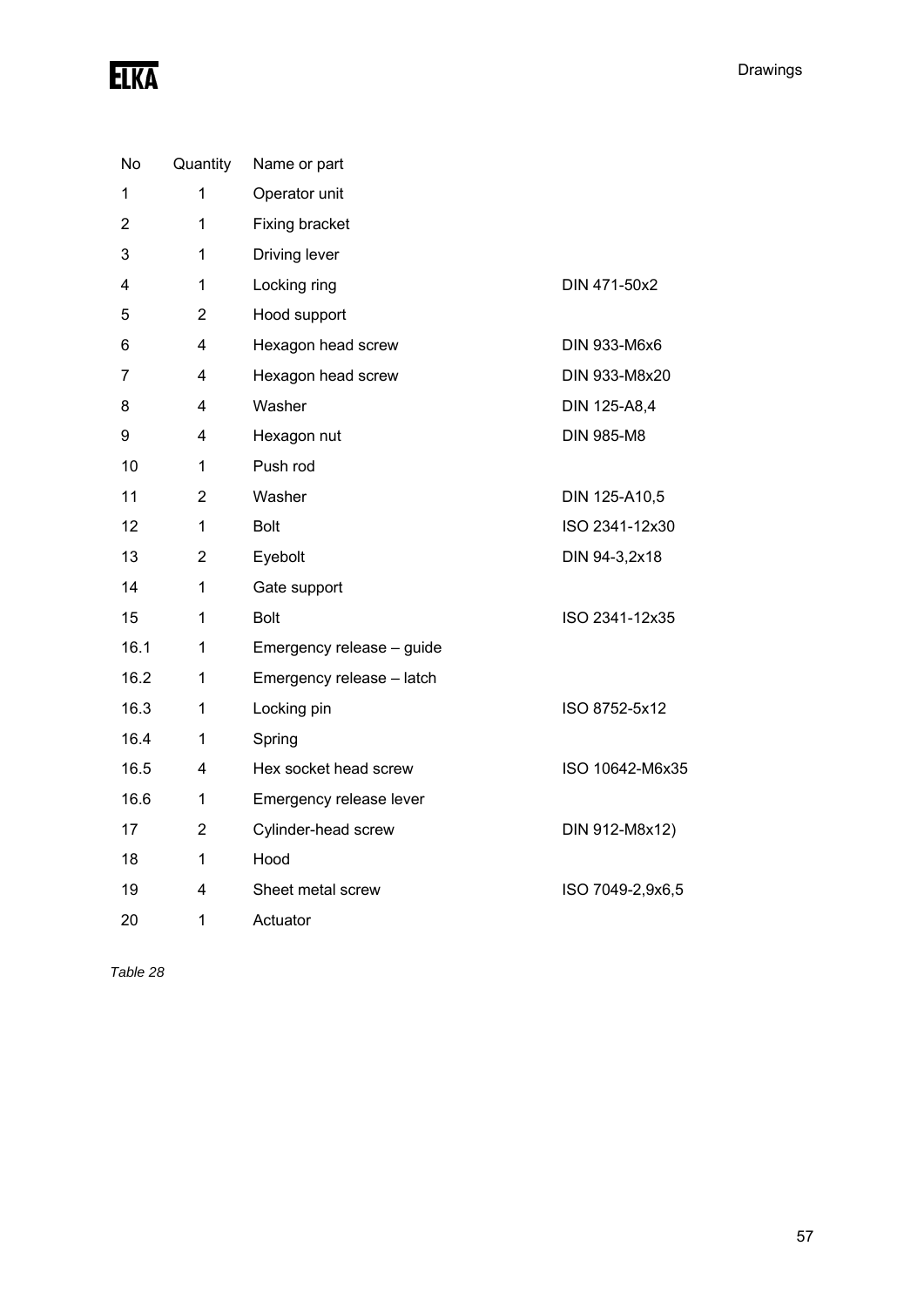**ELKA** 

### **15.2 Drawing – Operator unit**



*Drawing 33*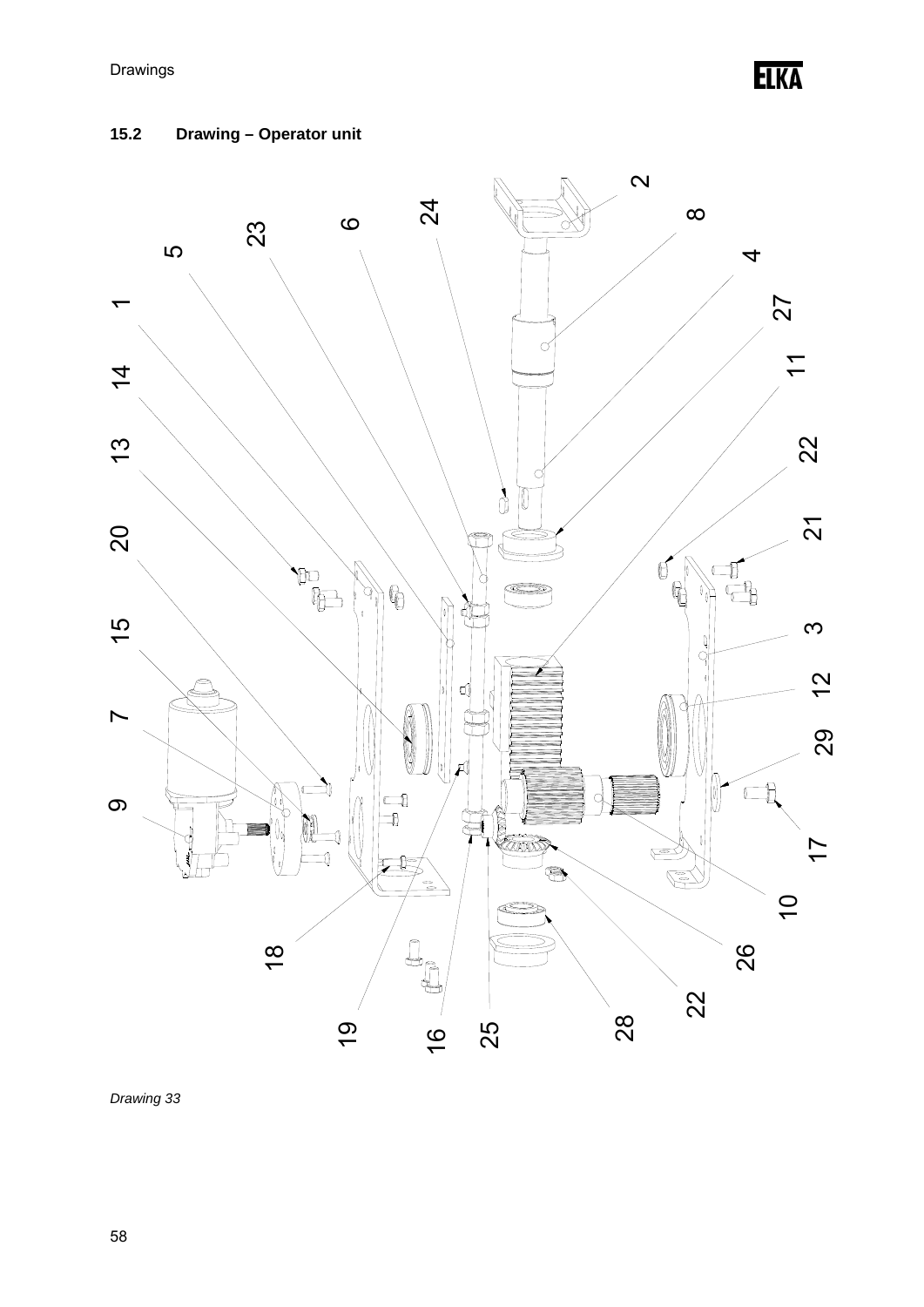# ELKA

| No             | Quantity       | Name or part                        |                                                          |
|----------------|----------------|-------------------------------------|----------------------------------------------------------|
| 1              | 1              | Spindle support 1                   |                                                          |
| $\overline{2}$ | 1              | Spindle support 2                   |                                                          |
| 3              | 1              | Spindle support cover               |                                                          |
| 4              | 1              | Recirculating ballscrew             |                                                          |
| 5              | 1              | Paddle plate                        |                                                          |
| 6              | 1              | Thread rod M12                      |                                                          |
| 7              | 1              | Motor support                       |                                                          |
| 8              | 1              | Recirculating ball nut              |                                                          |
| 9              | 1              | Motor                               | ZENIT-S 300: Motor 404.854<br>ZENIT-S 450: Motor 404.885 |
| 10             | 1              | Output shaft                        |                                                          |
| 11             | 1              | Toothed rack                        |                                                          |
| 12             | 1              | Deep groove ball bearing            | DIN 625 SKF - SKF 6207 N                                 |
| 13             | 1              | Deep groove ball bearing            | DIN 625 SKF - SKF 6206 N                                 |
| 14             | 1              | Hexagon head screw                  | DIN 933-M8 x 12                                          |
| 15             | 1              | Deep groove ball thrust bearing     | DIN 711-511 00 - 10 x 24 x 9                             |
| 16             | 1              | Hexagon nut                         | ISO 4035-M12                                             |
| 17             | 1              | Hexagon head screw                  | ISO 4017-M10 x 20                                        |
| 18             | 1              | Hexagon head screw                  | ISO 4017-M6 x 16                                         |
| 19             | 3              | Hex socket head screw, counter sunk | ISO 10642-M6 x 8                                         |
| 20             | 3              | Hex socket head screw, counter sunk | ISO 10642-M6 x 25                                        |
| 21             | 8              | Hexagon head screw                  | ISO 4017-M8 x 16                                         |
| 22             | 8              | Hexagon nut                         | <b>DIN 934-M8</b>                                        |
| 23             | 6              | Hexagon nut                         | DIN 934-M12                                              |
| 24             | 1              | Fitted key                          | DIN 6885-A6 x 6 x 14                                     |
| 25             | 1              | Bevel pinion 1                      | 16 Zähne                                                 |
| 26             | 1              | Bevel pinion 2                      | 24 Zähne                                                 |
| 27             | $\overline{c}$ | Bevel pinion bearing carrier        |                                                          |
| 28             | $\overline{2}$ | Bevel pinion bearing                | DIN 720 - 32004X - 20 x 42 x 15                          |
| 29             | 1              | Washer                              | DIN 440 - M10                                            |

*Tabelle 2*